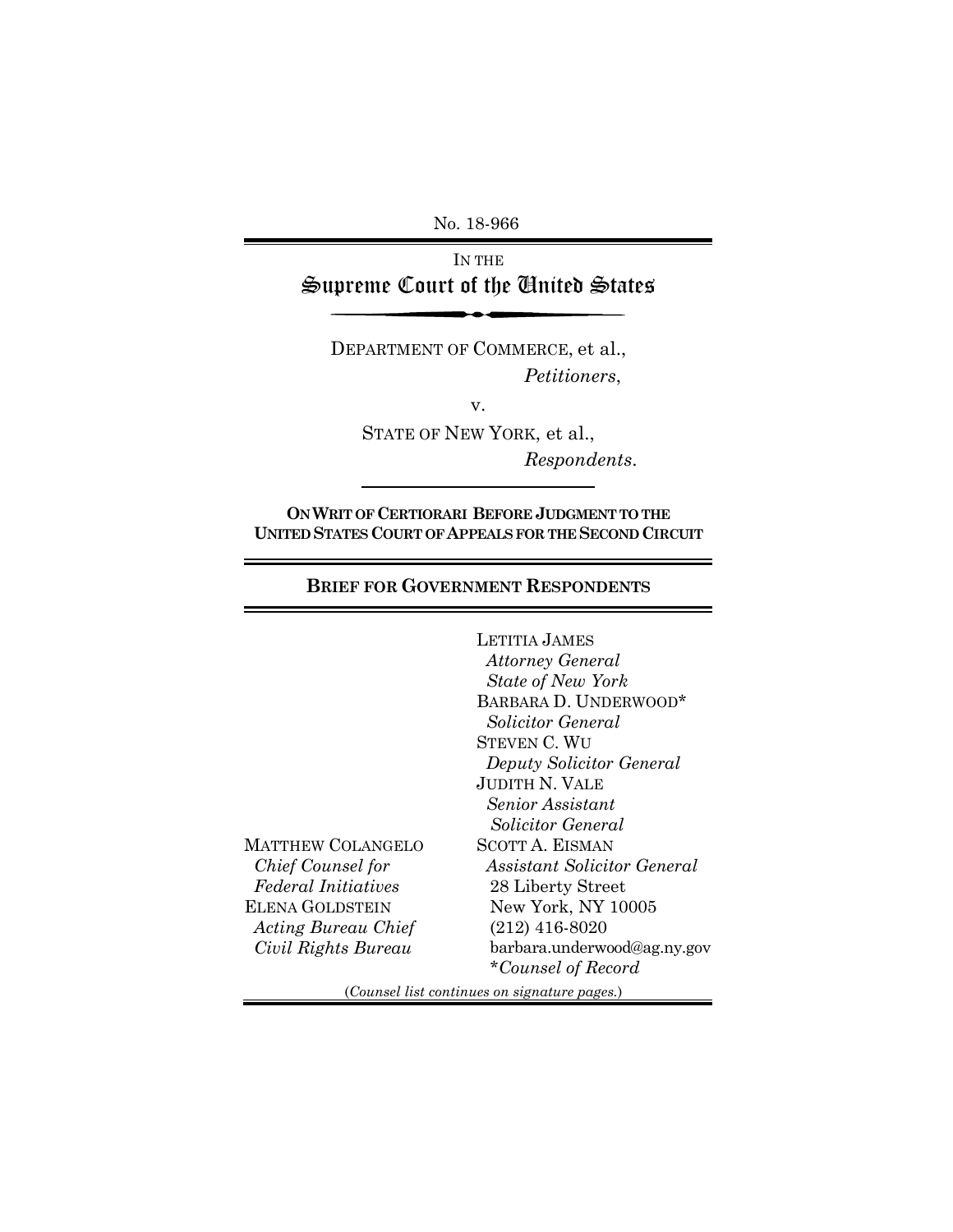### **QUESTIONS PRESENTED**

1. Whether the district court correctly concluded, on the basis of well-settled principles of administrative law, that the Secretary of Commerce's decision to add a citizenship question to the 2020 decennial census questionnaire was arbitrary and capricious and contrary to law, in violation of the Administrative Procedure Act, 5 U.S.C. § 706(2).

2. Whether petitioners' challenges to the district court's authorization of limited discovery beyond the agency's proffered administrative record are moot and, in any event, meritless given that extraordinary circumstances raised significant doubts about whether the agency had provided the whole record or an accurate account of its decision-making.

3. Whether the Secretary of Commerce's decision to add a citizenship question to the 2020 decennial census questionnaire violated the Enumeration Clause of the U.S. Constitution, art. I, § 2, cl. 3.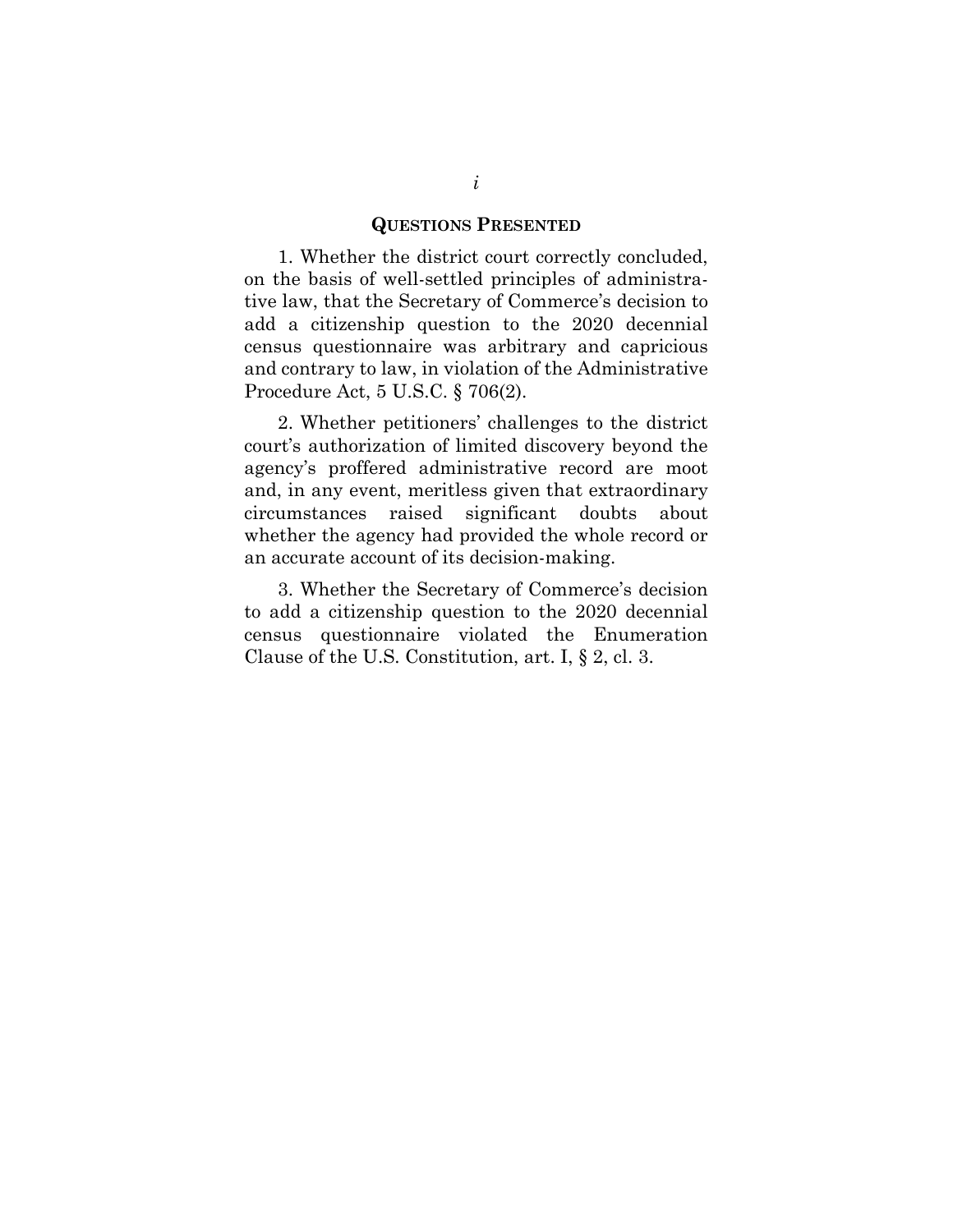### **TABLE OF CONTENTS**

| σ<br>Ð<br>c<br>- |
|------------------|
|------------------|

| A. | Modernization of the Decennial Census 2                                                                                                      |
|----|----------------------------------------------------------------------------------------------------------------------------------------------|
| B. | The Decision to Add a Citizenship                                                                                                            |
| C. |                                                                                                                                              |
|    |                                                                                                                                              |
|    |                                                                                                                                              |
| I. | Government Respondents Have Standing21                                                                                                       |
|    | II. The Secretary's Decision Violated the APA25                                                                                              |
|    | A. The Secretary's Decision Is Reviewable25                                                                                                  |
|    | B. The Secretary's Decision Was Arbitrary                                                                                                    |
|    | 1. The Secretary Disregarded Harms<br>to the Enumeration31                                                                                   |
|    | Undisputed evidence<br>a.<br>demonstrated that a citizenship<br>question would depress response                                              |
|    | $\mathbf{b}$ .<br>The Secretary's reliance on a<br>purported lack of information<br>was unreasoned when he<br>abandoned testing procedures37 |
|    | The Secretary's Reliance on DOJ's<br>2.<br>Purported Need for More Accurate<br>Citizenship Data Was Arbitrary and                            |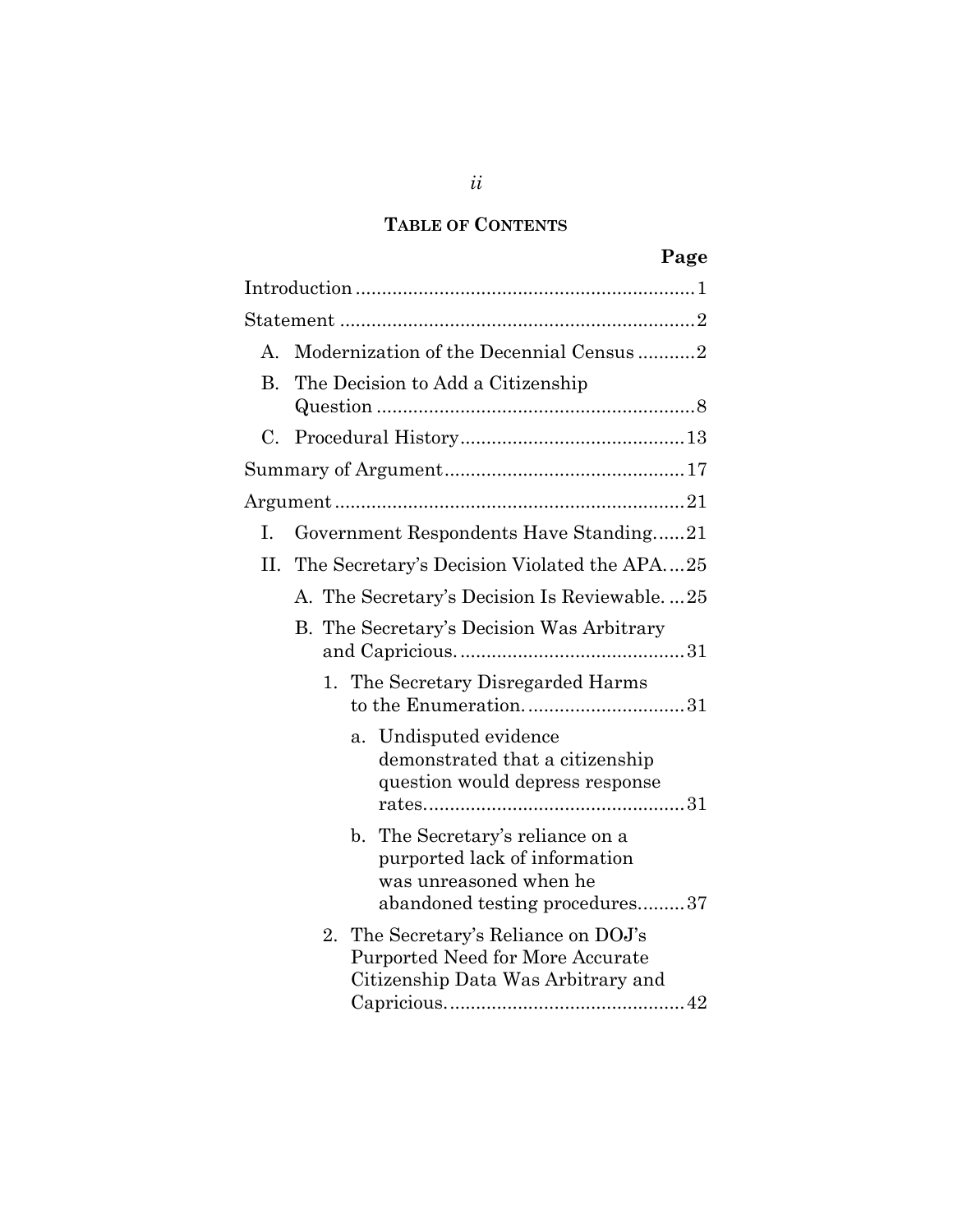| Page                                                                                                                                                           |
|----------------------------------------------------------------------------------------------------------------------------------------------------------------|
| a. The Secretary failed to explain<br>why a citizenship question was<br>necessary when administrative<br>records would satisfy DOJ's                           |
| b. The Secretary irrationally chose<br>an approach that would produce<br>less accurate citizenship<br>information than using<br>administrative records alone45 |
| 3. The Secretary Failed to Explain<br>Why He Was Prioritizing<br>Citizenship Data over the                                                                     |
| 4. The Secretary's Rationale Was                                                                                                                               |
| C. The Secretary's Decision Was Contrary                                                                                                                       |
| III. The Secretary's Decision Violated the                                                                                                                     |
| IV. The District Court Properly Authorized                                                                                                                     |
|                                                                                                                                                                |

*iii*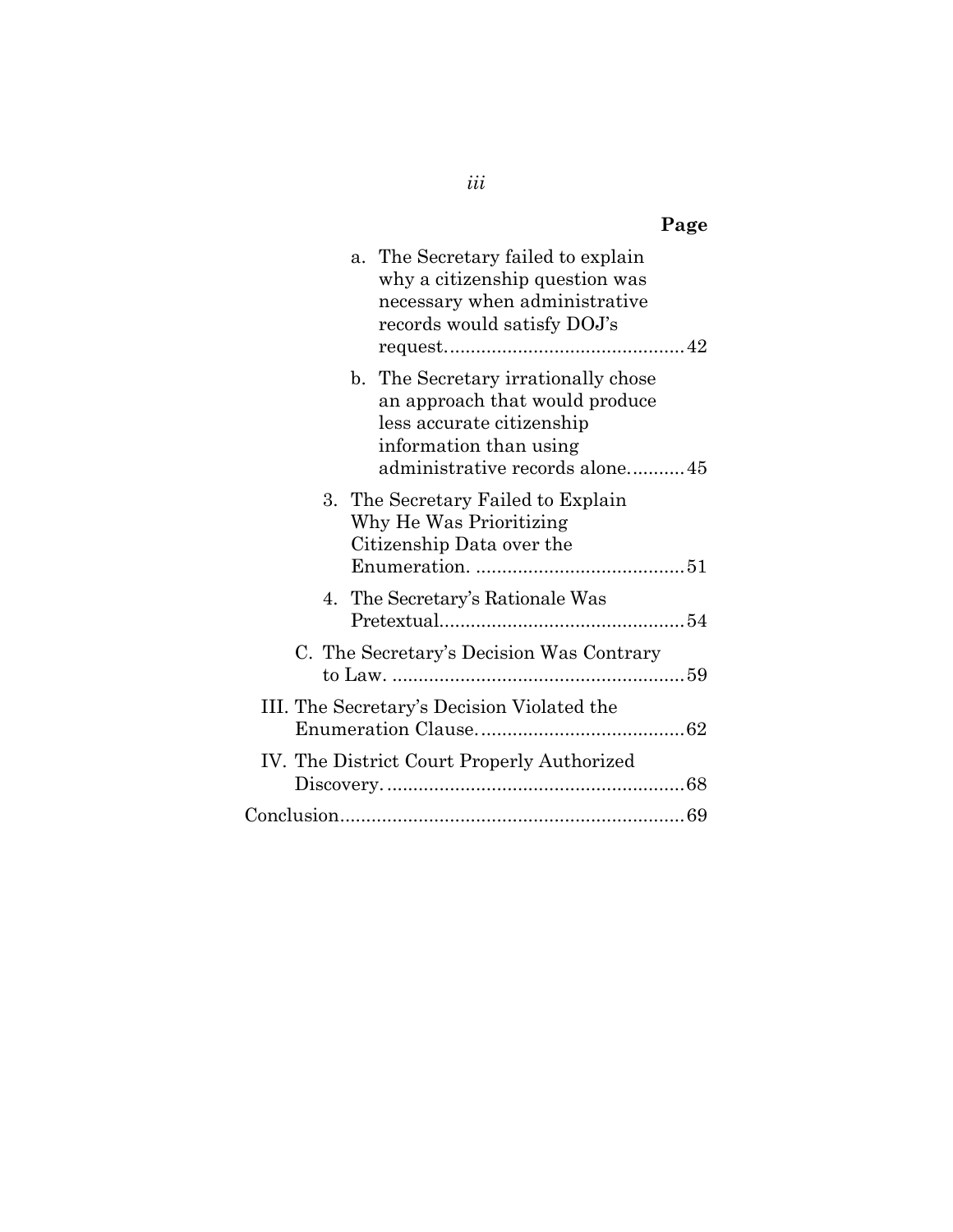#### **TABLE OF AUTHORITIES**

### **Cases Page(s)** *Alaska Dep't of Envtl. Conservation v. EPA*, 540 U.S. 461 (2004)..............................................28 *American Wild Horse Pres. Campaign v. Perdue*, 873 F.3d 914 (D.C. Cir. 2017)............ 39,52 *Attias v. CareFirst Inc.*, 865 F.3d 620 (D.C. Cir. 2017)..............................................................24 *Baker v. Carr*, 369 U.S. 186 (1962)...........................67 *Bennett v. Spear*, 520 U.S. 154 (1997) ................. 23,24 *Biodiversity Legal Found. v. Babbitt*, 146 F.3d 1249 (10th Cir. 1998) ...........................................28 *Block v. Meese*, 793 F.2d 1303 (D.C. Cir. 1986)........24 *Burlington Truck Lines, Inc. v. United States*, 371 U.S. 156 (1962).................................... 51,55,69 *Califano v. Yamasaki*, 442 U.S. 682 (1979)..............62 *California v. Ross*, No. 18-cv-1865, 2018 WL 7142099 (N.D. Cal. Aug. 17, 2018) ......................66 *California v. Ross*, No. 18-cv-1865, 2019 WL 1052434 (N.D. Cal. 2019)................................ 16,64 *Carey v. Klutznick*, 637 F.2d 834 (2d Cir. 1980).......26 *Center for Biological Diversity v. EPA*, 722 F.3d 401 (D.C. Cir. 2013) .....................................52 *Citizens to Pres. Overton Park, Inc. v. Volpe*, 401 U.S. 402 (1971)....................................25-27,69 *City of Philadelphia v. Klutznick*, 503 F. Supp. 663 (E.D. Pa. 1980) ..............................................63 *City of Willacoochee v. Baldrige*, 556 F. Supp. 551 (S.D. Ga. 1983) ..............................................26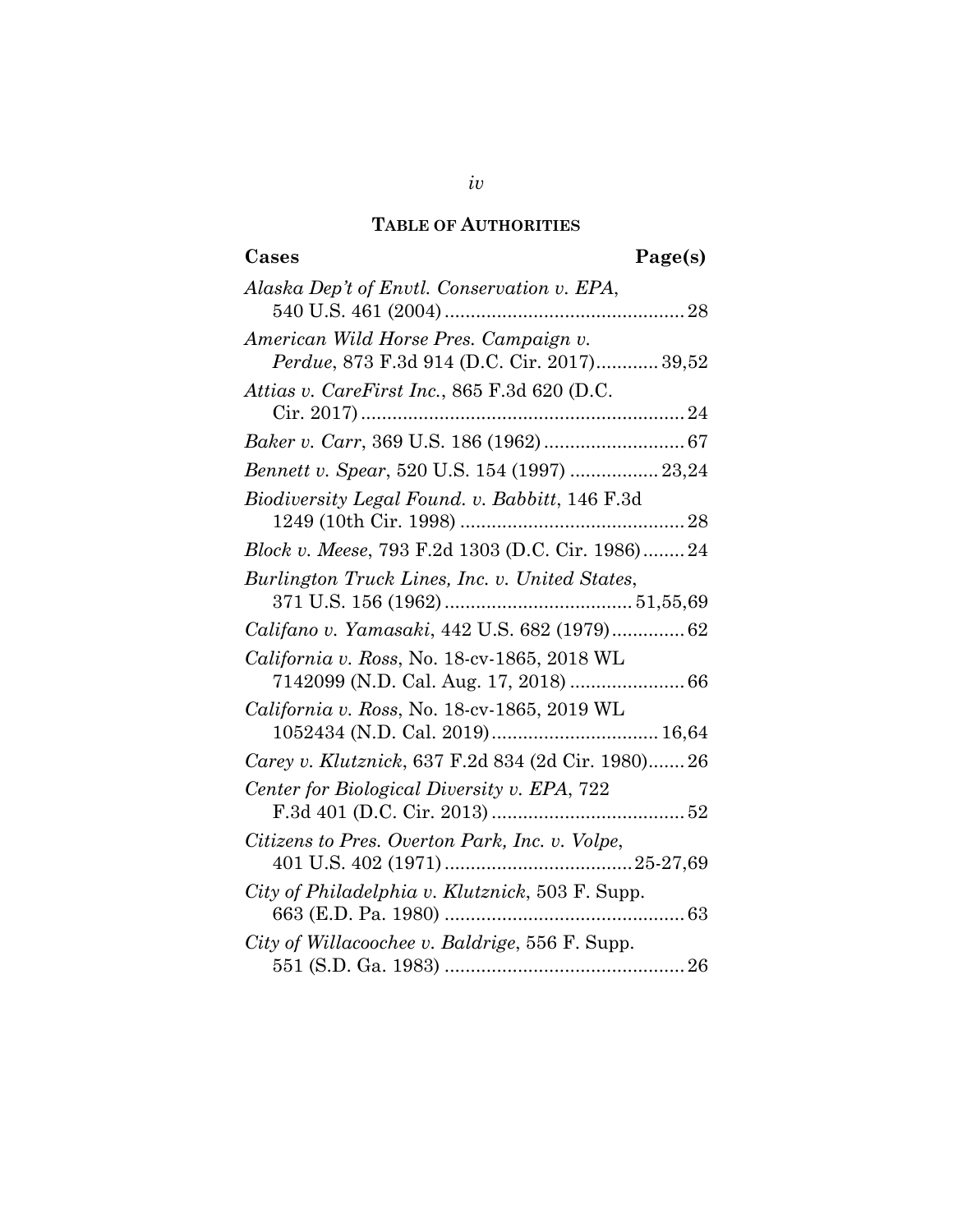| Cases<br>Page(s)                                                                         |
|------------------------------------------------------------------------------------------|
| Clapper v. Amnesty Int'l USA, 568 U.S. 398                                               |
| Clark County v. FAA, 522 F.3d 437 (D.C. Cir.                                             |
|                                                                                          |
| Delaware Dep't of Nat. Res. & Envtl. Control v.                                          |
| Department of Commerce v. Montana, 503 U.S.                                              |
| Department of Commerce v. United States<br>House of Representatives, 525 U.S. 316        |
| Encino Motorcars, LLC v. Navarro, 136 S. Ct.                                             |
| <i>Evenwel v. Abbott, 136 S. Ct. 1120 (2016)</i> 3,63                                    |
| FCC v. Fox Television Stations, Inc., 556 U.S.                                           |
| Federation for Am. Immigration Reform v.<br>Klutznick, 486 F. Supp. 564 (D.D.C. 1980)  2 |
| Franklin v. Massachusetts, 505 U.S. 788                                                  |
| Heckler v. Chaney, 470 U.S. 821 (1985) 30                                                |
| Judulang v. Holder, 565 U.S. 42 (2011)  40                                               |
| Lambert v. Hartman, 517 F.3d 433 (6th Cir.                                               |
| Lexmark Int'l, Inc. v. Static Control<br>Components, Inc., 572 U.S. 118 (2014)23         |
| Lujan v. Defenders of Wildlife, 504 U.S. 555                                             |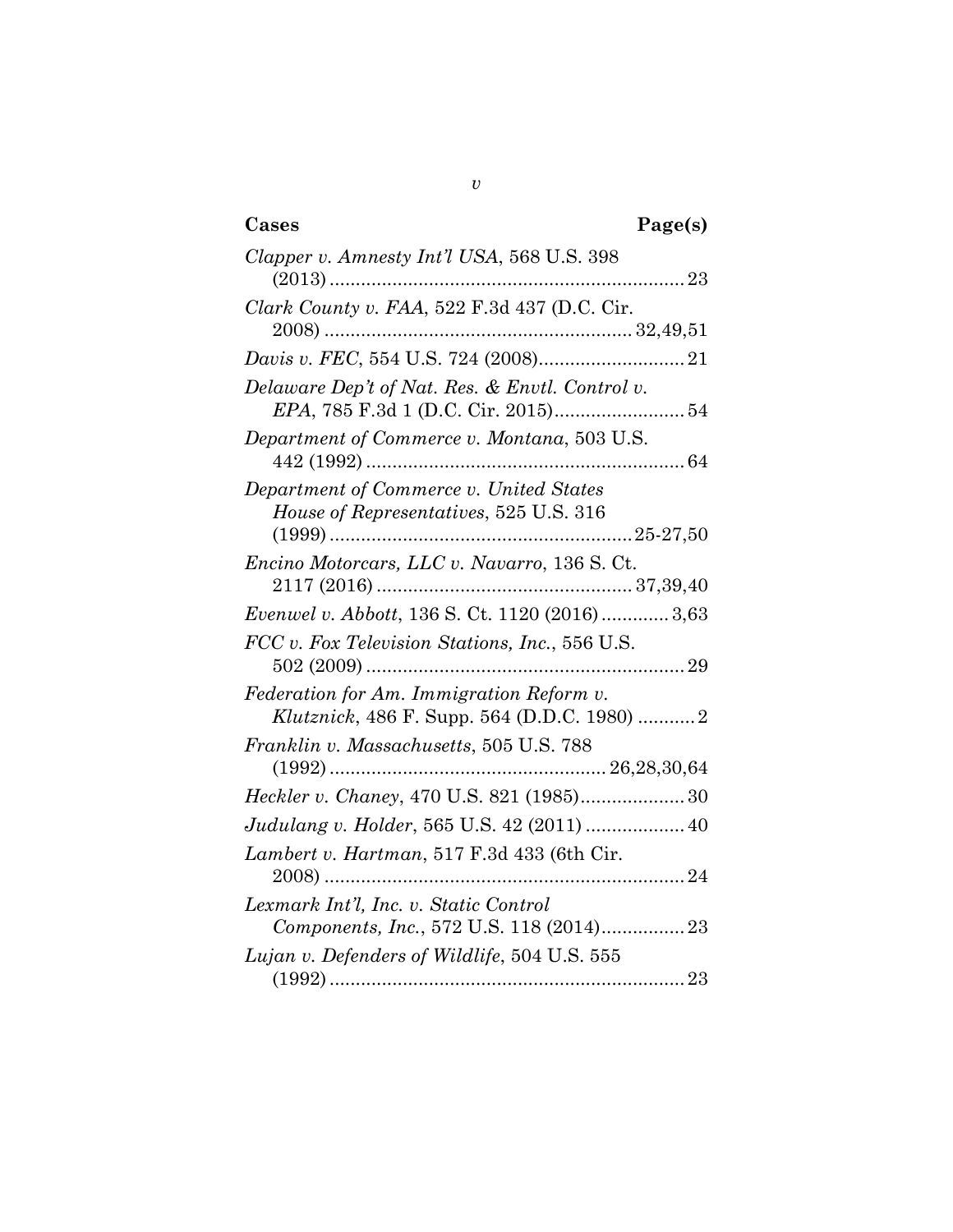## **Cases Page(s)**

| McDonnell Douglas Corp. v. United States Dep't                                                |
|-----------------------------------------------------------------------------------------------|
| of Air Force, 375 F.3d 1182 (D.C. Cir. 2004)  35                                              |
| Michigan v. EPA, 135 S. Ct. 2699 (2015)  28,52                                                |
| Motor Vehicle Mfrs. Ass'n of the U.S., Inc. v.<br>State Farm Mut. Auto. Ins. Co., 463 U.S. 29 |
| NAACP v. Alabama ex rel. Patterson, 357 U.S.                                                  |
| National Cable & Telecomms. Ass'n v. Brand X                                                  |
| National Fuel Gas Supply Corp. v. FERC, 468                                                   |
| National Lifeline Ass'n v. FCC, 915 F.3d 19                                                   |
| National Treasury Emps. Union v. Horner, 854                                                  |
| New England Coal. on Nuclear Pollution v.<br>Nuclear Regulatory Comm'n, 727 F.2d 1127         |
| NRDC v. NHTSA, 894 F.3d 95 (2d Cir. 2018)24                                                   |
| Safe Extensions, Inc. v. FAA, 509 F.3d 593                                                    |
| SEC v. Chenery Corp., 318 U.S. 80 (1943) 47                                                   |
| Texas v. Mosbacher, 783 F. Supp. 308 (S.D. Tex.<br>. 26                                       |
| Thompson v. United States Dep't of Labor, 885                                                 |
| Troy Corp. v. Browner, 120 F.3d 277 (D.C. Cir.                                                |
|                                                                                               |

*vi*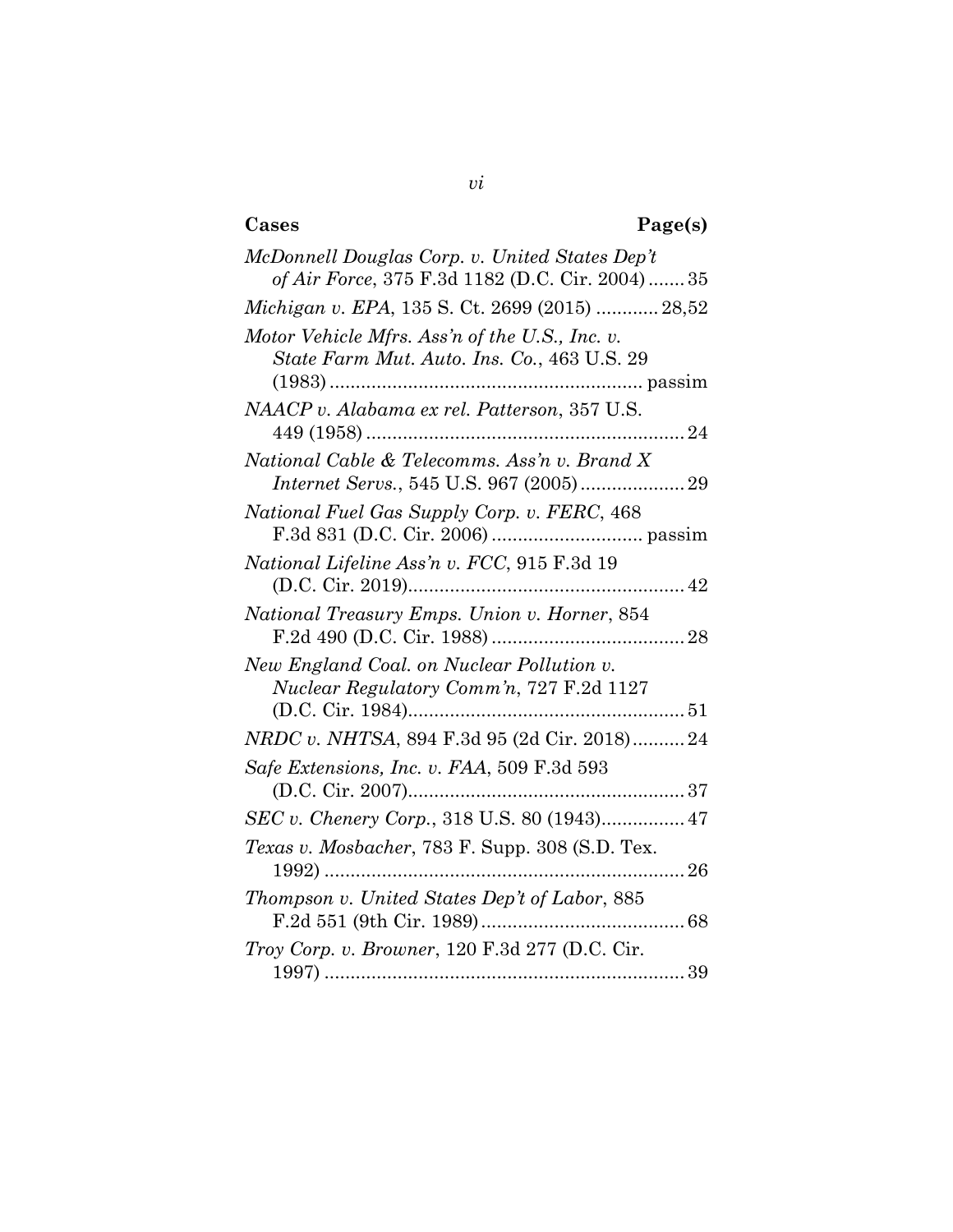### **Cases Page(s)** *United States v. Armstrong*, 517 U.S. 456 (1996)....................................................................58 *United States v. New York Tel. Co.*, 434 U.S. 159 (1977) .............................................................62 *Utah v. Evans*, 182 F. Supp. 2d 1165 (D. Utah 2001) .....................................................................26 *Utah v. Evans*, 536 U.S. 452 (2002).................. passim *Webster v. Doe*, 486 U.S. 592 (1988)..................... 26,30 *Weyerhaeuser Co. v. United States Fish & Wildlife Serv.*, 139 S. Ct. 361 (2018).......... 25,26,28 *Wisconsin v. City of New York*, 517 U.S. 1 (1996)............................................................ passim *Woods Petroleum Corp. v. United States Dep't of Interior*, 18 F.3d 854 (10th Cir. 1994) .............58

### **Constitutional Provisions**

| U.S. Const. |  |
|-------------|--|
|             |  |
|             |  |

### **Laws**

| Pub. L. No. 94-171, 89 Stat. 1023 (1975) 12  |  |
|----------------------------------------------|--|
| Pub. L. No. 94-521, 90 Stat. 2459 (1976) 6,7 |  |
|                                              |  |
|                                              |  |
| 5 U.S.C.                                     |  |
|                                              |  |
|                                              |  |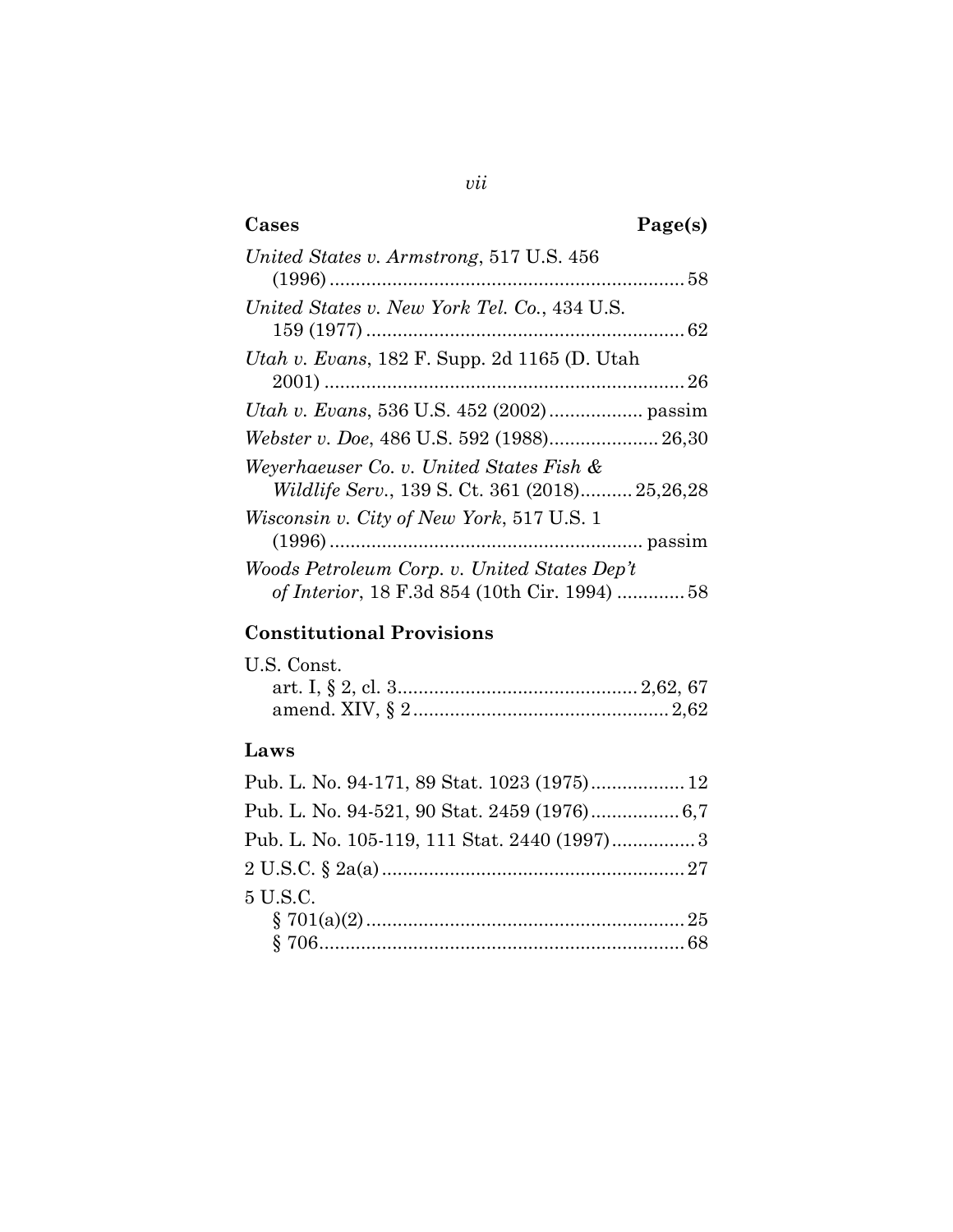### *viii*

## **Laws Page(s)**

# 13 U.S.C.

| 44 U.S.C. |  |
|-----------|--|
|           |  |
|           |  |
|           |  |

### **Miscellaneous Authorities**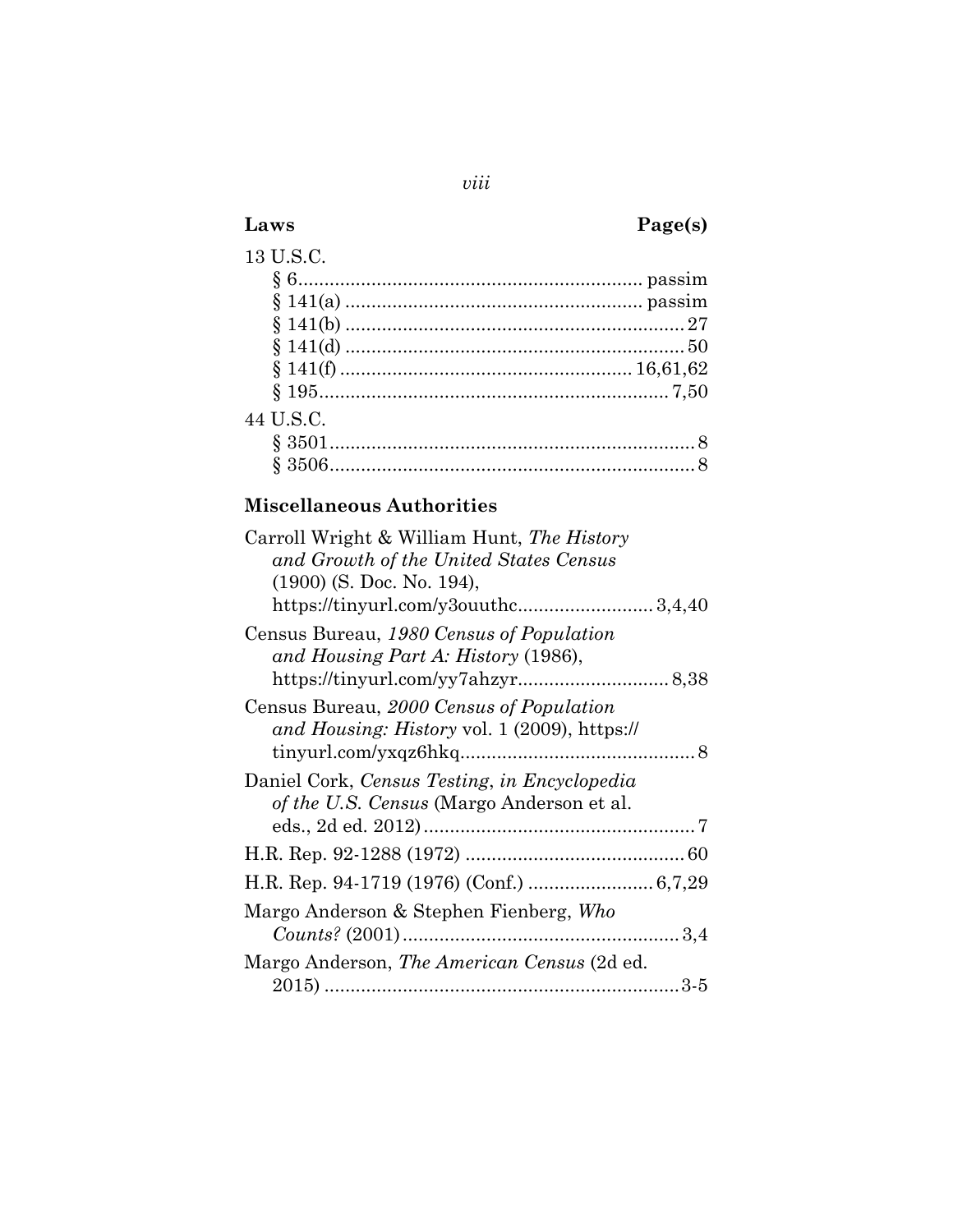### **Miscellaneous Authorities Page(s)** *Mid-Decade Census*, *Hr'g Before the H.*

| <i>vita-Decade Census, Hr g Defore the H.</i><br>Subcomm. on Census & Statistics (1967)60-61                                                  |  |
|-----------------------------------------------------------------------------------------------------------------------------------------------|--|
| Miriam Rosenthal, Striving for Perfection: A<br><b>Brief History of Advances and Undercounts</b><br>in the U.S. Census, 17 Gov't Info. Q. 193 |  |
| Plans for Taking the 1960 Census: Hr'g Before<br>the House Subcomm. on Census &                                                               |  |
|                                                                                                                                               |  |
|                                                                                                                                               |  |
|                                                                                                                                               |  |

*ix*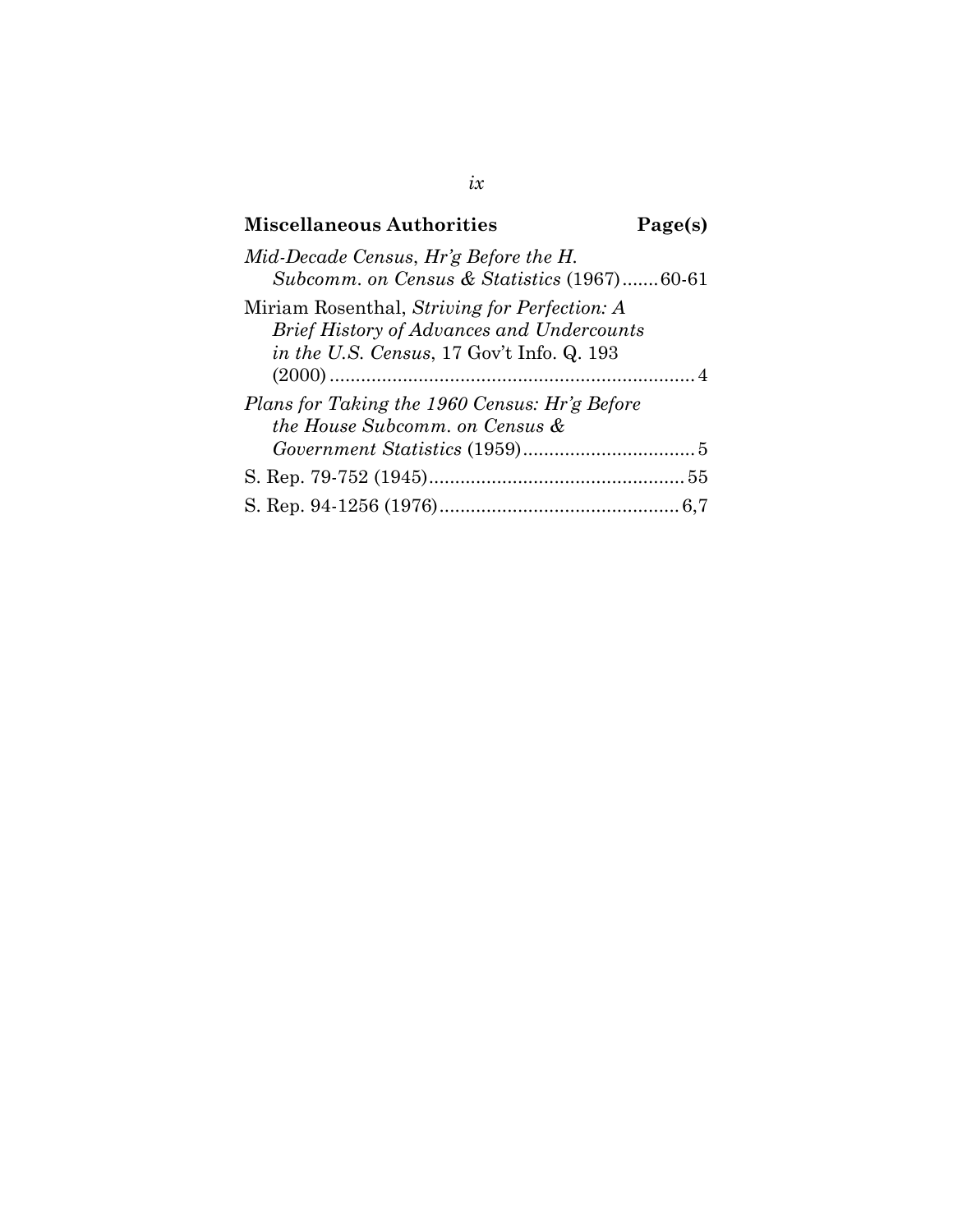### **INTRODUCTION**

<span id="page-10-0"></span>The Constitution and the Census Act require the federal government to count every person in this country every ten years. This enumeration has momentous consequences: it determines the allocation of congressional seats, state and local apportionment, and the distribution of billions of dollars in federal funds. And there is just one chance each decade to get the enumeration right.

To ensure that this extraordinarily complex process serves its important purposes, the Department of Commerce and the Census Bureau have developed rigorous, scientifically tested standards to achieve an accurate and complete count. In applying those standards for the last seventy years, Commerce and the Bureau have emphatically declined to ask a citizenship question of every household. As the Bureau has long recognized, a citizenship question would exacerbate the undercount of noncitizen and Hispanic households, rendering the enumeration inaccurate in some States more than others, and undermining its constitutional and statutory purposes.

Secretary of Commerce Wilbur Ross disregarded this longstanding bipartisan and scientific consensus and ordered that a citizenship question be added to the 2020 questionnaire. In doing so, the Secretary rejected uncontroverted evidence showing that the citizenship question would reduce response rates among noncitizen and Hispanic households and thus harm the enumeration's distributive accuracy. He also sidestepped the Bureau's well-established procedures for testing changes to the questionnaire to avoid undercounts. And while the Secretary purported to rely on a Department of Justice (DOJ) request for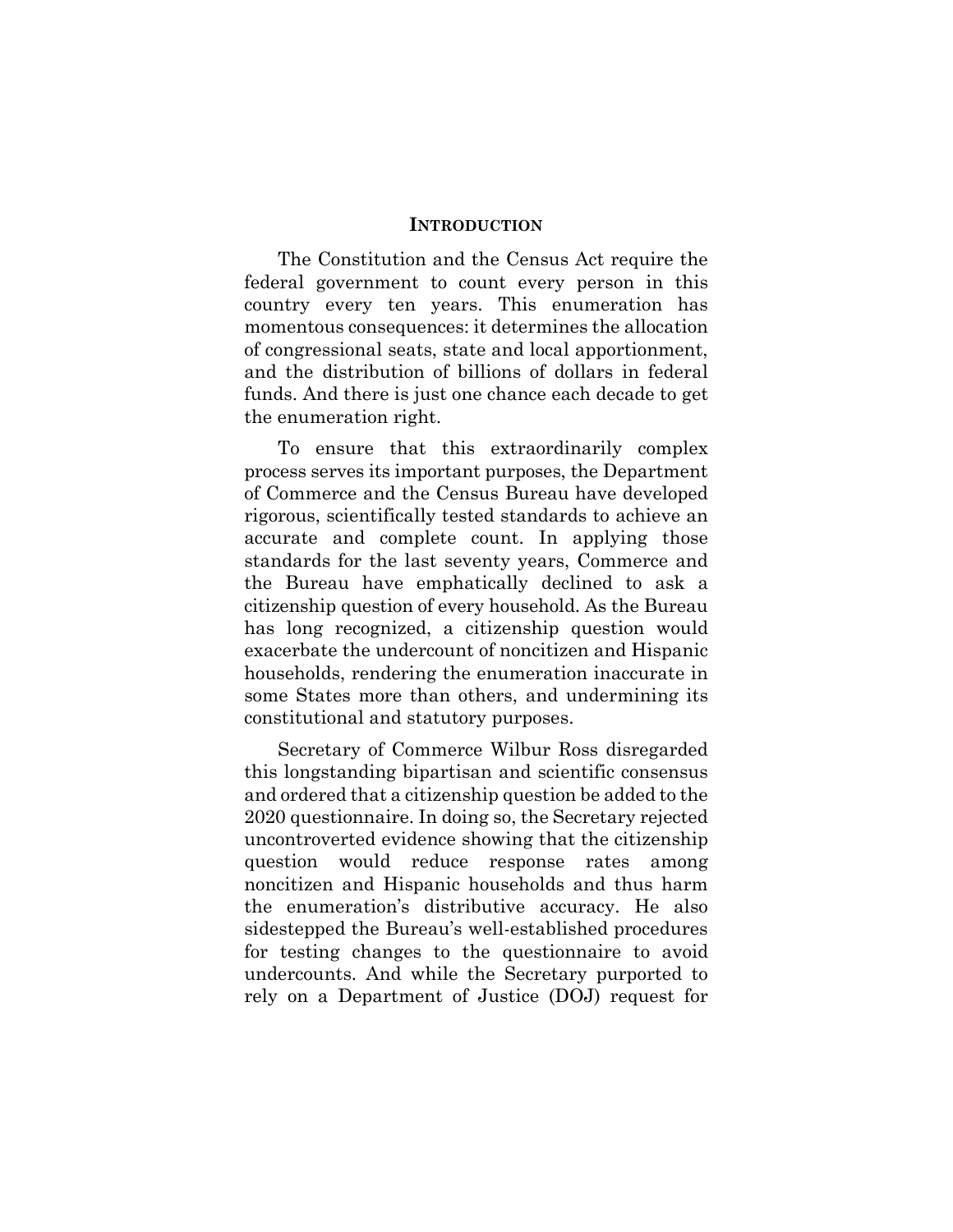better citizenship information for Voting Rights Act (VRA) enforcement, he ignored the unanimous evidence before him showing that more accurate citizenship information could be provided at lower cost without asking a citizenship question, and failed to disclose the active role that he and his staff had played in soliciting and then generating DOJ's supposedly independent request.

The United States District Court for the Southern District of New York (Furman, J.) made detailed factual findings that adding a citizenship question would affirmatively undermine the accuracy of the decennial census (among other harms) for no demonstrable benefit. The court correctly held that the Secretary's decision violated the Administrative Procedure Act (APA) because it was arbitrary and capricious, it was contrary to two provisions of the Census Act, and the rationale provided by the Secretary was pretextual. For similar reasons, the Secretary's decision violated the Enumeration Clause.

<span id="page-11-0"></span>For each of these reasons, the judgment below should be affirmed.

#### **STATEMENT**

### <span id="page-11-1"></span>**A. Modernization of the Decennial Census**

1. The Constitution requires an "actual Enumeration" of the population every ten years. Art. I,  $\S 2$ , cl. 3; amend. XIV,  $\S 2$ . This enumeration must count all residents, regardless of citizenship. *See Federation for Am. Immigration Reform v. Klutznick*, 486 F. Supp. 564, 576 (D.D.C. 1980) (three-judge court). The enumeration affects the apportionment of representatives to Congress among the States; the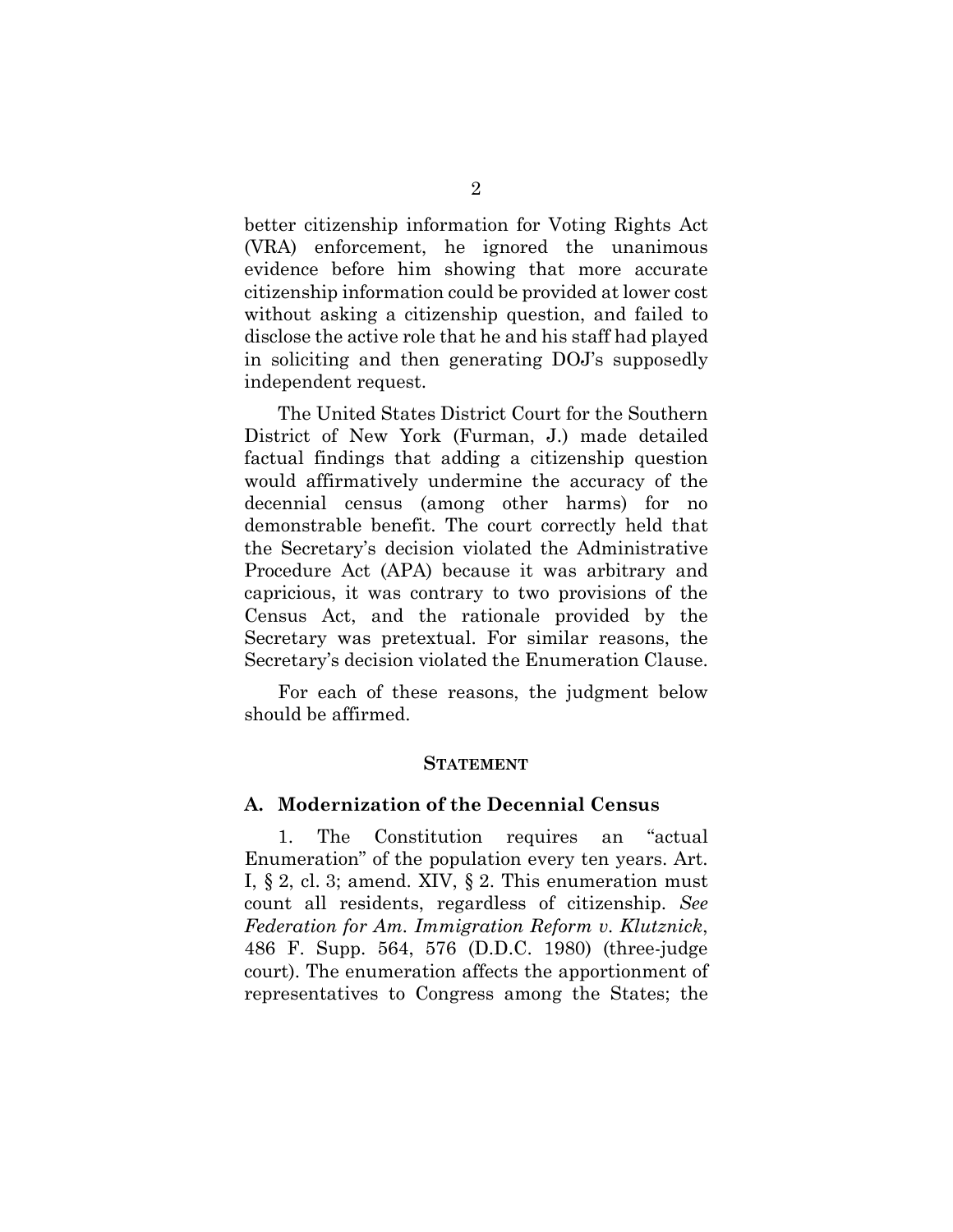allocation of electors to the Electoral College; the division of congressional, state, and local legislative districts within each State; and the distribution of hundreds of billions of dollars of federal funds. *Evenwel v. Abbott*, 136 S. Ct. 1120, 1127-29 (2016). Congress has delegated the conduct of the decennial enumeration to the Secretary of Commerce, whose decisions are constrained by both statutory restrictions and the constitutional requirement that the census bear a "reasonable relationship to the accomplishment of an actual enumeration of the population." *Wisconsin v. City of New York*, 517 U.S. 1, 20 (1996); *see* Pub. L. No. 105-119, § 209(a)(6), 111 Stat. 2440, 2481 (1997).

2. Before 1960, the decennial census was a sprawling endeavor with two different and often conflicting goals: counting the total population, and collecting other demographic information. The census questionnaire grew to include hundreds of questions covering such disparate topics as occupations, literacy, and health. *See* Carroll Wright & William Hunt, *The History and Growth of the United States Census* 166 (1900) (S. Doc. No. 194), https://tinyurl.com/y3ouuthc. The complexity of the questionnaire, administered by in-person enumerators who interviewed respondents and often misunderstood questions or answers, harmed the accuracy of both the enumeration and demographic data. Margo Anderson & Stephen Fienberg, *Who Counts?* 19-23 (2001); Margo Anderson, *The American Census* 206-07 (2d ed. 2015).

During this time, the census sometimes, but not always, requested citizenship information. Before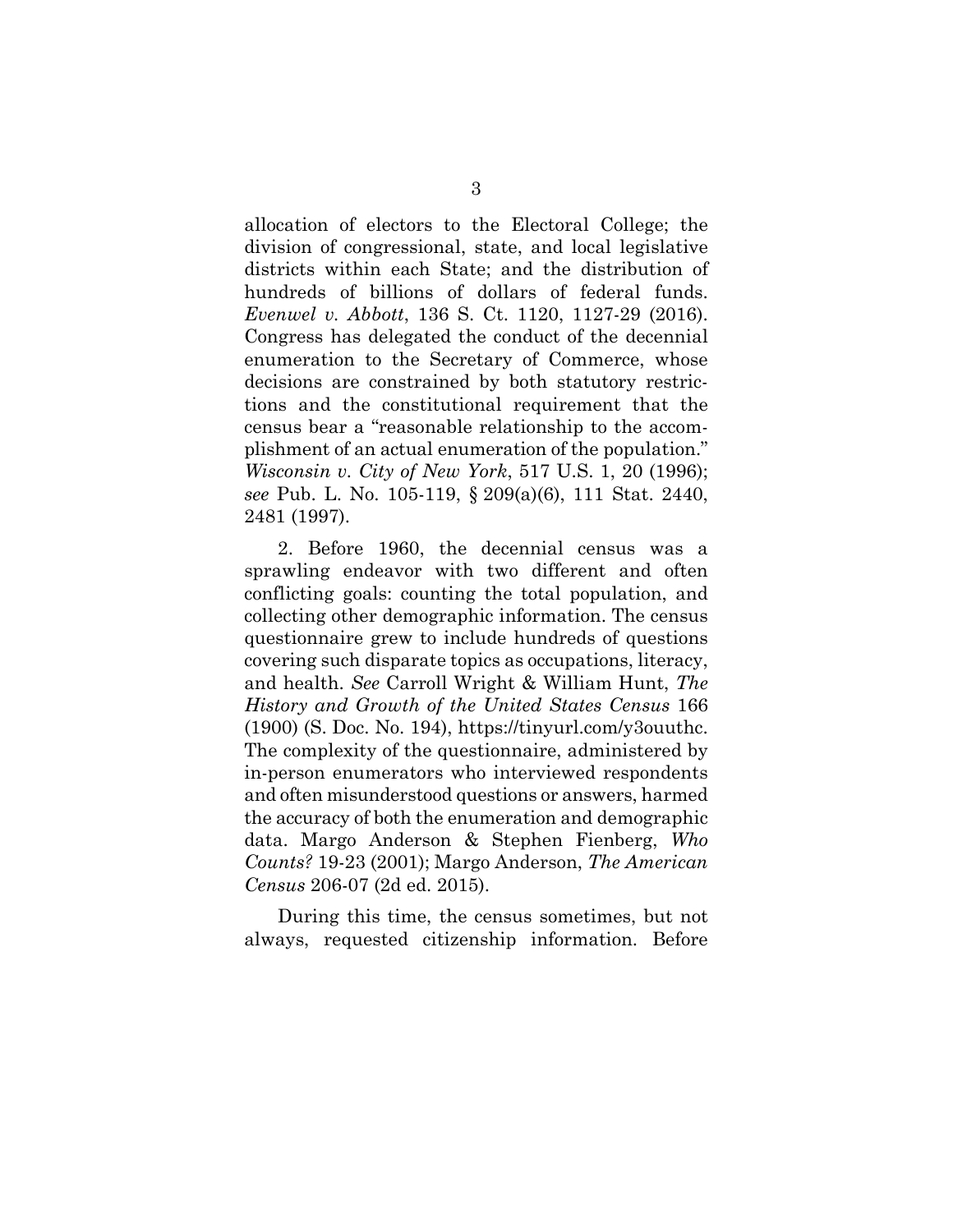1960, seven of the fifteen decennial censuses did not seek citizenship status.[1](#page-13-0)

3. In 1960, the decennial census changed dramatically into its modern form. Growing sophistication of data collection, statistical science, and testing procedures had by then allowed Commerce and the Bureau to understand that the census suffered from serious data-accuracy problems, and to develop ways to address those problems.

Increasingly robust evaluation procedures demonstrated that the census undercounted the population, and that this undercount was not spread evenly across demographic groups or geographic areas. Anderson, *supra*, at 215-20; Anderson & Fienberg, *supra*, at 29-30. Evaluations of the 1950 census, for example, demonstrated that the census had undercounted racial minorities at substantially higher rates than others. Anderson & Fienberg, *supra*, at 30.

Moreover, new data-collection techniques could provide information as accurate as, and sometimes more accurate than, demographic data collected via the decennial census, while lowering costs and lessening the burden on individual responders. Miriam Rosenthal, *Striving for Perfection: A Brief History of Advances and Undercounts in the U.S. Census*, 17 Gov't Info. Q. 193, 199-200 (2000). Government records containing demographic information ("administrative records") had grown in number and

 $\overline{a}$ 

<span id="page-13-0"></span><sup>1</sup> No citizenship inquiry appeared in 1790-1810, 1840-1860, and 1880. Although some of these censuses asked about birthplace, that question does not provide citizenship status. Wright & Hunt, *supra*, at 132, 142-43, 147, 154, 166.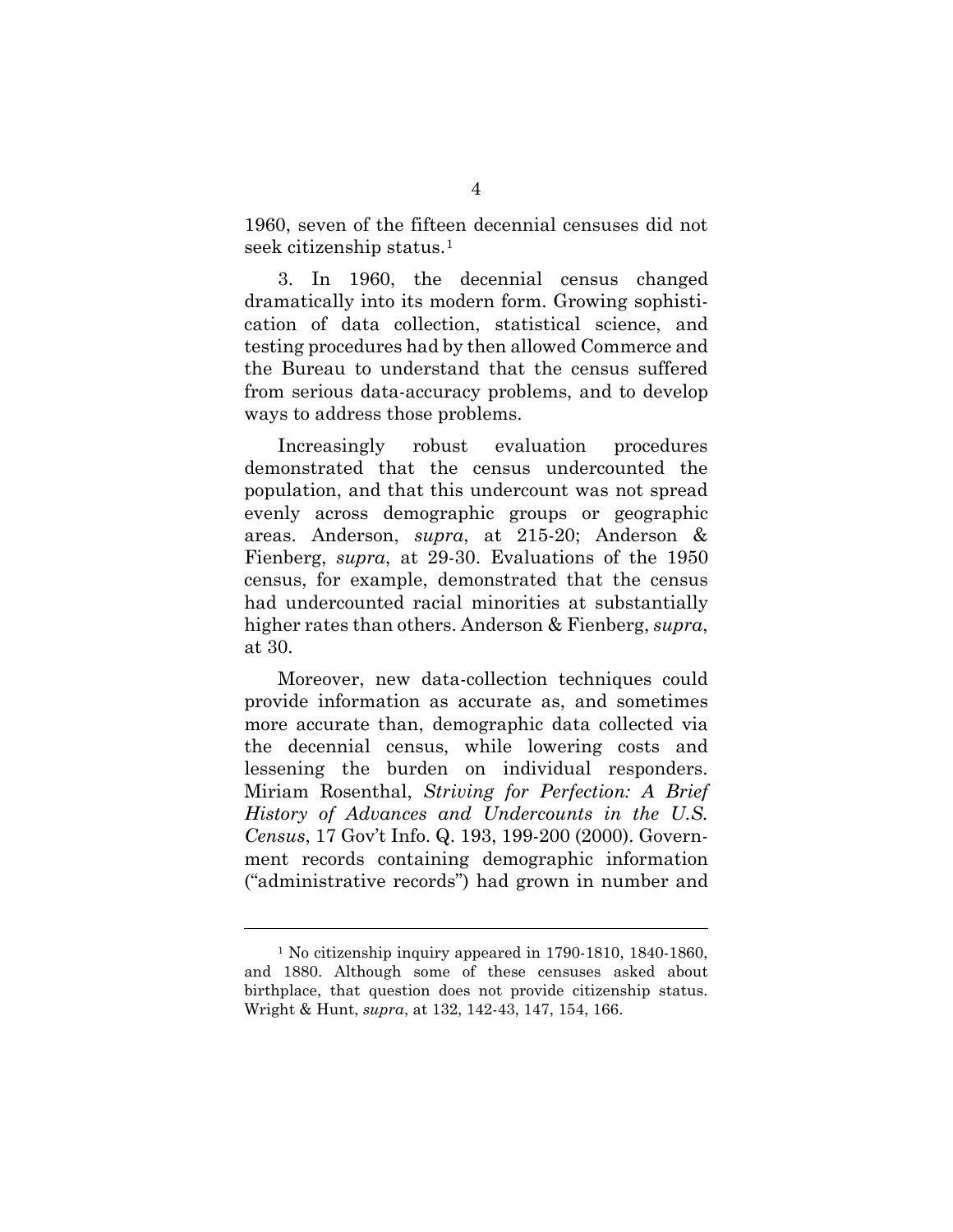scope with the creation of agencies like the Social Security Administration and the Immigration and Naturalization Service. Anderson, *supra*, at 186-90. And sampling—a technique that extrapolates information about the entire population from data about a representative subset—proved capable of producing highly accurate demographic data without harming the enumeration. *Id.* at 206; *Plans for Taking the 1960 Census: Hr'g Before the House Subcomm. on Census & Government Statistics* ("*1960 Plans*") 5-6 (1959).

Given these developments, the 1960 census was dramatically changed to address the differential undercount and to reduce burdens and costs. For the first time, rather than relying on enumerators to visit each household, the Bureau sent the questionnaire by mail. *See 1960 Plans*, *supra*, at 6-7. Moreover, the questionnaire sent to most households (the "short form") was reduced to a few simple, noncontroversial questions, such as the number of individuals in each household and their race, gender, and marital status. All other demographic questions, including those about citizenship, were removed and placed on a "long form" questionnaire, initially sent to one of every four households, and later to one of six households. (Pet. App. 18a; *see* J.A.1211-1253 (2000 short- and longform questionnaires).)

The 1950 census was thus the last time the census asked every household about citizenship. (Pet. App. 27a.) Ever since, Commerce and the Bureau have vigorously opposed adding a citizenship question to the questionnaire sent to every household, because doing so will "inevitably jeopardize the overall accuracy of the population count" by depressing responses from certain populations and contributing to a differential undercount. (Pet. App. 28a (quotation marks omitted).)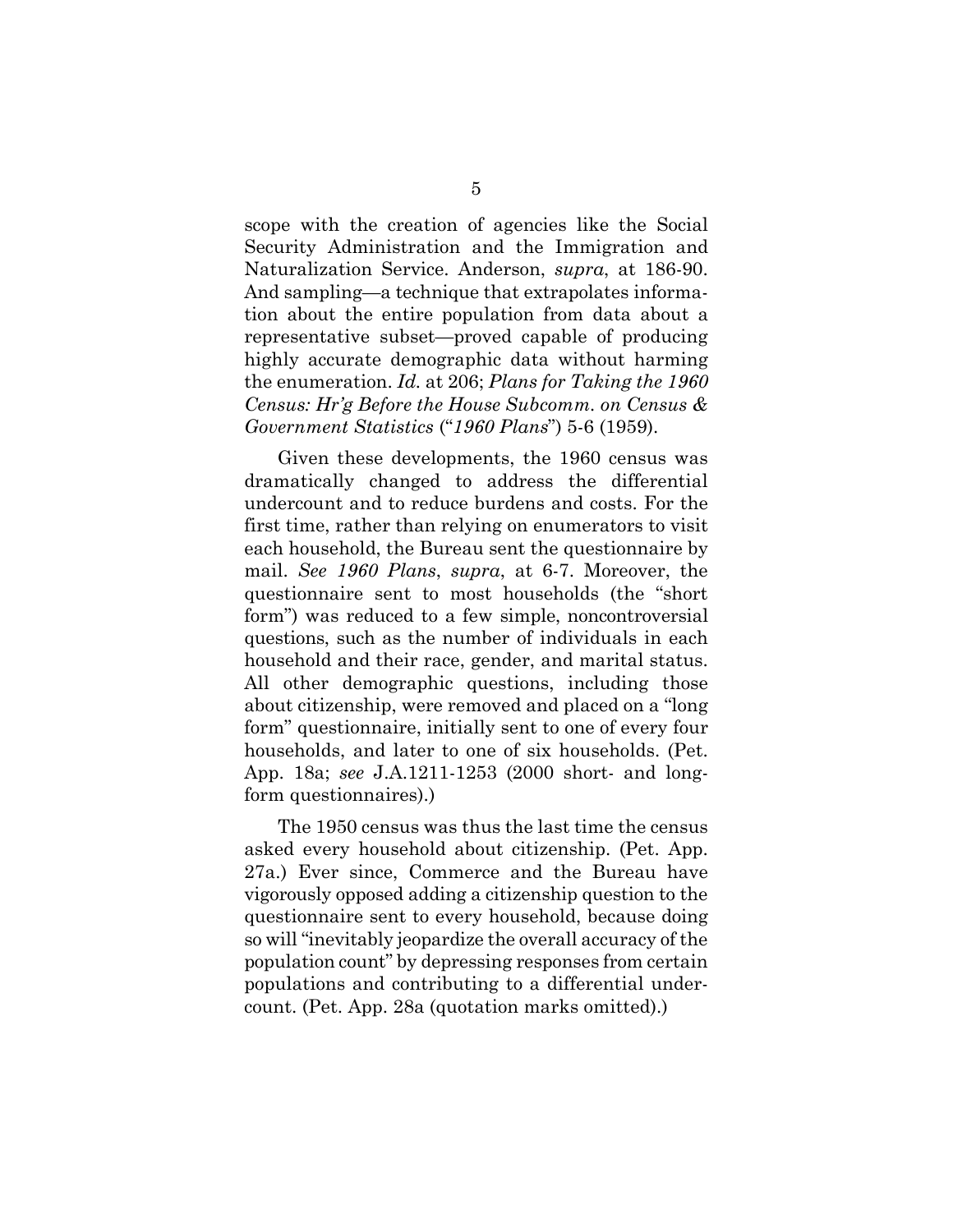After the 2000 census, the long-form questionnaire was replaced by the American Community Survey (ACS), a yearly survey conducted separately from the decennial census, and distributed to about one of every thirty-six households. (Pet. App. 18a-19a.)

4. Congress substantially reformed the Census Act in 1976 to further modernize the census. Pub. L. No. 94-521, 90 Stat. 2459 (1976). These reforms permitted Commerce to collect demographic information, but placed important constraints on the use of the decennial census questionnaire for that purpose and prioritized other means of collecting such information.

To collect more up-to-date demographic information than the decennial census provides, Congress authorized the Secretary to conduct a middecade census "in such form and content as he may determine, including the use of sampling procedures and special surveys*."* § 7, 90 Stat. at 2461 (13 U.S.C. § 141(d)). Congress used the same quoted language in the separate provision authorizing the Secretary to conduct the decennial census. *Id.* (13 U.S.C. § 141(a)). This delegation of authority was "essentially the same" as "existing law," H.R. Rep. 94-1719, at 11 (1976) (Conf.), except that Congress added language to "encourage the use of sampling," S. Rep. 94-1256, at 4 (1976). The amendments also provided that the Secretary may use the decennial census to collect "other" information besides a "census of population," but only "as necessary." § 7, 90 Stat. at 2461 (13 U.S.C.  $§ 141(a)$ ).

Congress also expressly limited the Secretary's ability to use the decennial census to collect demographic information (aside from total population), and directed him to use more accurate and less costly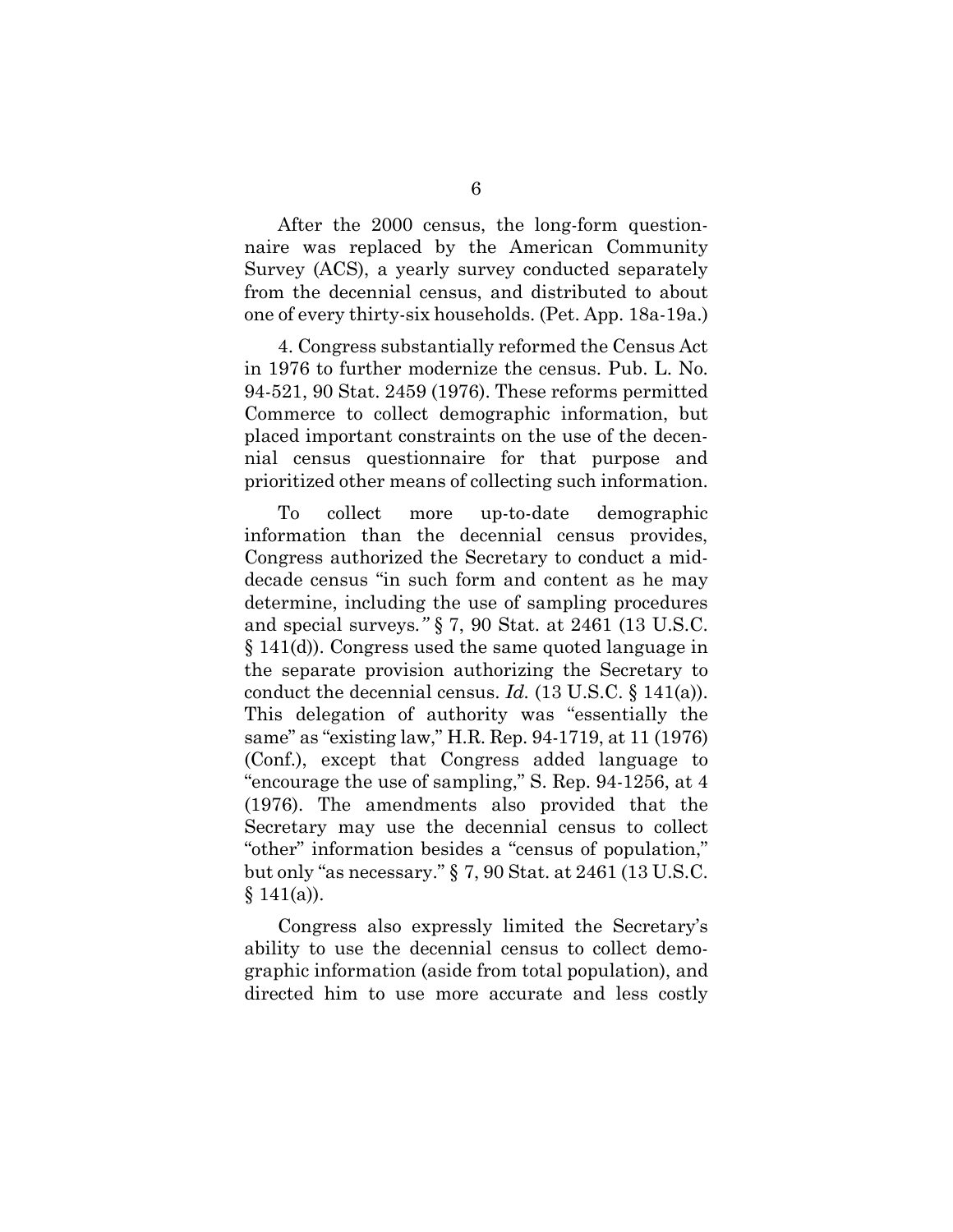statistical techniques instead. First, in 13 U.S.C. § 6(c), Congress required the Secretary to use administrative records instead of census questions to collect demographic data "[t]o the maximum extent possible" given "the kind, timeliness, quality and scope of the statistics required." § 5, 90 Stat. at 2460. Second, where "feasible," the Secretary must use sampling instead of census questions to obtain demographic information beyond the enumeration. § 10, 90 Stat. at 2464 (13 U.S.C. § 195). By prioritizing other means of collecting demographic information, Congress intended to minimize the census's burden on responding individuals and thus maximize census responses. H.R. Rep. 94- 1719, at 10; S. Rep. 94-1256, at 1, 5.

5. Since at least 1940, the decennial census has undergone extensive pretesting before census day. Daniel Cork, *Census Testing*, *in Encyclopedia of the U.S. Census* 79, 79 (Margo Anderson et al. eds., 2d ed. 2012). Such testing reflects not only the important consequences of the census, but also the fact that the decennial census is conducted only once every ten years, with little room for correction if problems arise. Pretesting is now a multi-year endeavor that subjects nearly every aspect of the census to a battery of evaluations, culminating in a comprehensive "dress rehearsal" to understand how all aspects of the census work together. *Id.* at 79-81. (J.A.1296.) A critical part of that process is pretesting individual questions to ensure that they yield accurate data without reducing census responses. Pretesting includes administering the questions to a sample of respondents to verify that they "[c]an be understood," "[a]re not unduly sensitive," and "do not cause undue burden." (J.A.627-628.)

Overlapping statutes, guidelines, and agency practices govern testing. For example, the Office of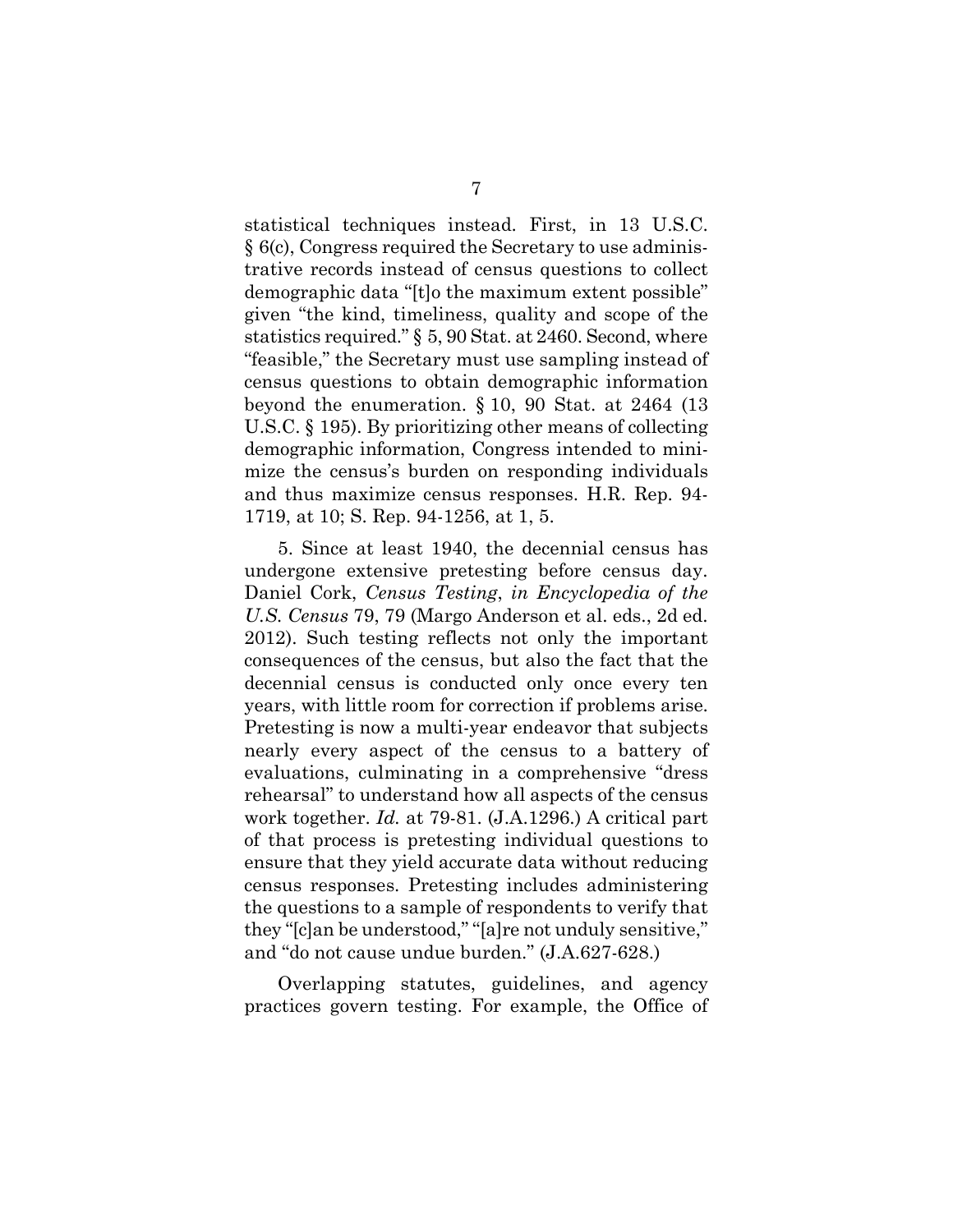Management and Budget's (OMB) data-quality standards direct Commerce to design the census "to achieve the highest practical rates of response," and thus require pretesting of census questions. (J.A.657.) *See* 44 U.S.C. §§ 3501(1)-(2), 3506(e). The Bureau's Statistical Quality Standards likewise require that the census "be pretested with respondents to identify problems" before implementation. (J.A.626.) When an already-pretested survey undergoes "substantive modifications," including the addition of a new question, "[p]retesting must be performed" again. (J.A.627.)

Commerce has consistently refused to add questions to the decennial census that performed poorly in pretesting. For the 1980 census, Commerce declined to replace a question about Spanish origin with a question about ethnicity after testing showed that misunderstandings about the question resulted in high nonresponse rates. Census Bureau, *1980 Census of Population and Housing Part A: History* 2- 20 (1986), https://tinyurl.com/yy7ahzyr. For the 2000 census, Commerce declined to add a question requesting Social Security numbers after pretesting revealed a disproportionately distributed "3.4% decline in self-response rates attributable to the question." (Pet. App. 30a; *see* J.A.892-893.) *See* 1 Census Bureau, *2000 Census of Population and Housing: History* 46 (2009), https://tinyurl.com/yxqz6hkq.

### <span id="page-17-0"></span>**B. The Decision to Add a Citizenship Question**

In a memorandum dated March 26, 2018, the Secretary announced his decision to add a citizenship question to the 2020 census questionnaire sent to every household. (Pet. App. 548a-563a.)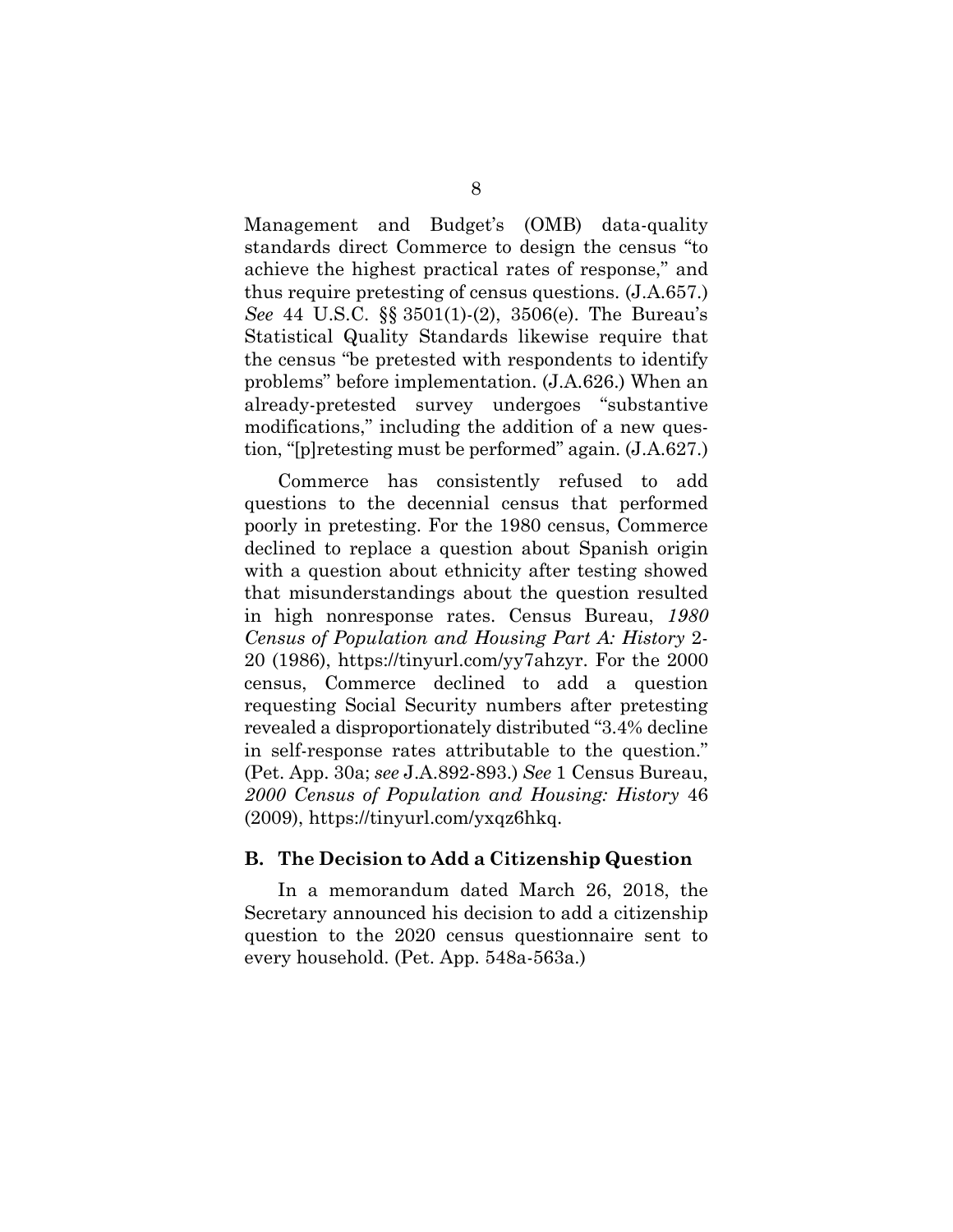1. The Secretary represented that he began assessing whether to add a citizenship question "[f]ollowing receipt" of a December 2017 letter from DOJ requesting block-level citizenship data to help enforce § 2 of the VRA. (Pet. App. 548a-549a.) But as the Secretary later acknowledged in a June 2018 supplemental decision memorandum, DOJ's letter had not initiated his decision-making. Rather, the Secretary had begun his "deliberative process" soon after his appointment in February 2017—almost a year before DOJ's letter. (Pet. App. 546a.) And DOJ had not submitted the December 2017 letter on its own initiative; rather, the Secretary and his staff had approached DOJ to urge them to request a citizenship question. (Pet. App. 82a-84a.)

The supplemental memorandum also failed to fully disclose the Secretary's engagement with the issue before December 2017. (Pet. App. 74a-99a, 118a-129a.) The Secretary actually "made the decision months *before* DOJ sent its letter." (Pet. App. 118a.) The Secretary and his staff then "actively lobbied other agencies" to request a citizenship question, including both DOJ and the Department of Homeland Security (DHS). (Pet. App. 121a.) After both agencies declined (Pet App. 82a-84a), the Secretary reached out to then–Attorney General Sessions, who discussed the issue with John Gore, then the Acting Assistant Attorney General for Civil Rights. (Pet. App. 89a-90a.) The Attorney General's senior counselor reassured the Secretary's Chief of Staff that DOJ would "do whatever you all need us to do." (J.A.254.) Gore then wrote DOJ's December 2017 letter, signed by another DOJ official, requesting the addition of a citizenship question to the decennial questionnaire to provide DOJ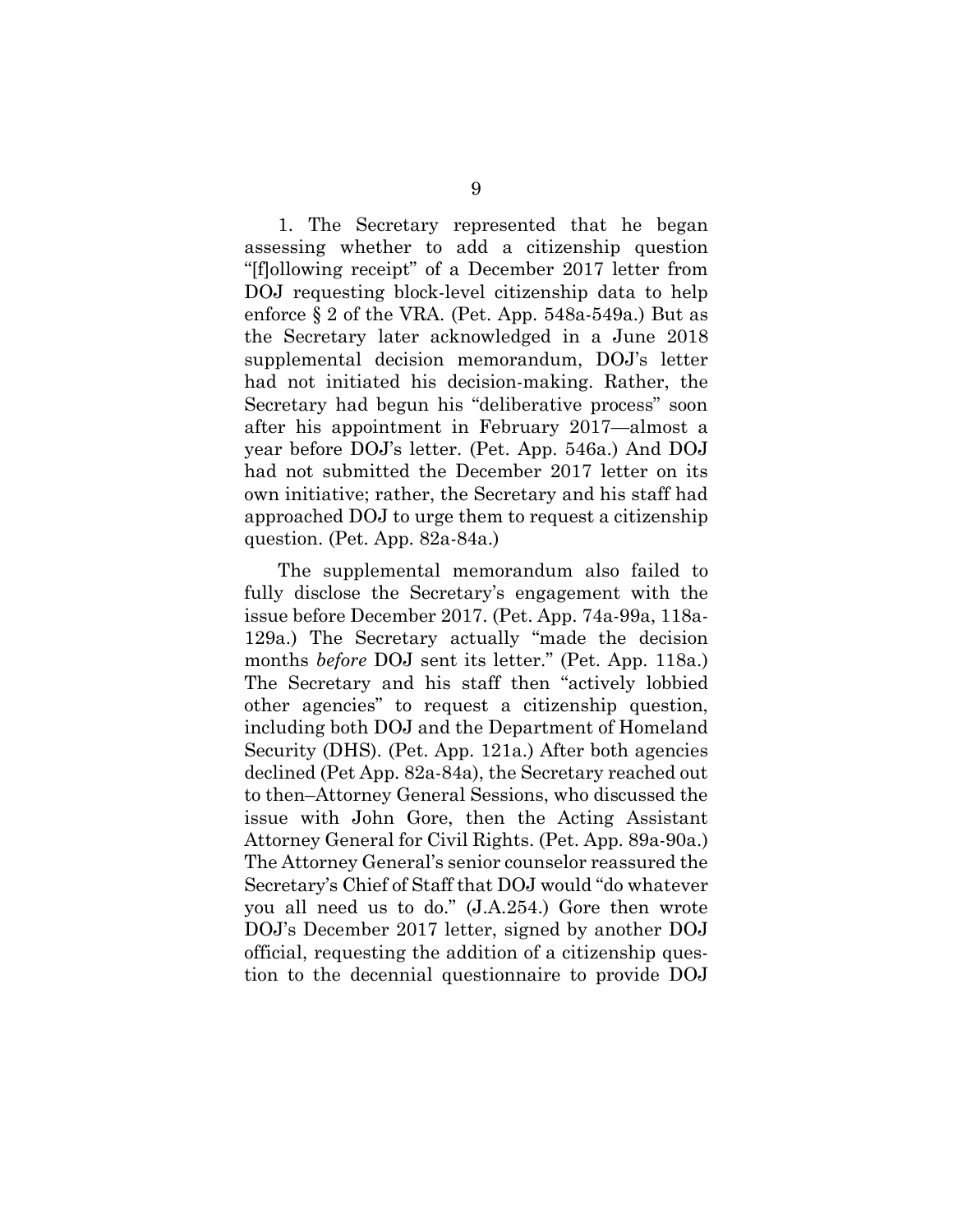with block-level citizenship data for VRA enforcement. (Pet. App. 91a-95a, 564a-569a.)

2. In December 2017 and January 2018, in response to DOJ's letter, Dr. John Abowd—the Bureau's Chief Scientist—and his team of experts analyzed the effects of adding a citizenship question to the decennial questionnaire in a series of memoranda. (J.A.104-122, 290-295, 301-318.) The Bureau conducted this analysis without any awareness of the Secretary's involvement in generating DOJ's letter (Pet. App. 116a-117a).

The memoranda warned the Secretary that adding the question would not only depress the initial response rate for *all* households, but would also depress the response rate of households with a noncitizen by *at least* 5.1 percentage points more than for citizen households—approximately 1.6 million more people not responding. (J.A.114-115 (630,000 households); J.A.1008 n.58 (2.54 persons per household).) The memoranda explained that because this estimate was "cautious," the actual differential reduction in self-response rates would likely be much greater. (J.A.114-116.) (The Bureau later updated its analysis to warn that the differential decline in response rates would be at least 5.8 percentage points—approximately 6.5 million people (J.A. 1008).[2\)](#page-19-0) While the Bureau attempts to address initial nonresponses through Nonresponse Followup (NRFU)

 $\overline{a}$ 

<span id="page-19-0"></span><sup>2</sup> This updated conclusion reflected both the increase from 5.1% to 5.8% and updated figures on the number of noncitizen households and the average number of people per household. (J.A.1008 & n.58.)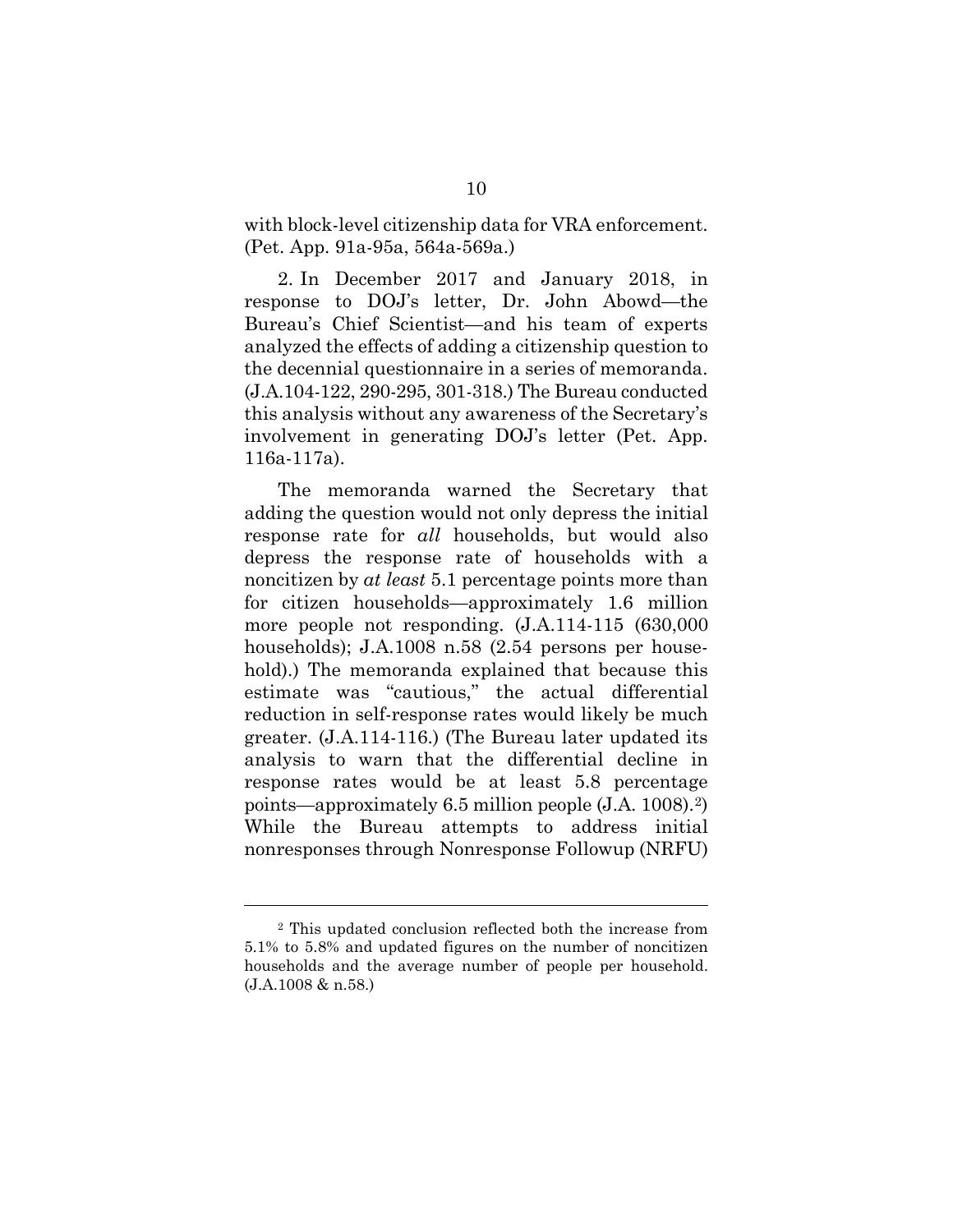procedures,[3](#page-20-0) the memoranda warned that NRFU would be "very costly" (J.A.105, 115) and would not resolve the problems introduced by the lower response rate (J.A.113-116).

By contrast, the Bureau explained that it could use existing administrative records to produce blocklevel citizenship data as accurate as the block-level race, age, and ethnicity data DOJ already uses for VRA purposes. (J.A.105-107, 290-292, 317-318.) The Bureau would use the "Numident," a database containing "information on every person" with a Social Security or Individual Taxpayer Identification Number. (J.A.117.) This database contains highly reliable citizenship information because individuals must provide proof of citizenship or immigration status to obtain these numbers. (J.A.117.) The Bureau would then "link" individual census responses to these database records by matching personal identifying information. (J.A.156, 158, 954.) The Bureau could already link roughly 90% of census respondents to Numident records, and planned to obtain additional records from other agencies to increase the number of successful linkages. (J.A.120-121, 133-135, 154-155.) The Bureau could then integrate this citizenship data with the other block-level census data (known as "PL94-171 data") that the Secretary produces and makes publicly available after every decennial census for redistricting and that DOJ already uses for VRA enforcement. (J.A.105-107, 290-292, 317-318, 860,

l

<span id="page-20-0"></span><sup>3</sup> NRFU includes visits by enumerators; "use of administrative records; collection of information from 'proxies,' such as neighbors or landlords; and 'imputation,' a process through which the Census Bureau extrapolates data about households" from comparable household data. (Pet. App. 151a.)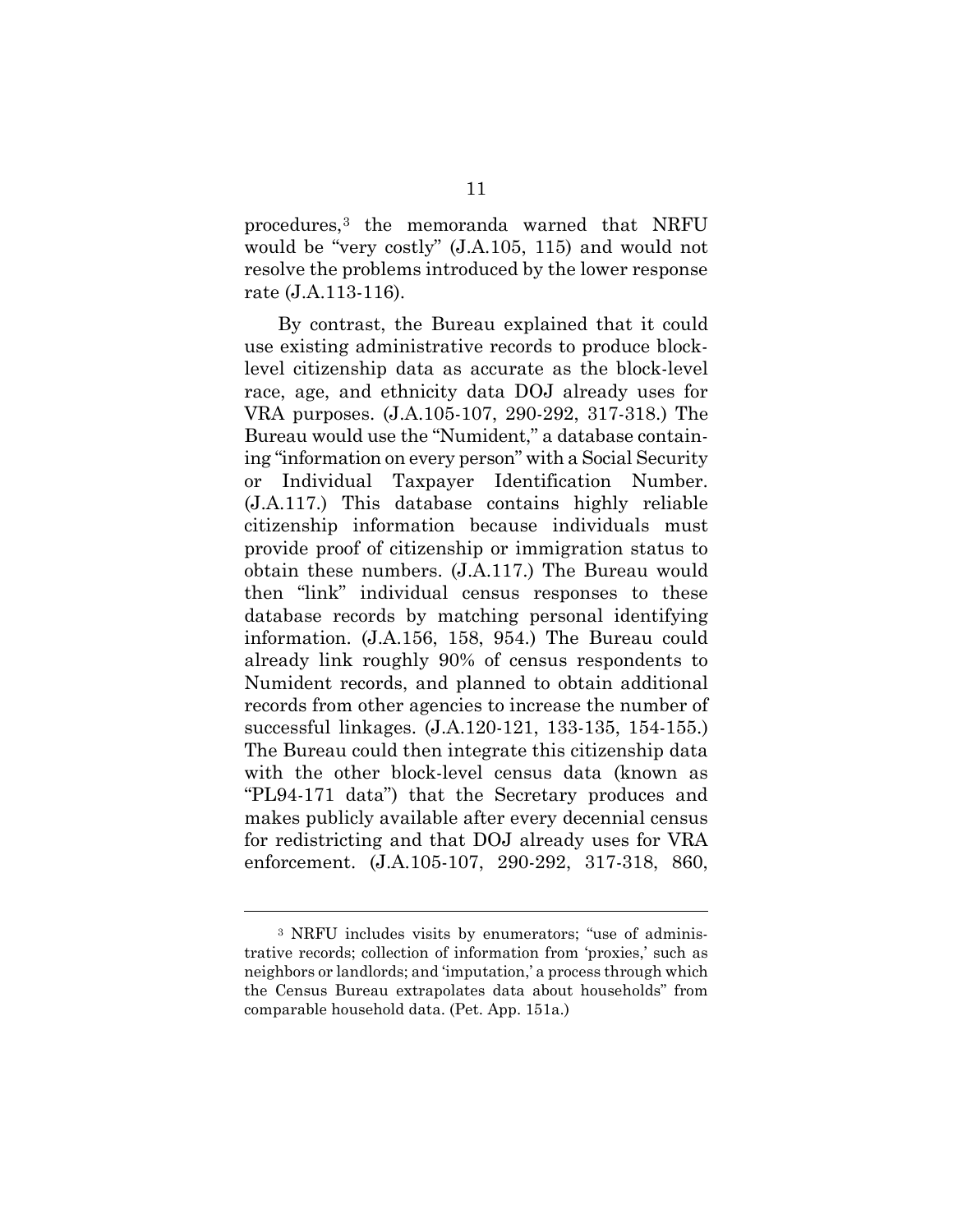906-908.) *See* Pub. L. No. 94-171, 89 Stat. 1023 (1975) (13 U.S.C. § 141(c)).

Because a citizenship question would generate "substantially less accurate" citizenship data than administrative records and would also impair the enumeration, the Bureau recommended using administrative records to provide block-level citizenship data to DOJ. (J.A.105.) The Bureau's Acting Director informed DOJ that this approach would provide "higher quality [citizenship] data produced at lower cost" than adding a citizenship question. (J.A.265.) Although the Bureau sought to meet with DOJ to discuss this recommendation, the Attorney General directed DOJ to decline such a meeting. (Pet. App. 95a-97a; J.A.266.)

Meanwhile, the Secretary directed the Bureau to analyze the effects of using *both* a citizenship question *and* administrative records to generate citizenship data. (Pet. App. 51a-58a.) In a memorandum dated March 1, 2018, Dr. Abowd and his team provided the Secretary with an analysis concluding that this hybrid approach would "have all the negative cost and quality implications" of adding the citizenship question including a decrease in self-response rates—while "result[ing] in poorer quality citizenship data than" using administrative records alone. (J.A.158-159.)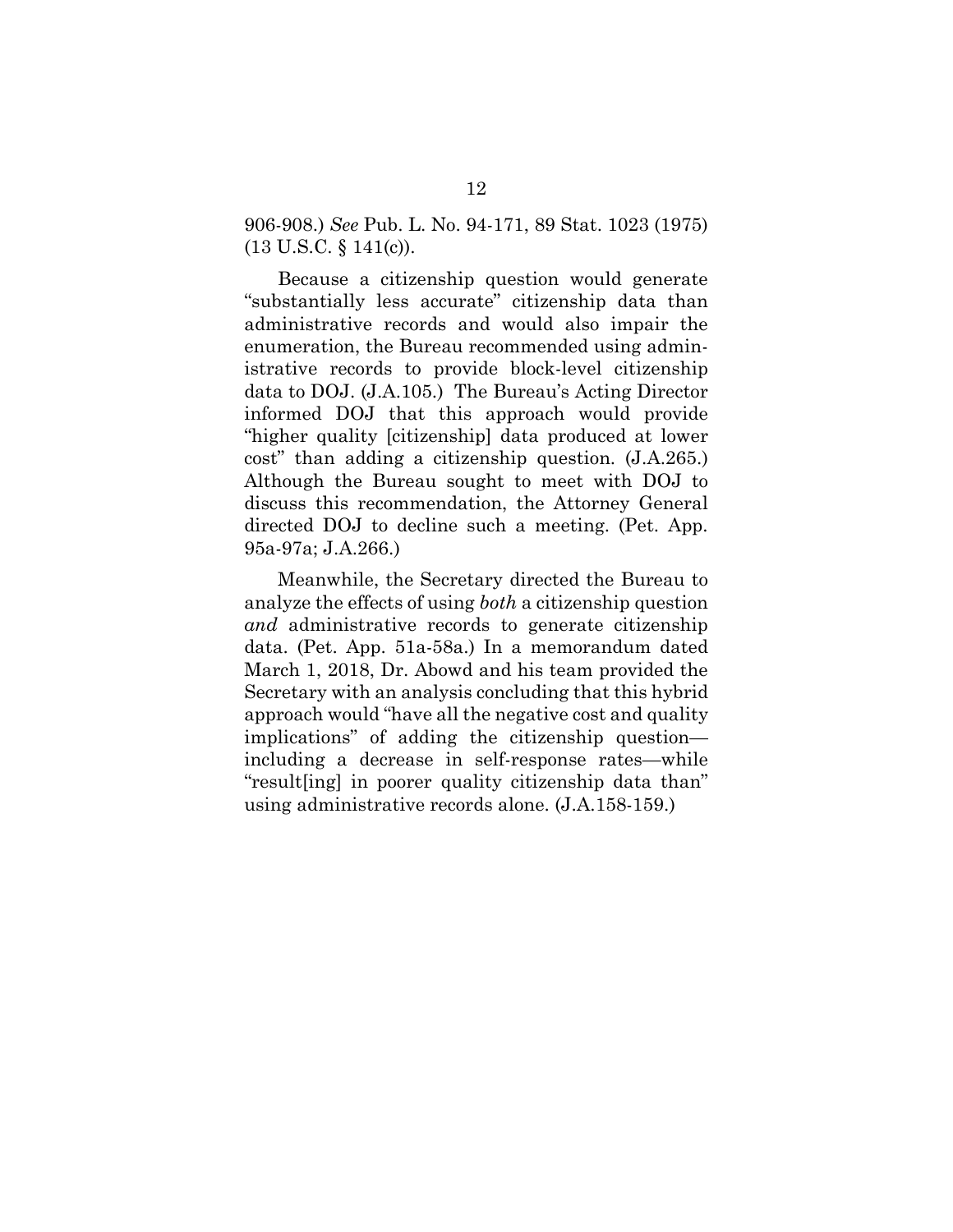3. The Secretary then issued his March 26, 2018, decision memorandum announcing that he would both add a citizenship question to the decennial questionnaire and use administrative records. (Pet. App. 548a-563a.) The memorandum asserted that "limited empirical evidence exists about whether adding a citizenship question would decrease response rates" (Pet. App. 557a), disregarding the multiple empirical analyses demonstrating that adding the question would disproportionately decrease response rates and harm the enumeration's accuracy. The memorandum also stated that the advantage of the Secretary's approach was that it would provide DOJ the "most complete and accurate" citizenship data (Pet. App. 556a), contrary to evidence that this approach would provide *less* complete and *less* accurate citizenship data than using administrative records alone. The Secretary further claimed that the citizenship question was sufficiently "well tested" (Pet. App. 550a), even though the question had not undergone any of the testing that governs the census questionnaire.

### <span id="page-22-0"></span>**C. Procedural History**

1. New York, seventeen other States, sixteen local governments, and the U.S. Conference of Mayors ("government respondents") filed a complaint alleging that the Secretary's decision to add a citizenship question violated the APA and the Enumeration Clause.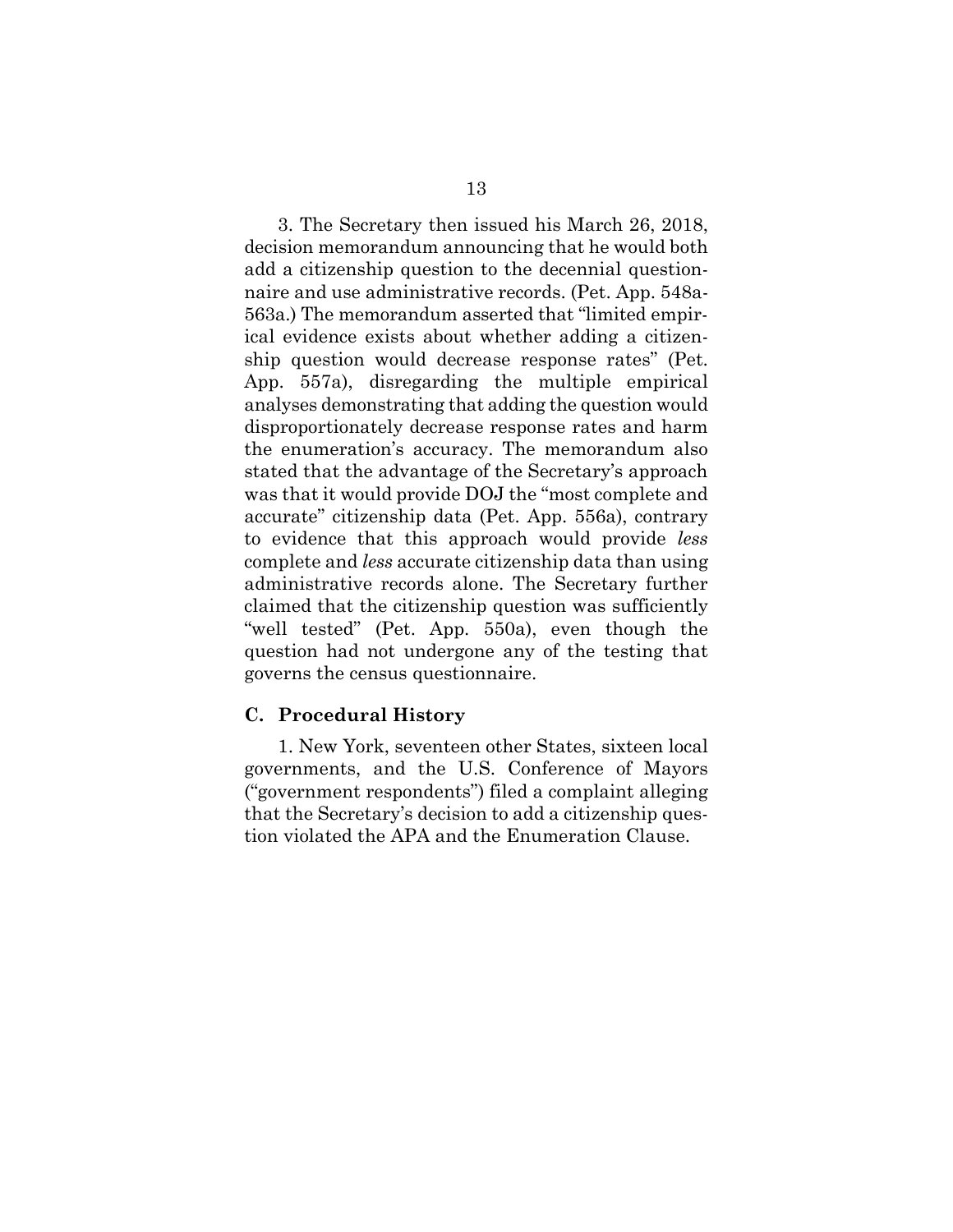2. Petitioners' initial Administrative Record contained scarcely any documents preceding DOJ's December 2017 letter, despite the Secretary's acknowledgment in his supplemental decision memorandum that he had been deliberating the citizenship question during that time. (Pet. App. 546a.) On July 3, 2018, the district court ordered petitioners to complete the Administrative Record, authorized limited expert discovery, and authorized additional discovery based on the irregularity of petitioners' initial record and on a strong showing of petitioners' bad faith and improper behavior. (Pet. App. 523a-531a.) On August 17, the district court authorized a deposition of Gore (Pet. App. 452a-455a), and on September 21 authorized a deposition of the Secretary (Pet. App. 437a-439a).

This Court stayed the Secretary's deposition but declined to stay Gore's deposition or other discovery. 139 S. Ct. 16 (2018). The Court then granted certiorari to review the pretrial discovery orders, 139 S. Ct. 566 (2018) (No. 18-557), but declined to stay the trial, 139 S. Ct. 452 (2018).

3. Meanwhile, the district court denied petitioners' motion to dismiss the APA claims, concluding that the Secretary's decision to add a citizenship question to the decennial census was reviewable. (Pet. App. 21a-25a, 402a-408.)

The court did, however, dismiss respondents' Enumeration Clause claim for failure to state a claim. (Pet. App. 408a-424a.) While the court recognized that the Enumeration Clause reflects "a strong constitutional interest in accuracy" (Pet. App. 423a (quoting *Utah v. Evans*, 536 U.S. 452, 478 (2002))), it held that the existence of a citizenship inquiry before 1960 precluded the argument that such a question was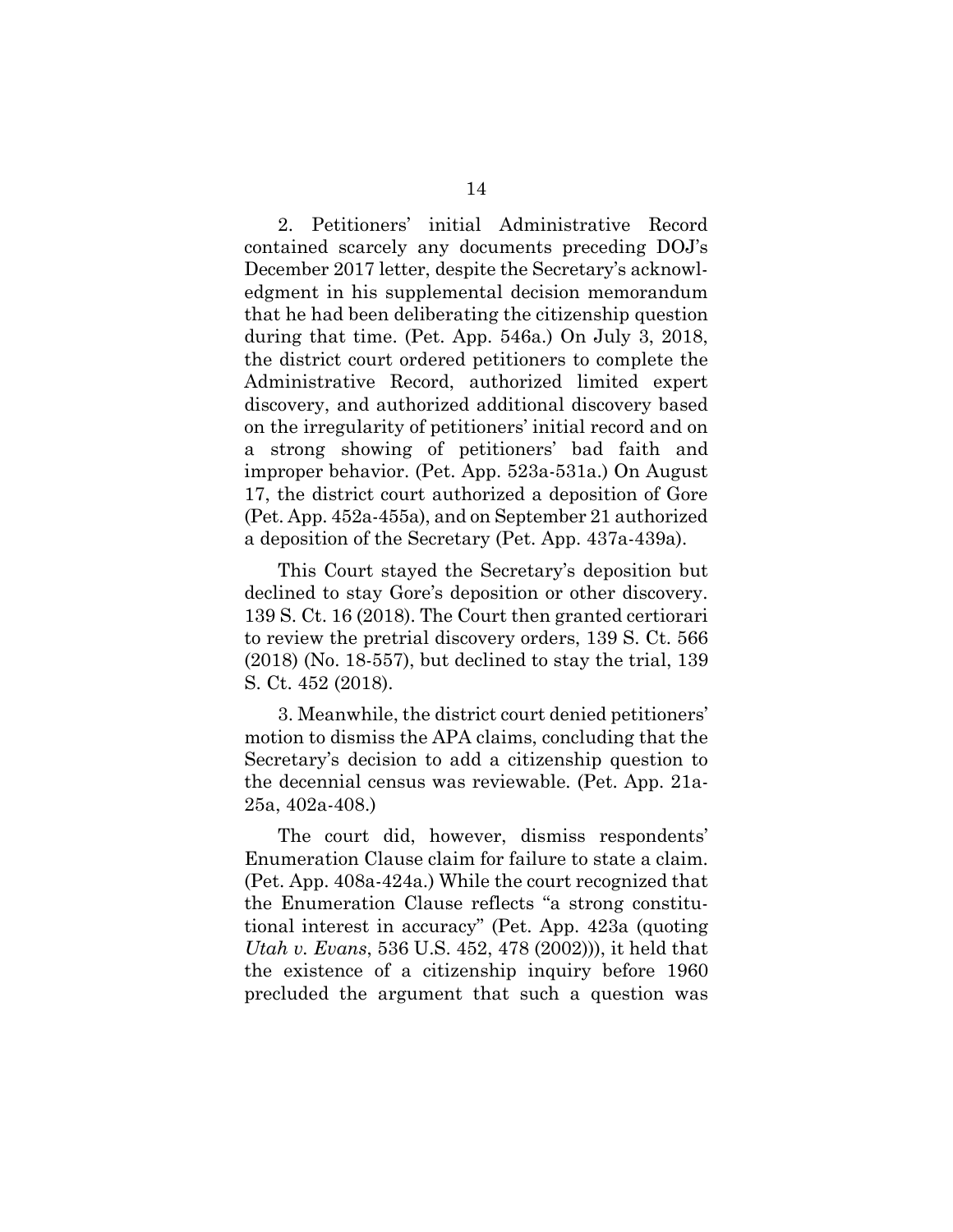altogether forbidden by the Constitution (Pet. App. 412a).

4. After an eight-day trial, the district court issued an opinion containing detailed findings of fact and conclusions of law. (Pet. App. 1a-353a.) The court entered final judgment vacating the Secretary's decision, enjoining the addition of a citizenship question to the 2020 census unless the legal defects identified by the court were cured, and remanding to Commerce. (Pet. App. 352a.)

First, the court evaluated what evidence it could properly consider. As the parties had agreed, the court considered the Administrative Record for any purpose (Pet. App. 250a) and extra-record evidence to determine respondents' standing (Pet. App. 129a-130a). The court did not consider extra-record evidence to resolve whether petitioners had violated the APA, except where such material illuminated technical matters or showed a failure to consider important factors. (Pet. App. 260a-261a.) The court further determined that, while it could permissibly consider extrarecord material to decide whether the Secretary's decision was pretextual, it did not need to do so because it "would reach the same conclusions" based solely on the Administrative Record. (Pet. App. 261a.)

Second, the court determined that respondents had standing. (Pet. App. 130a-239a.)

Third, the court ruled that the Secretary's decision violated the APA in multiple independent ways. The decision was arbitrary and capricious, and based on a pretextual rationale. The decision was also contrary to law because it violated two statutes: one requiring the Secretary, "[t]o the maximum extent possible," to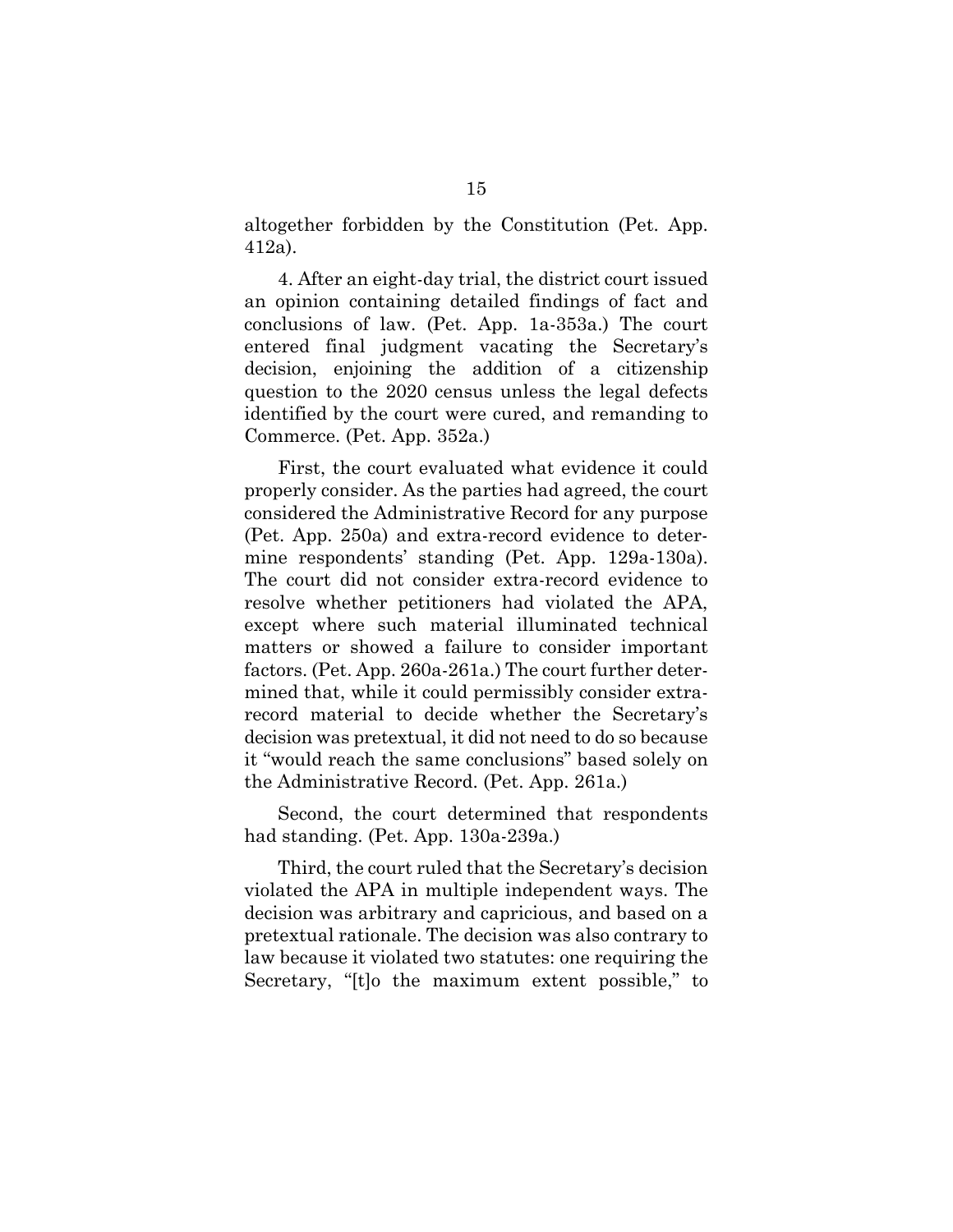acquire demographic information using administrative records rather than direct inquiries, 13 U.S.C. § 6(c); and another precluding the Secretary from altering previously reported census topics without making certain findings and filing a new report with Congress, *id.* § 141(f). (Pet. App. 261a-321a.) The court noted that extra-record evidence confirmed, but was not essential to, its conclusions on the APA claims. (Pet. App. 313a-315a, 320a-321a.)

Fourth, the court rejected the Fifth Amendment equal protection claim brought by private respondents in a consolidated case. (Pet. App. 322a.)

Finally, the court vacated as moot its order authorizing the Secretary's deposition. (Pet. App. 352a-353a.)

5. In No. 18-557, the parties submitted opening briefs in this Court addressing the pretrial discovery issues. After the district court entered final judgment, respondents moved to dismiss the writ as improvidently granted. The Court removed No. 18-557 from its argument calendar and suspended further briefing. The Court then granted certiorari before judgment in this case.

6. In a separate proceeding brought by different plaintiffs to challenge the addition of a citizenship question, the United States District Court for the Northern District of California (Seeborg, J.), on March 6, 2019, issued a post-trial decision holding that the Secretary's decision violated both the APA and the Enumeration Clause. *California v. Ross*, No. 18-cv-1865, 2019 WL 1052434 (N.D. Cal. 2019). This Court directed the parties here to brief and argue, as an alternative ground for affirmance, whether the Secretary's decision violated the Enumeration Clause.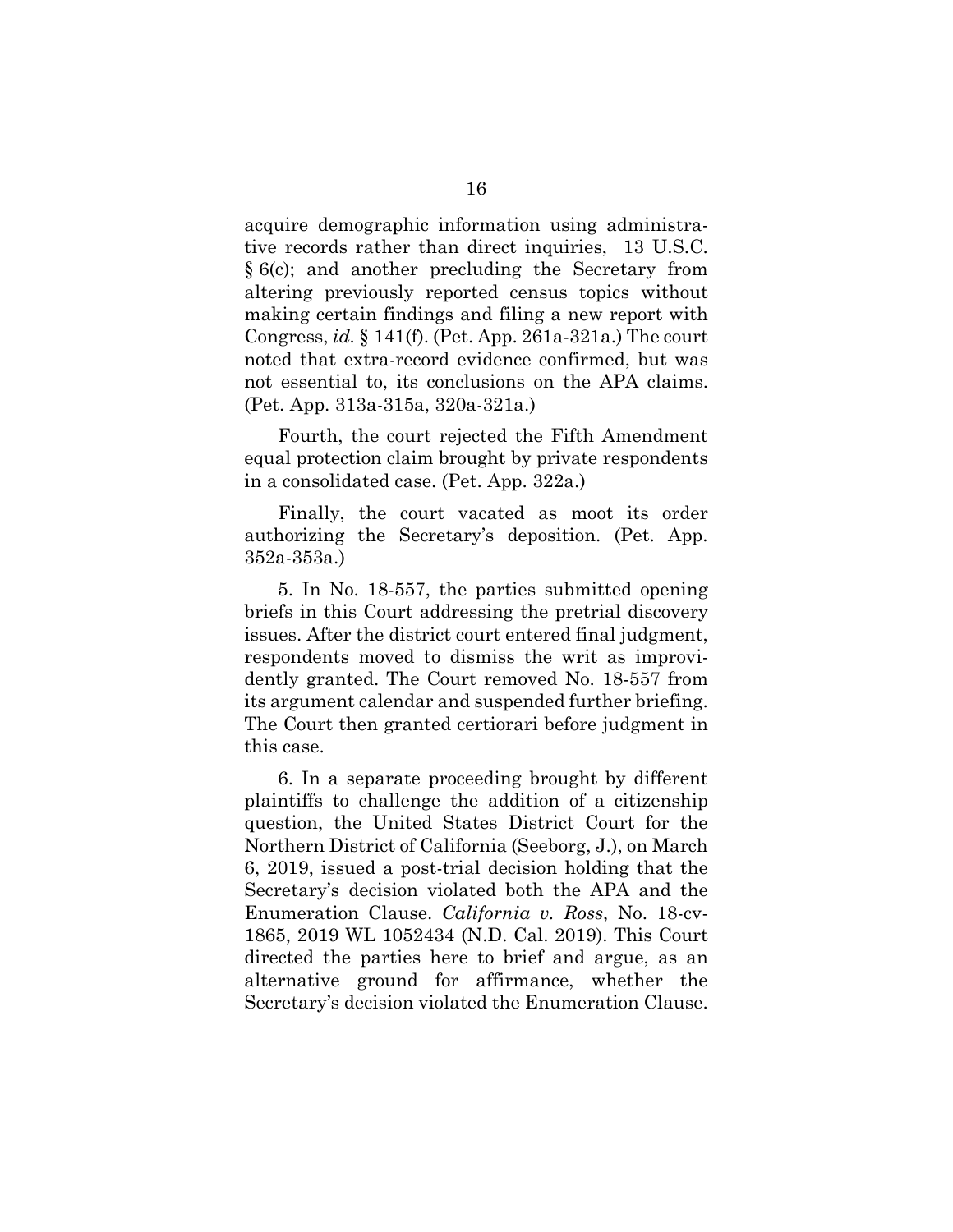#### **SUMMARY OF ARGUMENT**

<span id="page-26-0"></span>I. Government respondents have standing. Petitioners' opening brief does not dispute the district court's extensive findings about injury and redressability. Instead, petitioners argue only that respondents' injuries are not traceable to the Secretary's decision to add a citizenship question because they are more proximately caused by the unlawful and irrational failure of third parties to respond to the census questionnaire. But this Court has long held that the intervening acts of third parties do not break the causal chain if those acts predictably result from challenged conduct. Here, the district court made factual findings—uncontested by petitioners—that the citizenship question will cause differential nonresponse rates for noncitizens and Hispanics, leading to a differential undercount and a decrease in data quality that will concretely injure respondents. Given this proof that third parties *will* react in ways that harm government respondents, it is immaterial whether their reactions are unlawful or irrational.

II. The Secretary's decision to add a citizenship question violates the APA.

A. The Secretary's decision is reviewable. Petitioners misread § 141(a) of the Census Act, 13 U.S.C. § 141(a), as conferring unreviewable discretion on the Secretary to place whatever questions he wants on the decennial questionnaire. This Court has repeatedly reviewed the Secretary's actions under this provision. And petitioners' argument is inconsistent with the 1976 Census Act, which is the source of the language that petitioners rely on here. That enactment included multiple provisions that constrained the Secretary's conduct of the census and provide judicially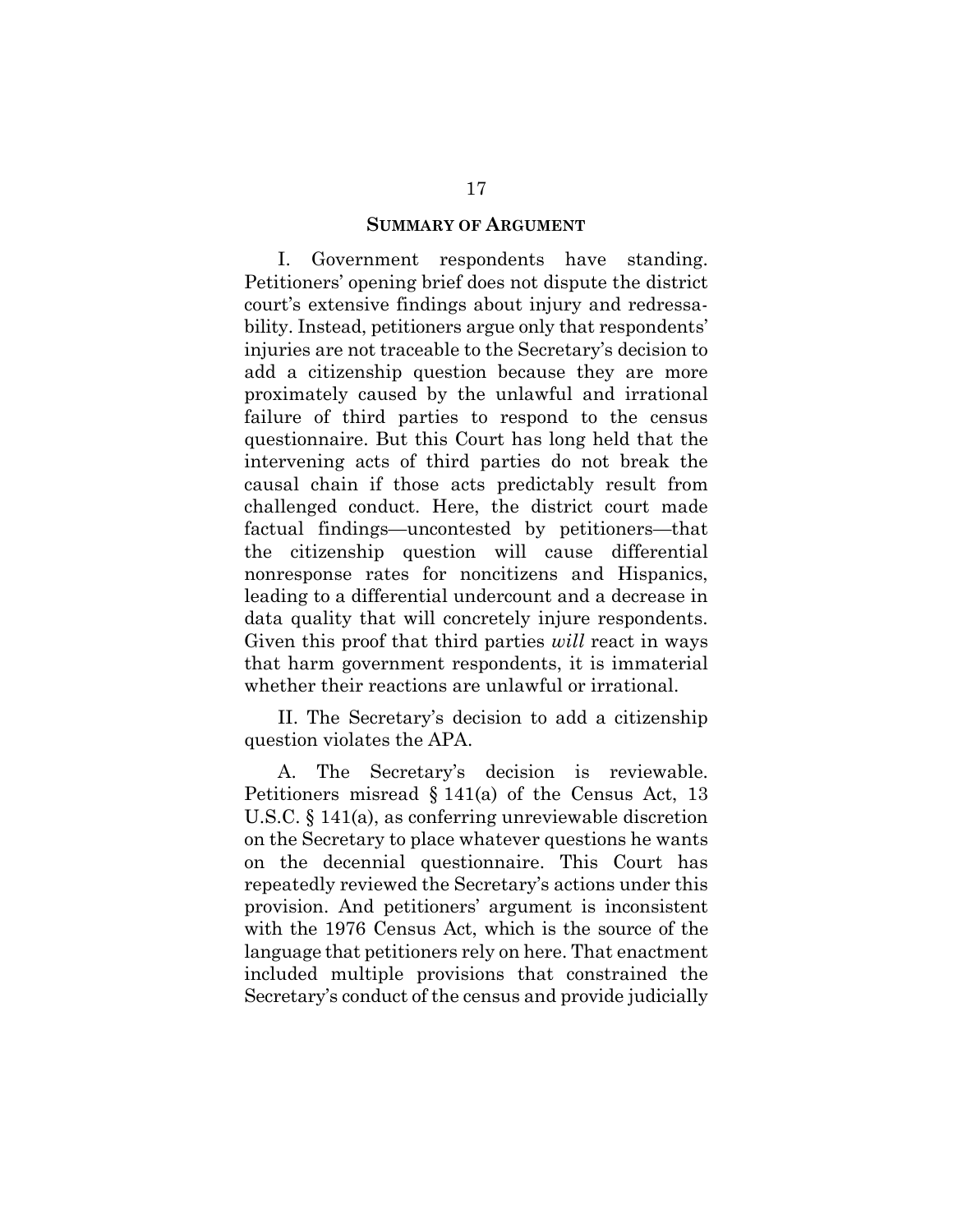manageable standards here, including the requirement that the Secretary rely, to the "maximum extent possible," on administrative records rather than census questions to collect demographic information, 13 U.S.C. § 6(c).

B. The Secretary's decision was arbitrary and capricious.

First, the Secretary unreasonably ignored the uncontroverted empirical evidence that the citizenship question would make the enumeration less accurate. All the evidence in the Administrative Record demonstrates that a citizenship question would cause millions of noncitizens and Hispanics to not respond to the census, undermining the accuracy of the constitutionally required headcount.

The Secretary was not entitled to dismiss this evidence as "inconclusive." That label is contradicted by the firm conclusions of the analyses themselves. More fundamentally, even if the evidence of an undercount were inconclusive, the Secretary's actions would still be unreasonable because he abandoned the wellestablished process for testing proposed changes to the questionnaire. The testing process ensures that no change is made to the census without understanding its effects. Under this longstanding conservative approach, inconclusive evidence of harm does not permit altering the questionnaire without further testing.

Second, the Secretary acted contrary to the evidence by concluding that a citizenship question was necessary to provide DOJ with information for VRA enforcement. The Bureau informed the Secretary that it could obtain data sufficient to address DOJ's purported needs, without adding a citizenship question,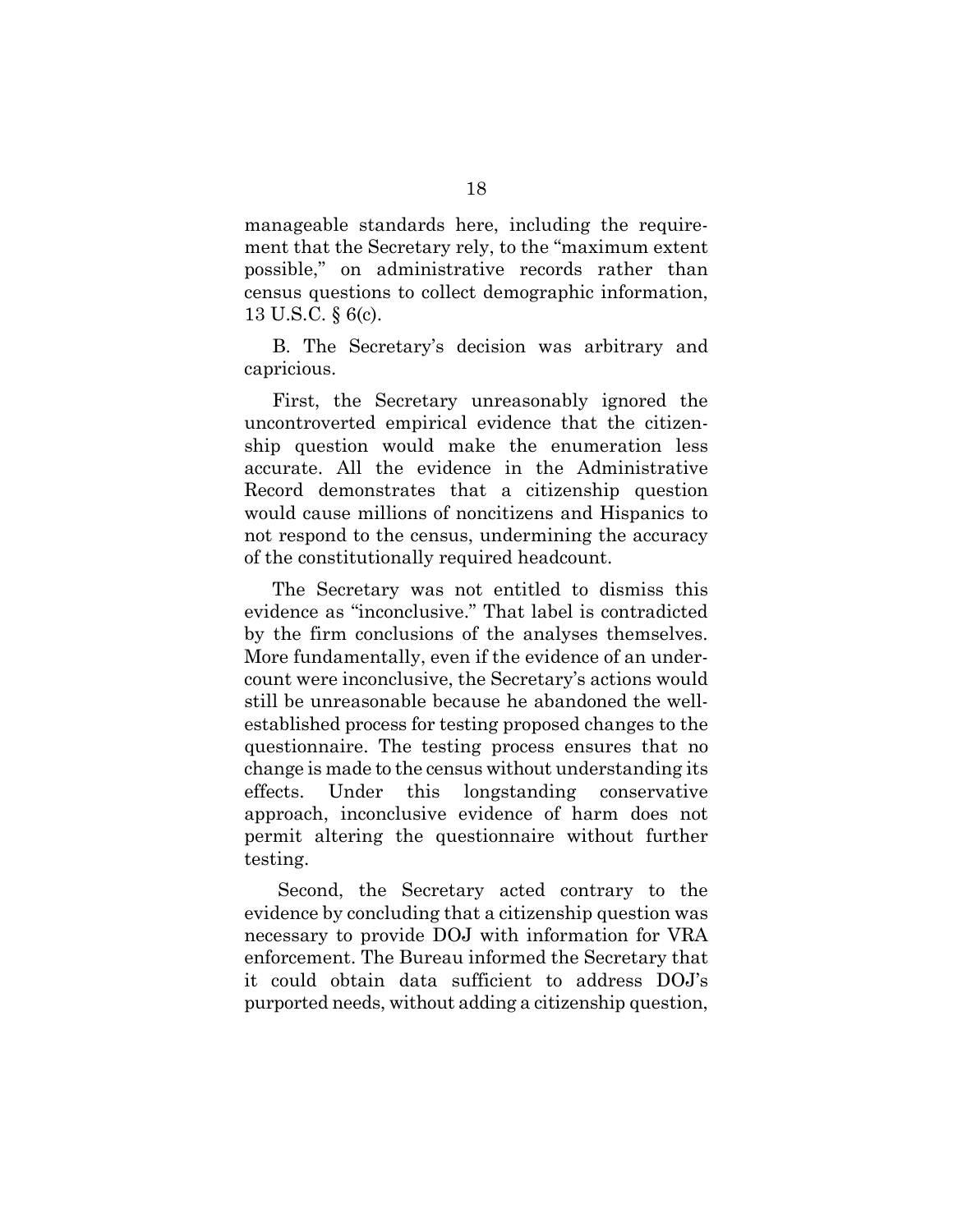by linking highly reliable administrative records containing citizenship status to individual census responses. The Secretary rejected that proposal in favor of a solution that purportedly would provide even more accurate citizenship information. But the Secretary never explained how using his preferred approach rather than the administrative-records approach would result in *any* improvement to VRA enforcement.

In any event, all the evidence in the Administrative Record demonstrates that the Secretary's solution using administrative records *and* adding a citizenship question—would provide less accurate citizenship data, at greater cost, than relying on administrative records alone. The Secretary disregarded the fact that the citizenship question will *introduce* significant errors not present under the administrative-records approach: at least 9.5 million wrong responses on citizenship status; the loss of information about additional millions of noncitizens and Hispanics due to the undercount; and an inability to link an additional one million individuals to administrative records. These harms are not offset by an increase in the number of census responses on citizenship status, as petitioners claim: the Administrative Record shows that a citizenship question will often trigger *inaccurate*  responses, and the Bureau expressly concluded that sophisticated modeling based on available administrative records would produce comparatively more accurate citizenship information.

Third, the Secretary failed to justify his conclusion that the purported benefit of providing DOJ more citizenship data "outweighs" any harm to the accuracy of the enumeration. The Constitution and the Census Act require the Secretary to prioritize an accurate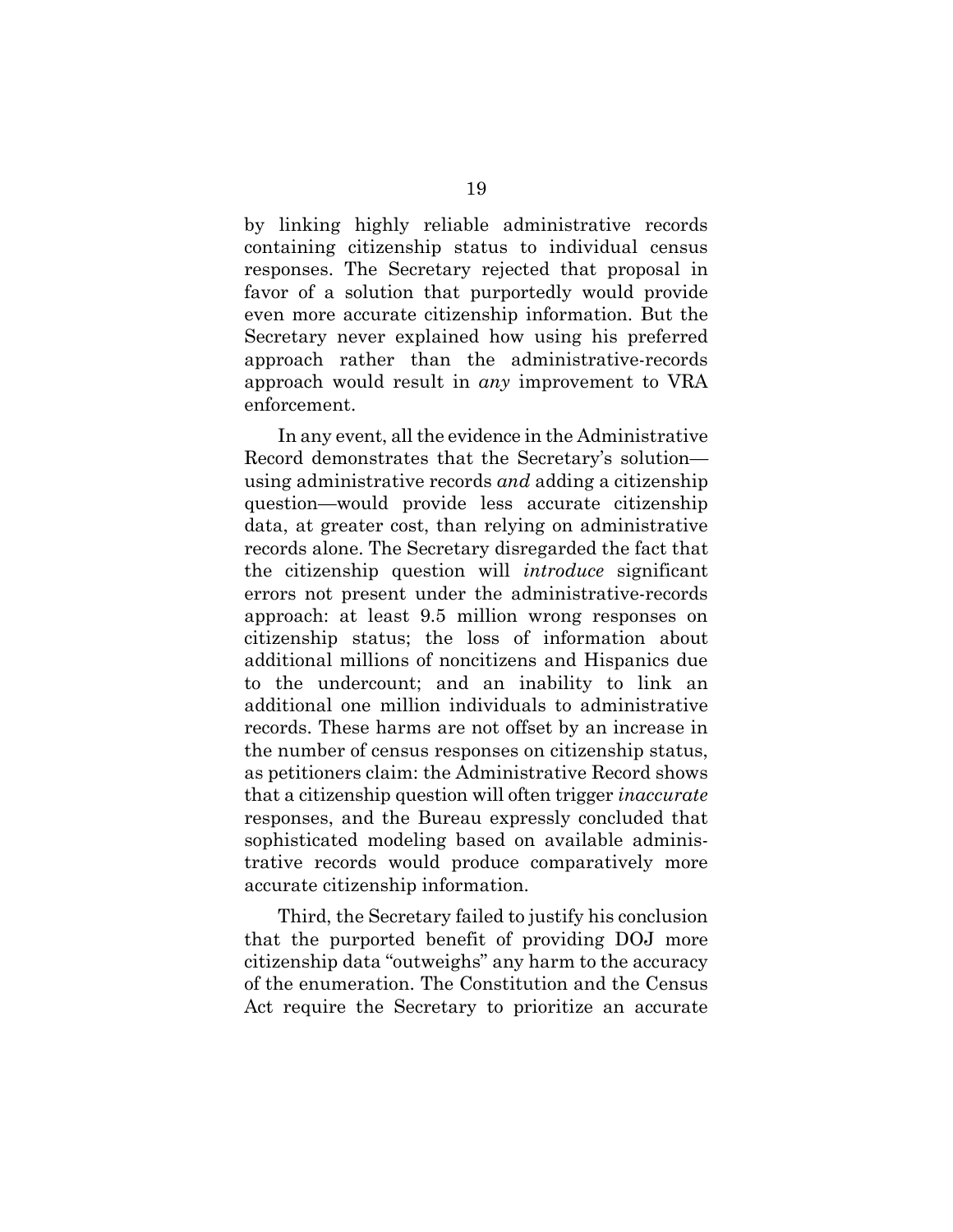enumeration due to the momentous consequences of the headcount, including its effect on the allocation of House seats and billions of dollars in federal funds. The Secretary provided no explanation for his judgment to subordinate that priority in favor of generating what he asserts (counter to the evidence) would be incrementally more accurate citizenship data.

Fourth, the Secretary's stated rationale was pretextual. While he claimed to be relying on DOJ's independent judgment about the need for a citizenship question, the district court found that it was in fact the Secretary and his staff who engineered DOJ's request from the outset. The Secretary's supposed reliance on DOJ's expertise thus could not provide the necessary rationale for his decision.

C. The Secretary's decision was also contrary to law. First, given the evidence that administrative records alone would satisfy DOJ's VRA-enforcement needs, the Secretary's decision to add a citizenship question violated 13 U.S.C. § 6(c), which requires the Secretary to collect demographic information using administrative records to the maximum extent possible instead of by posing direct inquiries through the decennial census. Second, the Secretary violated 13 U.S.C. § 141(f) by adding the citizenship question without submitting the mandated report to Congress or making the required findings that new circumstances necessitated a change.

III. The Secretary's decision violated the Enumeration Clause. That provision requires the Secretary's decisions about the census to be reasonably related to the pursuit of an accurate enumeration of the total population. The Secretary flouted this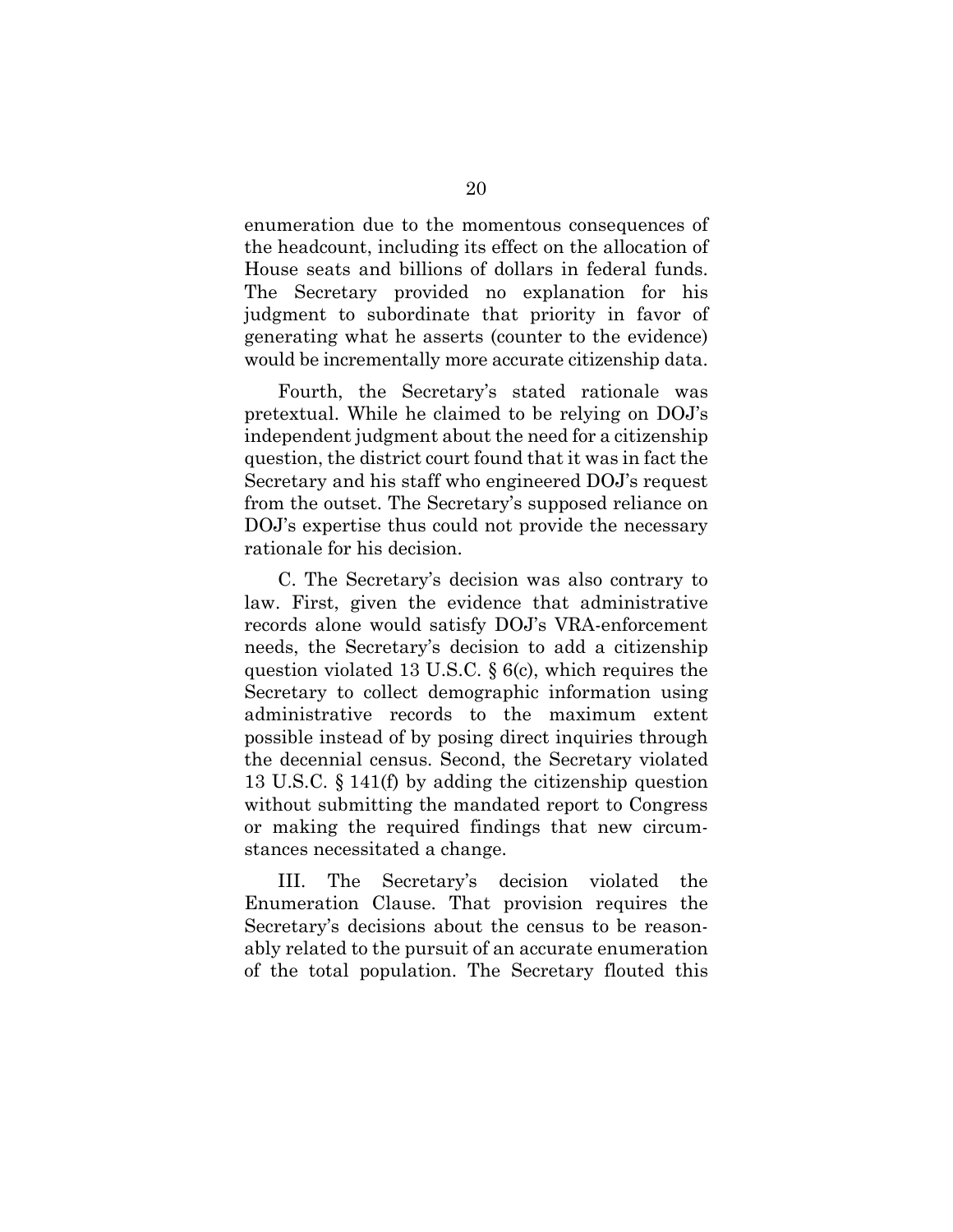constitutional obligation by adding a citizenship question that would affirmatively undermine the accuracy of the headcount. And the Secretary's justification that the question would provide valuable information to DOJ is contradicted by the Administrative Record and the evidence produced at trial.

IV. Insofar as petitioners' challenge to extrarecord discovery is not moot, this Court should reject it. The district court properly authorized discovery beyond the Administrative Record because petitioners had concededly failed to disclose the full basis for the Secretary's decision and had in fact obfuscated the Secretary's decision-making process. Discovery was therefore essential to provide the "whole record" that the APA requires.

#### **ARGUMENT**

#### <span id="page-30-1"></span><span id="page-30-0"></span>**I. GOVERNMENT RESPONDENTS HAVE STANDING.**

To have standing, "a claimant must present an injury that is concrete, particularized, and actual or imminent; fairly traceable to the defendant's challenged behavior; and likely to be redressed by a favorable ruling." *Davis v. FEC*, 554 U.S. 724, 733 (2008). The district court correctly held that government respondents have standing here.

A. Petitioners do not challenge injury or redressability in their opening brief. The district court made extensive factual findings demonstrating that the addition of a citizenship question to the 2020 census will both cause a net differential undercount of noncitizen and Hispanic households and—separate from the undercount—will irreparably harm the accuracy of census data used by government respondents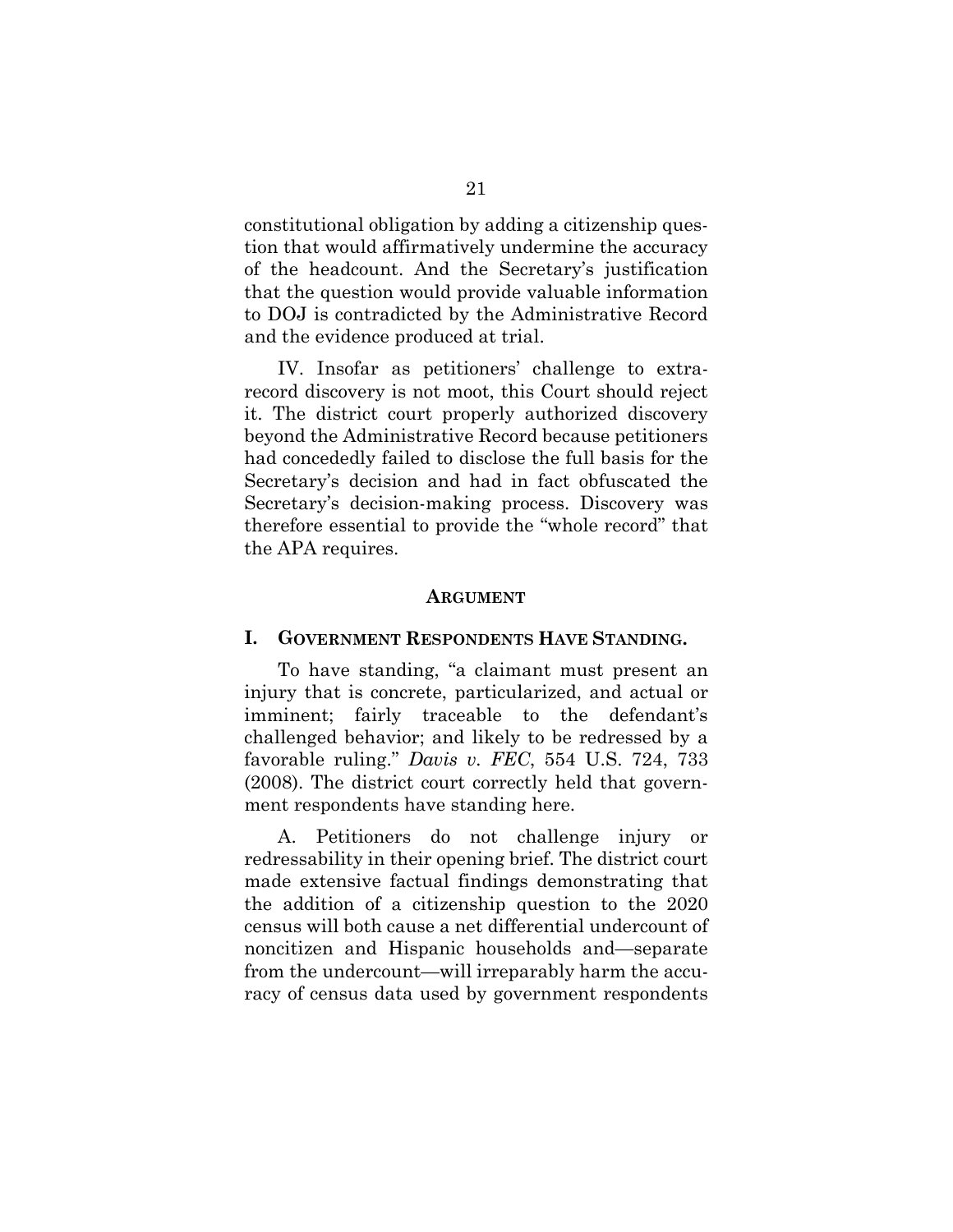for essential governmental functions. (Pet. App. 141a-147a, 150a-168a, 184a-187a, 233a-236a). Specifically, the district court found that adding a citizenship question will reduce noncitizen self-responses by "at least 5.8%"—or roughly 6.5 million people—and also significantly reduce self-responses from Hispanic households (Pet. App. 150a, 169a; J.A.1008). Because NRFU would not cure these differential declines, these reductions would result in a net incremental undercount of noncitizens and Hispanics. (Pet. App. 169a.)

That differential undercount and other harms to data accuracy will injure government respondents in at least four ways: (a) loss of seats in Congress and in state and local legislatures; (b) loss of federal funding; (c) harm to accurate population data used to distribute government services; and (d) forced diversion of resources. (Pet. App. 173a-194a.) Petitioners contest neither these factual findings nor the district court's legal conclusion (Pet. App. 194a-239a) that these injuries satisfy Article III[.4](#page-31-0) 

B. Instead, petitioners argue (Br. 17-21) that government respondents' injuries would not be fairly traceable to the Secretary's decision because they are more proximately caused by individuals' unlawful and irrational reactions to the addition of a citizenship question.

This argument misconceives the requirements for traceability. When a third party's actions are part of

l

<span id="page-31-0"></span><sup>4</sup> These findings rebut petitioners' assertion (Br. 19-20) that recognizing standing here would permit challenges to "any demographic question on the decennial census." Under the district court's reasoning, plaintiffs would have standing to challenge only census questions proved to cause such harms, not any question to which some people refuse to respond.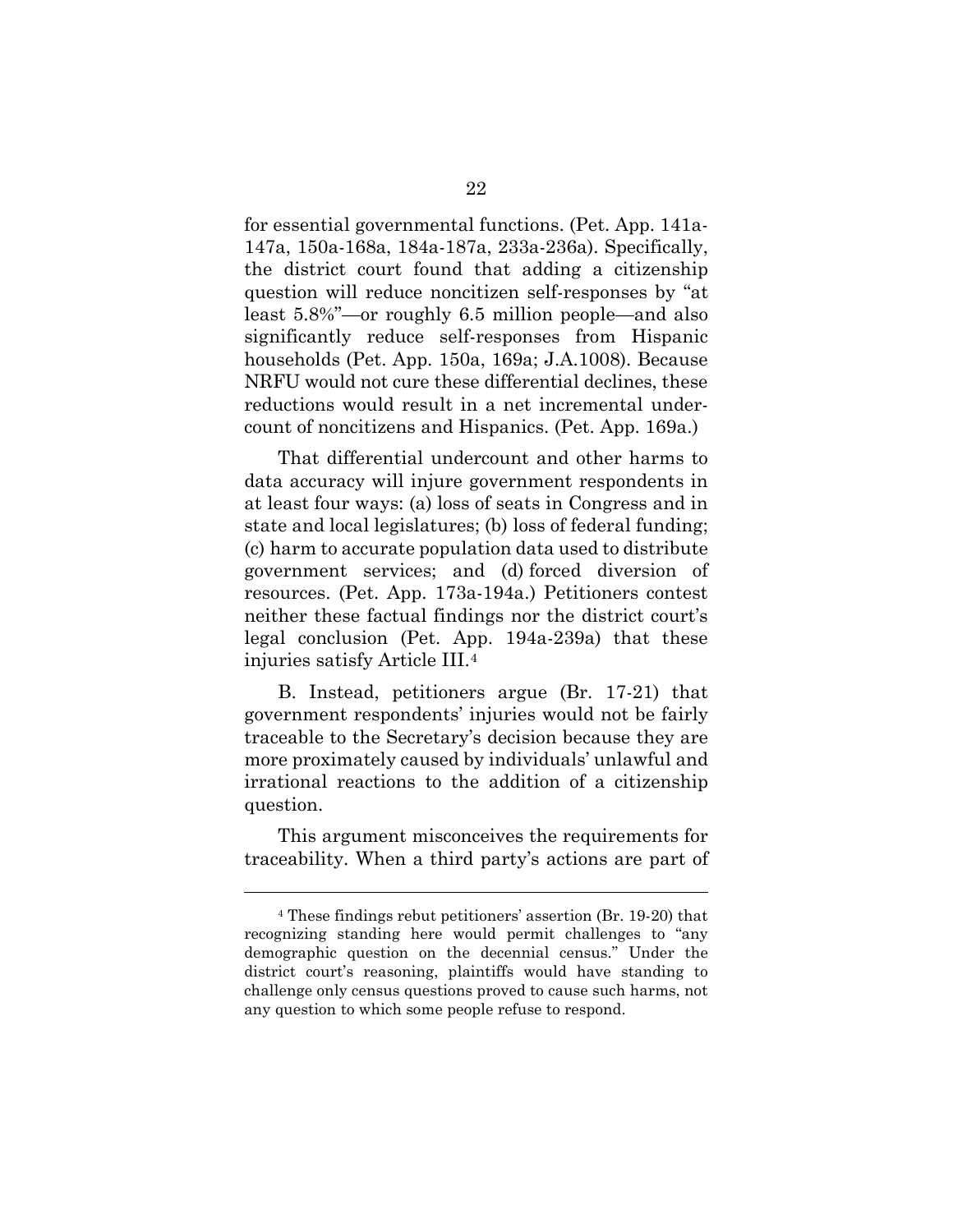the causal chain, all that is required is a showing that the challenged conduct had a "determinative…effect" on that third party. *Bennett v. Spear*, 520 U.S. 154, 169 (1997). Because "[p]roximate causation is not a requirement" for standing, *Lexmark Int'l, Inc. v. Static Control Components, Inc.*, 572 U.S. 118, 134 n.6 (2014), challenged conduct need not be the only step or even "the very last step"—in the causal chain, *Bennett*, 520 U.S. at 169. Here, the district court found, and petitioners do not challenge, that the citizenship question *will* affect the census responses of noncitizens and Hispanics, leading directly to government respondents' injuries.

Petitioners are thus wrong to characterize the district court's reasoning as relying on "'speculation about the decisions of independent actors.'" Br. 18 (quoting *Clapper v. Amnesty Int'l USA*, 568 U.S. 398, 414 (2013)). When a plaintiff has no direct evidence about how a third party will react to challenged conduct, it may be speculative to assume that the third party will react in an irrational or illegal way. But here, because respondents *proved* how noncitizens and Hispanics would react to the citizenship question (Pet. App. 228a), there is no need for judicial "guesswork as to how independent decisionmakers will exercise their judgment," *Clapper*, 568 U.S. at 413.

C. Petitioners' arguments (Br. 17-21) about the rationality or lawfulness of individuals' responses to the citizenship question are thus beside the point. The rationality or lawfulness of a third party's reaction to challenged conduct has never been a barrier to standing so long as a plaintiff can show that the third party will react "in such manner as to produce causation." *Lujan v. Defenders of Wildlife*, 504 U.S. 555, 562 (1992).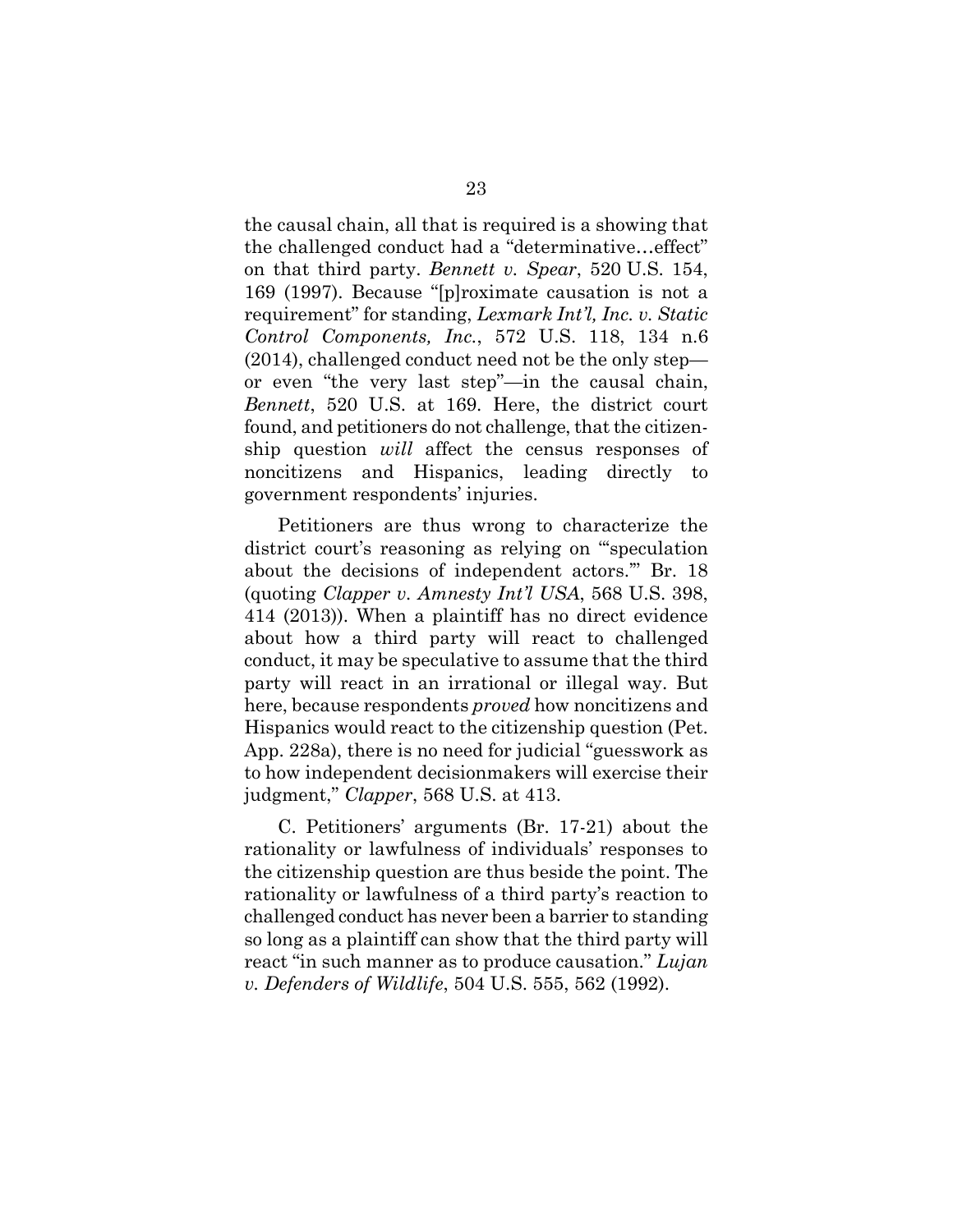This Court and others have consistently recognized standing based on third parties' irrational or illegal responses to challenged governmental action. In *NAACP v. Alabama ex rel. Patterson*, for example, this Court found standing to challenge a law compelling disclosure of the NAACP's membership based on proof that past disclosures had caused third parties to respond irrationally—and often illegally—through "economic reprisal, [termination] of employment," and threats of physical injury. 357 U.S. 449, 462 (1958). And in *Block v. Meese*, the D.C. Circuit held that a distributor could challenge the government's classification of a film as "political propaganda" based on the anticipated, albeit irrational, public reaction to that classification. 793 F.2d 1303, 1307-09 (D.C. Cir. 1986) (Scalia, J.).

Similarly, plaintiffs have standing to challenge a defendant's failure to safeguard private information even when a data thief was "the most immediate cause of plaintiffs' injuries." *Attias v. CareFirst Inc.*, 865 F.3d 620, 629 (D.C. Cir. 2017), *cert. denied*, 138 S. Ct. 981 (2018); *Lambert v. Hartman*, 517 F.3d 433, 437-38 (6th Cir. 2008). And plaintiffs have standing to challenge a federal agency's reduction of a financial penalty when the reduction will predictably increase the likelihood that regulated entities will fail to comply with the law. *NRDC v. NHTSA*, 894 F.3d 95, 104 (2d Cir. 2018). Contrary to petitioners' attempted distinction (Br. 20), these rulings did not turn on any finding that the defendant breached a legal duty to protect the plaintiffs, but instead recognized that the third parties' irrational or illegal action was simply one step in the causal chain connecting plaintiffs' harm to defendants' conduct, *see Bennett*, 520 U.S. at 169.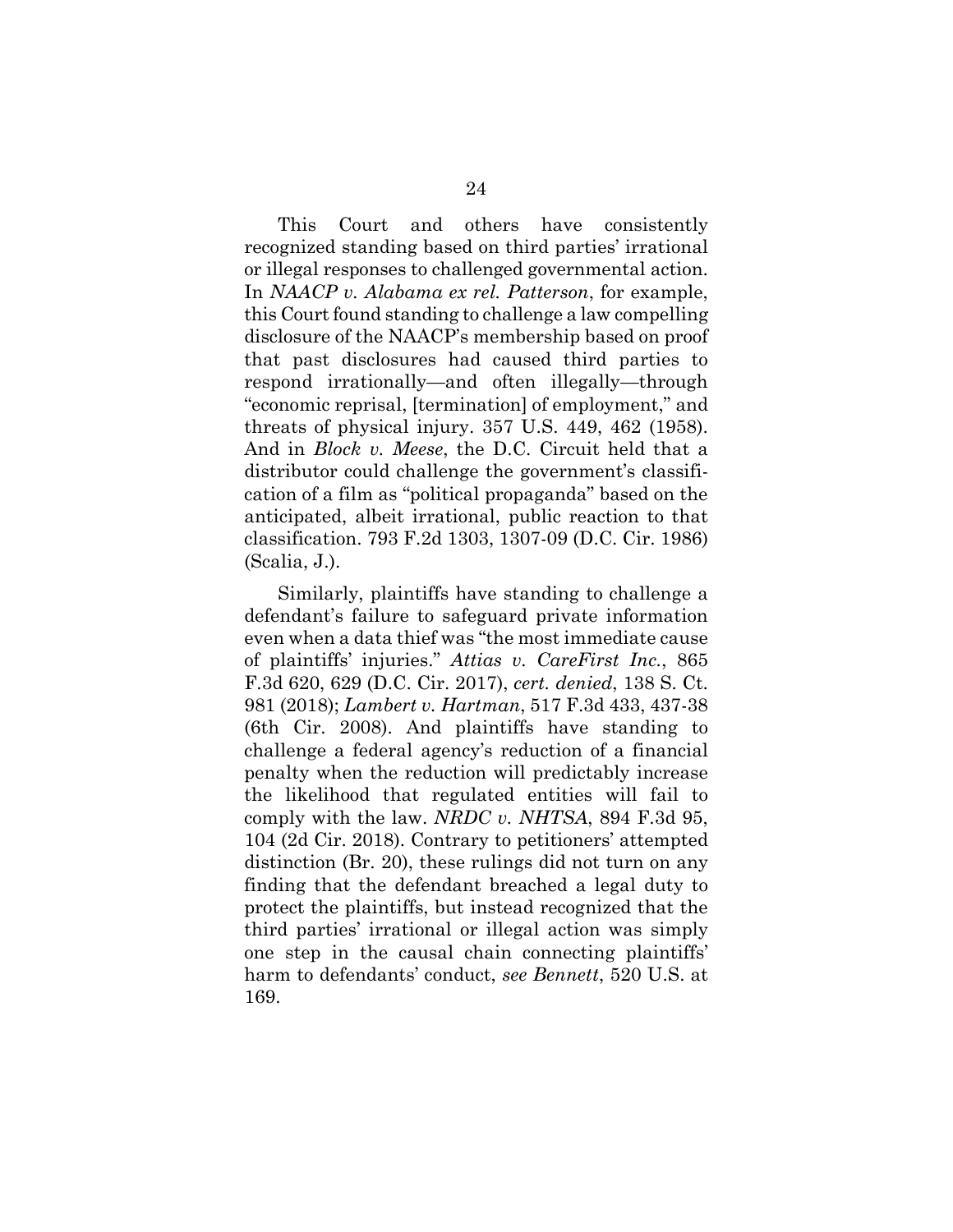D. As petitioners acknowledged below (Pet. App. 480a-481a), their position would effectively preclude anyone from having standing to challenge census decisions that reduce participation, even decisions made with the intent and predictable effect of doing so. But this Court's precedents do not support petitioners' claim that nonresponses are legally irrelevant to standing. The Court has repeatedly heard censusrelated cases in which the asserted harm to the plaintiff resulted from third parties' failure to respond to the census. *See Evans*, 536 U.S. at 457-58 (imputing data for people who failed to respond); *Department of Commerce v. United States House of Representatives*, 525 U.S. 316, 324 (1999) (sampling as part of NRFU). Petitioners have a constitutional and statutory duty to address such nonresponses, not to ignore them.

### <span id="page-34-0"></span>**II. THE SECRETARY'S DECISION VIOLATED THE APA.**

#### <span id="page-34-1"></span>**A. The Secretary's Decision Is Reviewable.**

The district court properly rejected petitioners' argument that Congress vested the Secretary with unreviewable discretion over the decennial census questionnaire. (Pet. App. 398a-408a.) Agency action is subject to a "strong presumption" of judicial review. *Weyerhaeuser Co. v. United States Fish & Wildlife Serv.*, 139 S. Ct. 361, 370 (2018). The APA's narrow exception to this presumption for decisions "committed to agency discretion by law," 5 U.S.C.  $\S 701(a)(2)$ , applies only in "rare instances" where Congress has provided "clear and convincing evidence" that it vested an agency with unfettered discretion, *Citizens to Pres.*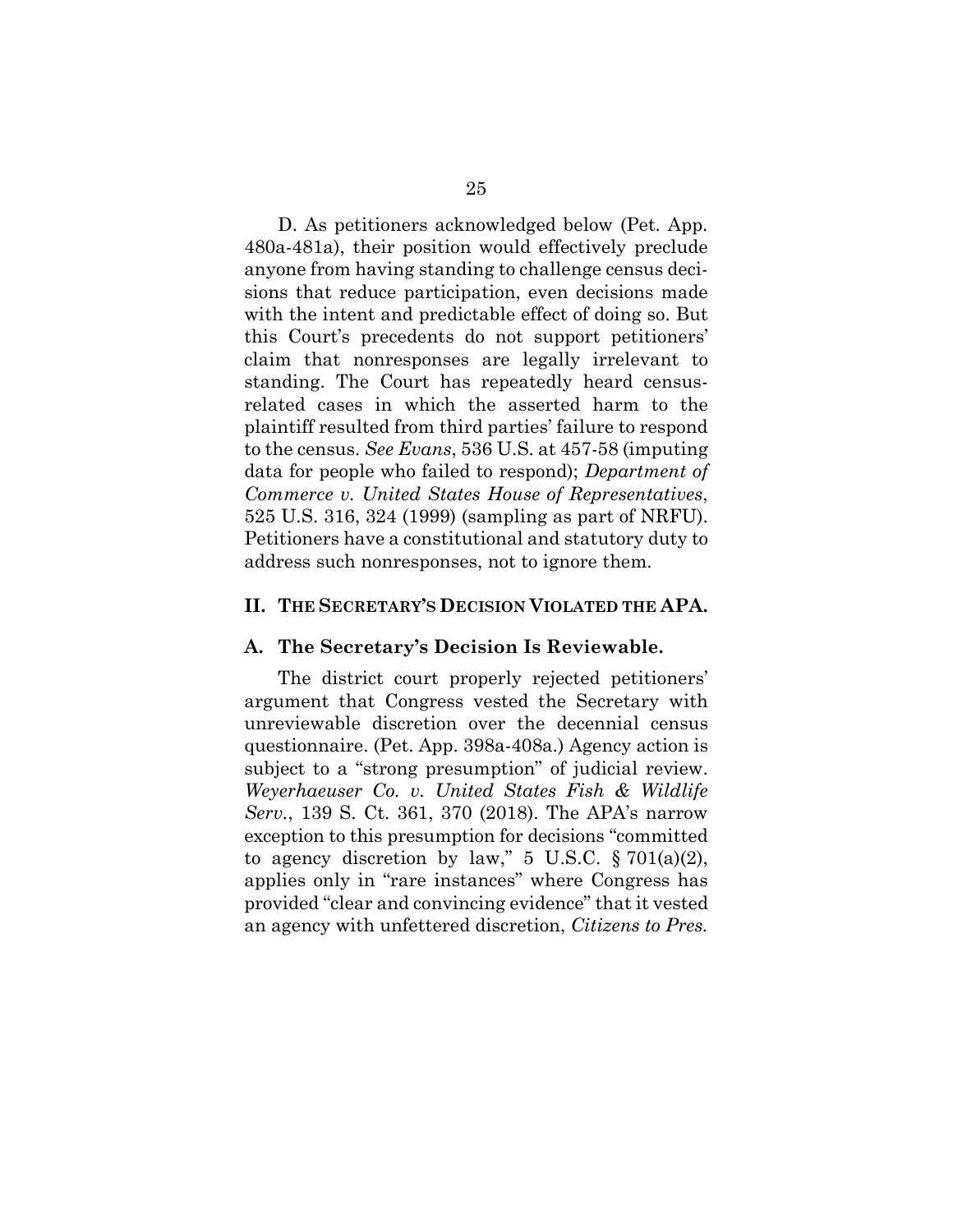*Overton Park, Inc. v. Volpe*, 401 U.S. 402, 410 (1971). No such evidence exists here.<sup>[5](#page-35-0)</sup>

1. Petitioners rely (Br. 21-22) on language in 13 U.S.C. § 141(a) mandating that the Secretary "shall… take a decennial census of population…in such form and content as he may determine." But that language merely requires the Secretary to conduct a decennial census and was not "intended to effect a new, unreviewable commitment to agency discretion." *Franklin v. Massachusetts*, 505 U.S. 788, 816 n.16 (1992) (Stevens, J., concurring in part & in judgment). Requiring an agency to exercise some discretion does not confer unfettered discretion. *See Weyerhaeuser*, 139 S. Ct. at 370.

Indeed, this Court and others have repeatedly considered challenges involving the Secretary's authority under § 141(a) to conduct the decennial census—the same authority he invokes here—and squarely rejected the argument that there are no manageable standards to apply.[6](#page-35-1) Petitioners attempt to distinguish these cases by asserting (Br. 25) that none of them involved the census questionnaire, but that distinction finds no support in the statute. The "form and content" that  $\S 141(a)$  requires the Secretary to "determine" is not the content of the questionnaire specifically, but rather the conduct of the decennial

 $\overline{a}$ 

<span id="page-35-0"></span><sup>5</sup> The APA's exception to reviewability does not apply to respondents' Enumeration Clause claim. *See Franklin v. Massachusetts*, 505 U.S. 788, 801 (1992); *Webster v. Doe*, 486 U.S. 592, 601-02 (1988).

<span id="page-35-1"></span><sup>6</sup> *See House of Representatives*, 525 U.S. 316; *Carey v. Klutznick*, 637 F.2d 834 (2d Cir. 1980) (per curiam); *Utah v. Evans*, 182 F. Supp. 2d 1165 (D. Utah 2001), *aff'd*, 536 U.S. 452; *Texas v. Mosbacher*, 783 F. Supp. 308 (S.D. Tex. 1992); *City of Willacoochee v. Baldrige*, 556 F. Supp. 551 (S.D. Ga. 1983).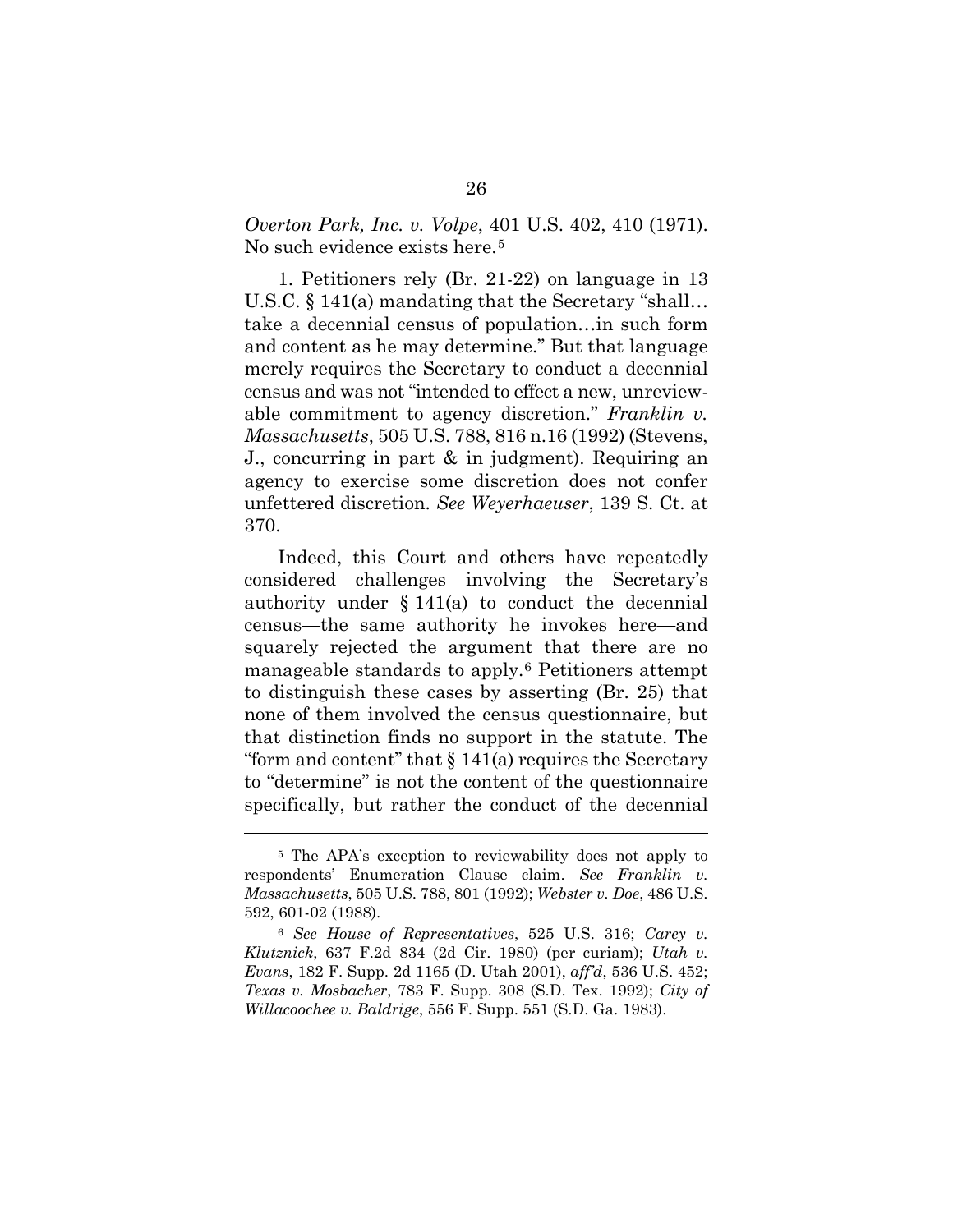census generally—as confirmed by § 141(a)'s inclusion of "sampling" and "special surveys" within "form and content." Just as other aspects of the Secretary's conduct of the census under  $\S 141(a)$  are reviewable, so too are his decisions regarding the questionnaire.

That conclusion is consistent with other statutory language and the broader context of the 1976 Census Act, which added the quoted language to § 141(a). The 1976 Act not only continued to require the Secretary to conduct the decennial census, but more specifically confirmed his duty to pursue an accurate enumeration and expressly *constrained* his authority to use the census to gather demographic information other than the enumeration. In particular, Congress directed the Secretary to use other techniques besides the census to collect demographic information such as citizenship status. These "narrower and more specific" statutory provisions inform the Secretary's authority under § 141(a), *House of Representatives*, 525 U.S. at 338, and provide ample "law to apply," *Overton Park,* 401 U.S. at 410 (quotation marks omitted).

First, the 1976 Act, consistent with the Constitution, imposed a duty to pursue an *accurate* enumeration. The "strong constitutional interest in accuracy," *Evans*, 536 U.S. at 478, requires that Congress's census-related decisions bear a "reasonable relationship to the accomplishment of an actual enumeration of the population," *Wisconsin*, 517 U.S. at 20. Congress, in turn, built the pursuit of an accurate enumeration into the language and structure of the Census Act by requiring the Secretary to produce a "tabulation of total population" in each State "as required for the apportionment of Representatives in Congress," § 141(b). *See* 2 U.S.C. § 2a(a). "This statutory command…embodies a duty to conduct a census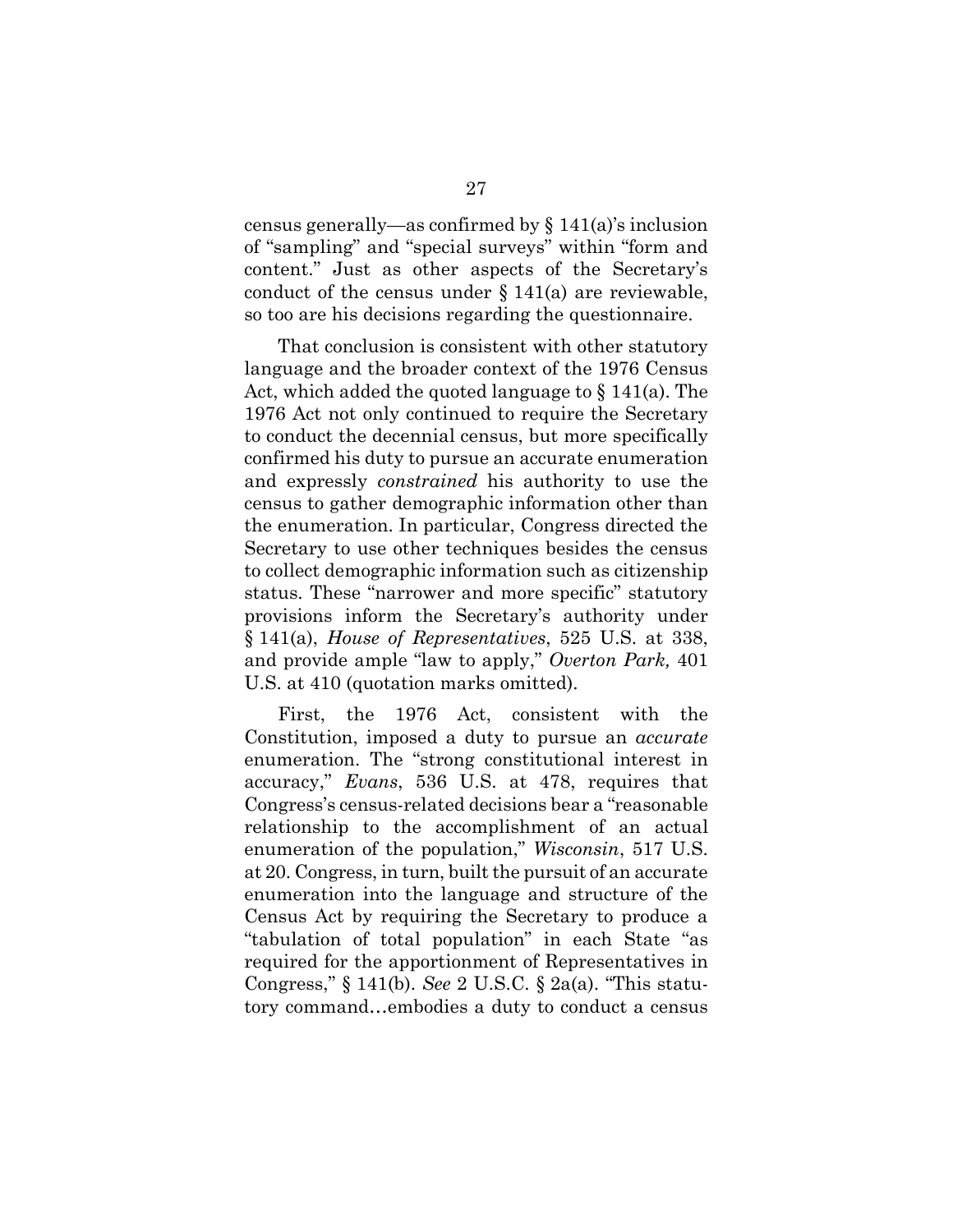that is accurate…." *Franklin*, 505 U.S. at 819-20 (Stevens, J.).

Second, the 1976 Act required the Secretary to rely on administrative records to obtain demographic data, "instead of conducting direct inquiries" on the decennial census, "[t]o the maximum extent possible and consistent with the kind, timeliness, quality and scope of the statistics required." 13 U.S.C.  $\S$  6(c). Petitioners' contention that § 6(c) provides no judicially manageable standards (Br. 45-46) ignores the "maximum extent possible" requirement—directive language of the type that courts "routinely assess," *Weyerhaeuser*, 139 S. Ct. at 371. *See Alaska Dep't of Envtl. Conservation v. EPA*, 540 U.S. 461, 496-97 (2004) ("best available control technology"); *Biodiversity Legal Found. v. Babbitt*, 146 F.3d 1249, 1254 (10th Cir. 1998) ("maximum extent practicable"). And the Secretary's reliance on effective VRA enforcement as the rationale for adding a citizenship question provides judicially manageable standards to evaluate whether the question is needed for that purpose and whether administrative records would produce "the kind, timeliness, quality and scope of the statistics required" for that purpose. (As explained *infra* at 43, 59-61, the Secretary's reasoning failed to satisfy those standards.)

Third, the Act provides that the Secretary may use the decennial questionnaire to collect "other" information besides a "census of population," but only "as necessary." § 141(a). Courts routinely interpret similar language as imposing judicially enforceable constraints. *See Michigan v. EPA*, 135 S. Ct. 2699, 2707 (2015) ("appropriate and necessary"); *National Treasury Emps. Union v. Horner*, 854 F.2d 490, 495 (D.C. Cir. 1988) ("necessary").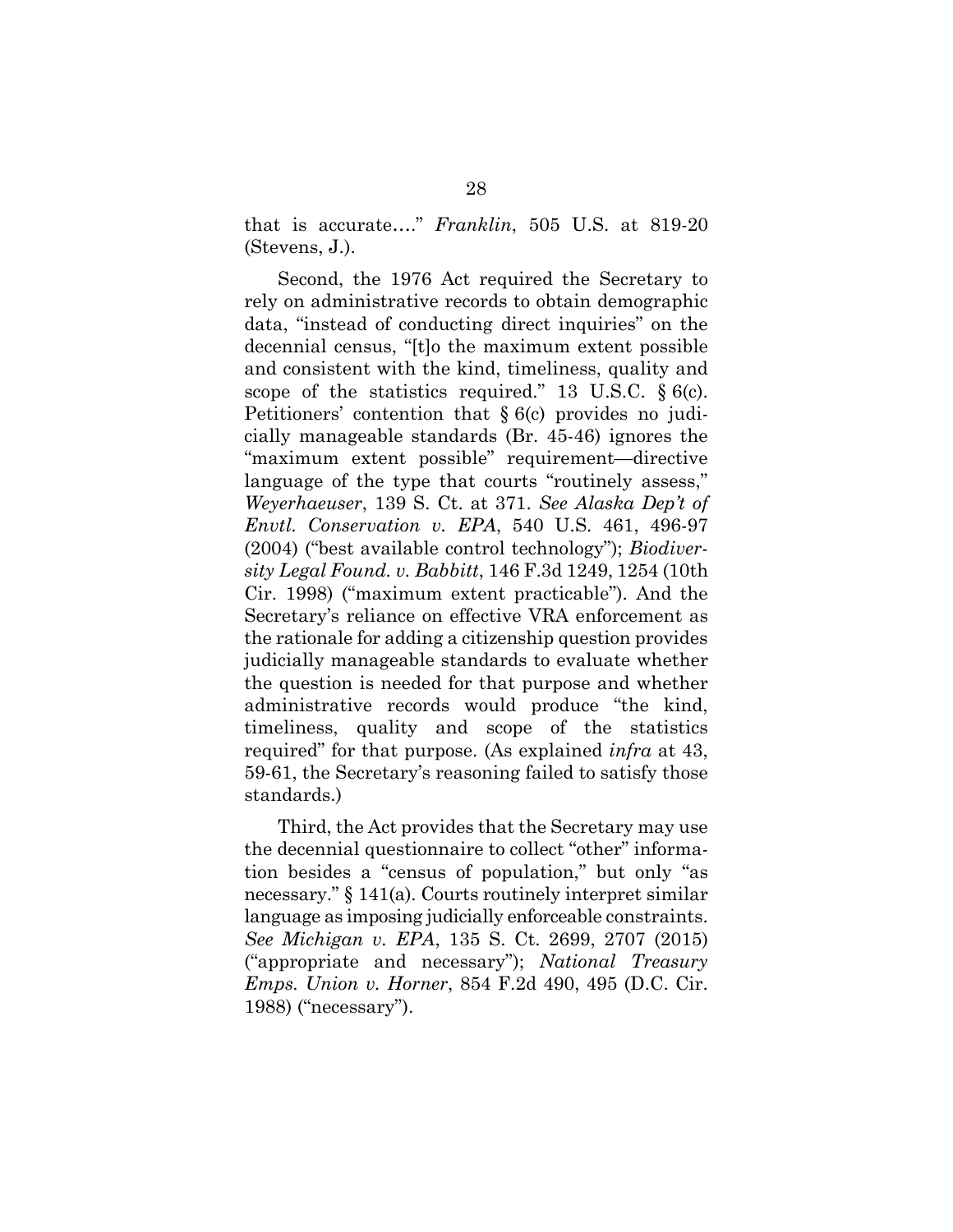Congress imposed these limitations on the use of the census questionnaire based on the growing understanding that administrative records and sampling could enable the Secretary to obtain sufficiently accurate demographic data without undermining the accuracy of the enumeration. *See* H.R. Rep. 94-1719, at 10. This history demonstrates that, by adding the language of § 141(a) in the 1976 Act, Congress did not intend to grant the Secretary unreviewable discretion to collect demographic information from the decennial census without regard to whether that information is obtainable through other means.

2. The established testing procedures that have long governed the decennial census provide further standards by which to evaluate whether the Secretary's decision was arbitrary and capricious. Under applicable statutes, guidelines, and practices, pretesting is required even for minor changes to the census questionnaire to preserve the accuracy of the enumeration and other census data. See *supra* at 7-8. Petitioners miss the mark in asserting (Br. 39-40) that these requirements are not legally binding on the Secretary. Petitioners conceded below that OMB's directives, which require pretesting, *do* legally bind the Secretary. (Pet. App. 308a-309a.) In any event, courts do not look only to legally binding obligations to evaluate APA claims; to the contrary, this Court has routinely relied on an agency's "past practice," *National Cable & Telecomms. Ass'n v. Brand X Internet Servs.*, 545 U.S. 967, 981 (2005), or "serious reliance interests" by regulated entities, *FCC v. Fox Television Stations, Inc.*, 556 U.S. 502, 515 (2009). OMB's directives and the Bureau's Statistical Quality Standards likewise provide a basis by which to evaluate the reasonableness of the Secretary's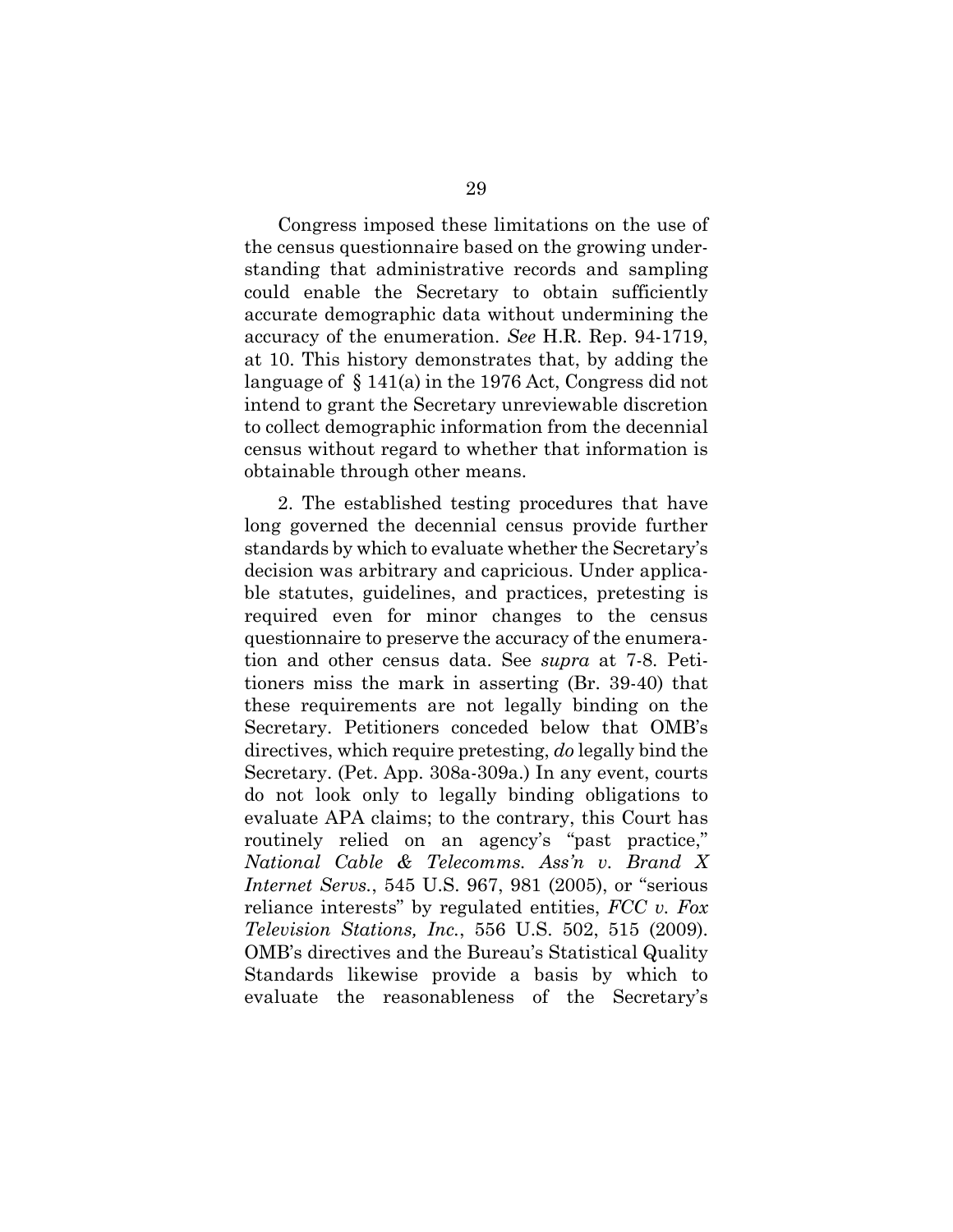decision to add a citizenship question without adequate testing.

3. These statutory restrictions and established standards together create a regime far different from the one in *Webster v. Doe*, a case that arose in the distinct context of national security and that involved a single provision authorizing the CIA director to terminate an employee whenever he "shall deem such termination necessary or advisable in the interests of the United States." 486 U.S. 592, 594 (1988) (quotation marks omitted). The Census Act contains "[n]o language equivalent to 'deem…advisable,'" *Franklin*, 505 U.S. at 817 (Stevens, J.), and instead contains specific provisions constraining the Secretary's collection of demographic information.

Petitioners also misplace reliance on *Heckler v. Chaney*, arguing that the Secretary's decision involves a "complicated balancing of a number of factors" immune from judicial review. Br. 24 (quoting 470 U.S. 821, 831 (1985)). *Heckler* referred only to the "complicated balancing" of factors inherent in an agency's refusal to exercise enforcement power authority that, unlike the conduct of the census, is traditionally reserved to the unreviewable discretion of the executive branch. 470 U.S. at 831-32. By contrast, judicial review of census-related decisions has long helped to ensure "public confidence in the integrity" of the census and to "strengthen this mainstay of our democracy." *Franklin*, 505 U.S. at 817 (Stevens, J.).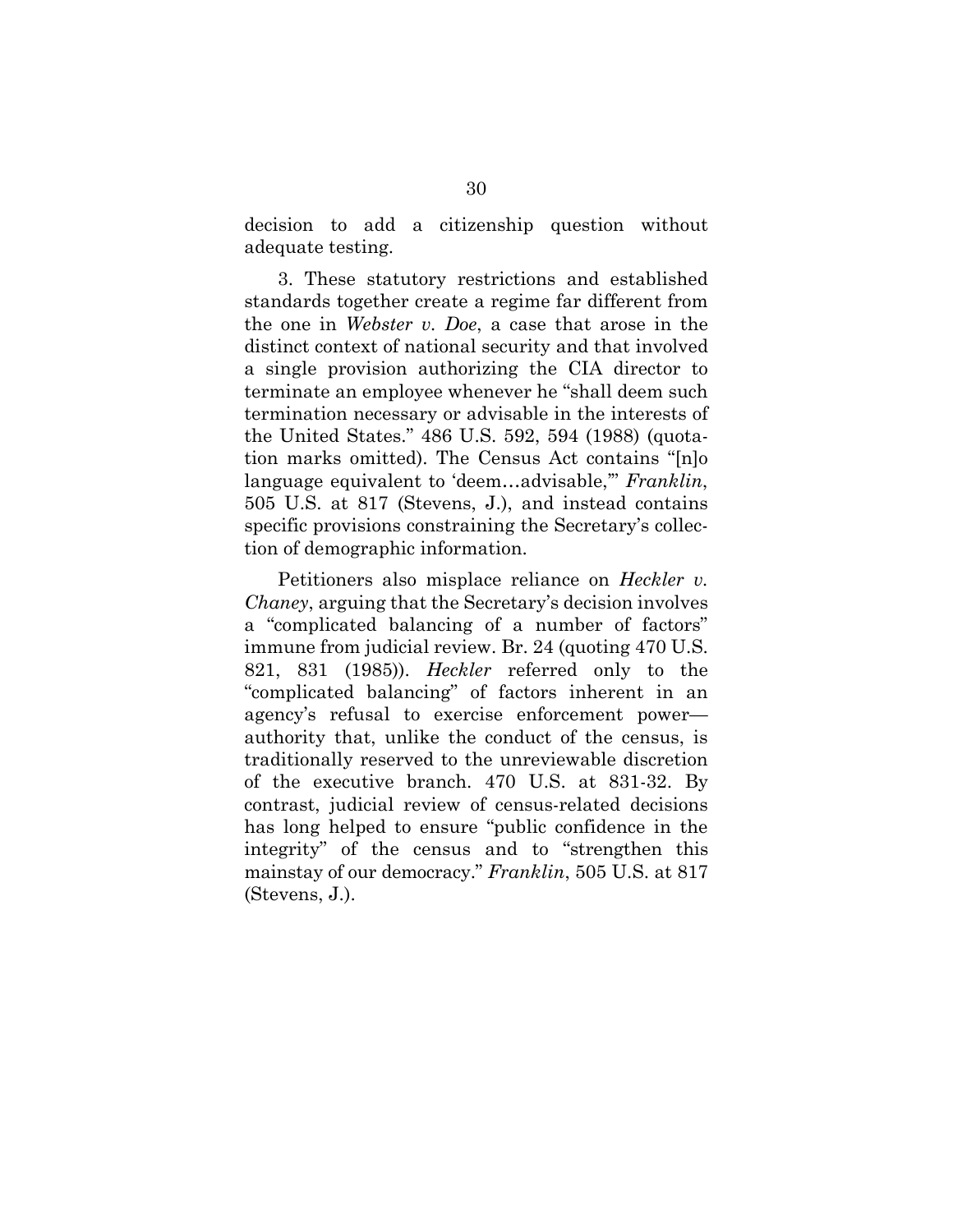## **B. The Secretary's Decision Was Arbitrary and Capricious.**

In deciding to add a citizenship question to the 2020 census questionnaire, the Secretary disregarded uncontroverted evidence about the question's impact on response rates, unreasonably concluded that the question was necessary to provide DOJ block-level citizenship information for VRA enforcement, and made an unexplained policy judgment that any purported benefits to DOJ were "of greater importance" than any harm to the enumeration. (Pet. App. 562a.) Each step of this process was a "classic, clear-cut APA violation[]." (Pet. App. 10a.)

## **1. The Secretary Disregarded Harms to the Enumeration.**

## **a. Undisputed evidence demonstrated that a citizenship question would depress response rates.**

As the Secretary recognized, it was "incumbent" upon him "to make every effort to provide a complete and accurate decennial census" given the constitutional and practical importance of an accurate enumeration. (Pet. App. 549a.) The Secretary further recognized that "[a] significantly lower response rate by non-citizens" or Hispanics "could reduce the accuracy of the decennial census." (Pet. App. 552a.)

But the Secretary then acted arbitrarily and capriciously in finding that he lacked empirical evidence that adding a citizenship question will disproportionately depress response rates of noncitizen and Hispanic households. (Pet. App. 552a-557a, 560a-561a.) That conclusion was contrary to the Administrative Record, which contains uncontroverted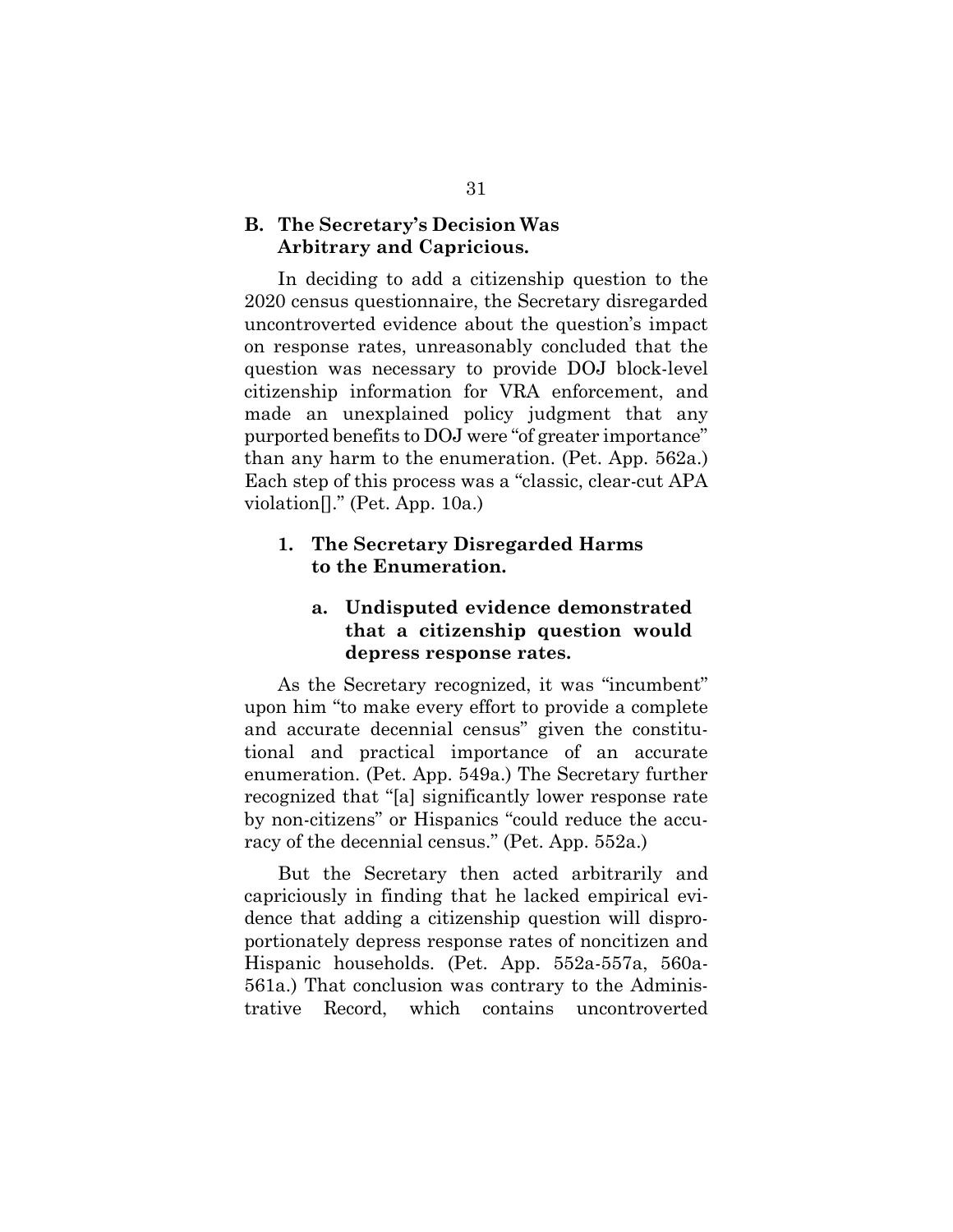empirical evidence that the question *will* disproportionately depress response rates and thus *will* "harm[] the quality of the census count" (J.A.105; *see* Pet. App. 42a-50a, 141a-144a, 285a-286a). *See Motor Vehicle Mfrs. Ass'n of the U.S., Inc. v. State Farm Mut. Auto. Ins. Co.*, 463 U.S. 29, 43 (1983). Because "the only evidence in the record available…actually supports the *opposite* conclusion[]," the Secretary's decision fails to "satisfy the APA's reasoned decisionmaking requirement." *Clark County v. FAA*, 522 F.3d 437, 442 (D.C. Cir. 2008) (Kavanaugh, J.).

i. In multiple empirical analyses, the Bureau's Chief Scientist and his technical staff informed the Secretary that adding the citizenship question would depress the response rate of noncitizen households by at least 5.1 percentage points more than it would depress the response rate of citizen households. (J.A.114; *see* J.A.104-159, 292, 310.) The analyses warned that this "cautious estimate" likely did not reflect the full extent of the actual disproportionate reduction in response rates caused by a citizenship question.[7](#page-41-0) (J.A.114-116.)

The Bureau reached this conclusion by comparing the response rates of citizens and noncitizens to the 2010 census, which did not contain a citizenship question, and the 2010 ACS, which did contain such a question. The data showed that among citizens, the drop in response rate from census to ACS was 13.8 percentage points (79.9% to 66.1%), whereas for noncitizens the drop was 18.9 points (71.5% to 52.6%)

l

<span id="page-41-0"></span><sup>7</sup> The district court found that this differential decline was large enough to affect, among other things, legislative apportionment and federal funding. See *supra* at 21-22.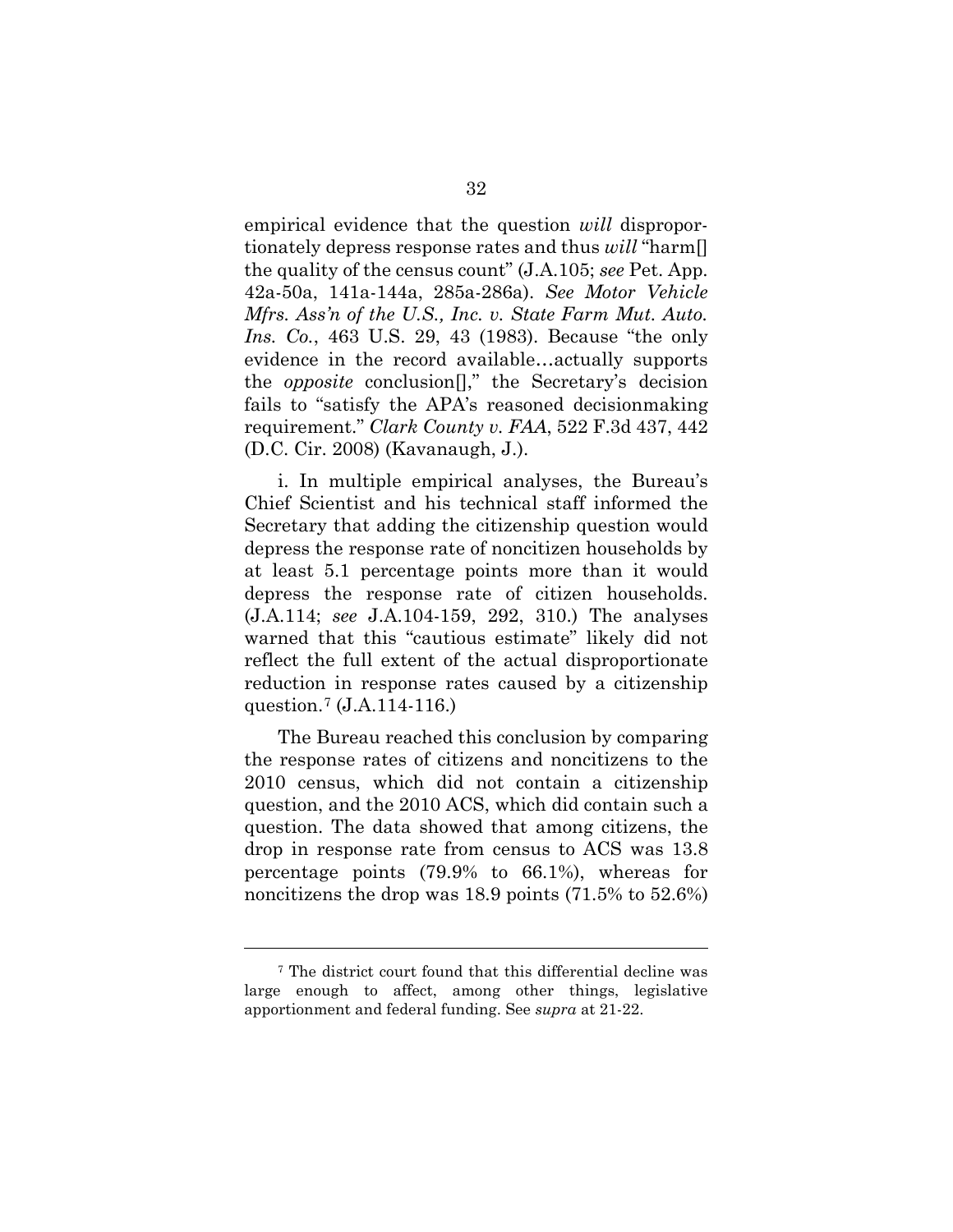—a differential decrease of 5.1 points for noncitizens (18.9% minus 13.8%). (J.A.310.)

The Bureau attributed this disproportionate decline specifically to the citizenship question. That conclusion was confirmed by empirical analyses demonstrating that Hispanic households—which contain a higher proportion of noncitizens—were twice as likely as non-Hispanic white households to refuse to answer the citizenship question on the mail-in ACS, and nine times as likely as non-Hispanic white households to stop responding to the internet version of the ACS once they reached the citizenship question. Because these analyses demonstrated that the citizenship question specifically had a strong deterrent effect on Hispanic and noncitizen respondents, the Bureau concluded that the question rather than other factors (such as general distrust of government or the ACS's length) was driving down response rates for those populations. (J.A.109-112.)

The analyses also established that these disproportionate reductions in response rates are significant and will thus "harm the quality of the census count" (J.A.105)—i.e., reduce its accuracy (J.A.113). The analyses explained that decreasing response rates would cause more noncitizen and Hispanic households who would otherwise selfrespond to enter NRFU instead. (J.A.113-114.) And because the data on these households produced by NRFU would be less accurate than these households' self-responses—in part because NRFU responses may come from a proxy, such as a landlord, rather than directly from a household member—increased NRFU at the expense of self-responses would "reduce the quality of the resulting data." (J.A.113-114; *see* Pet. App. 153a, 158a-166a.)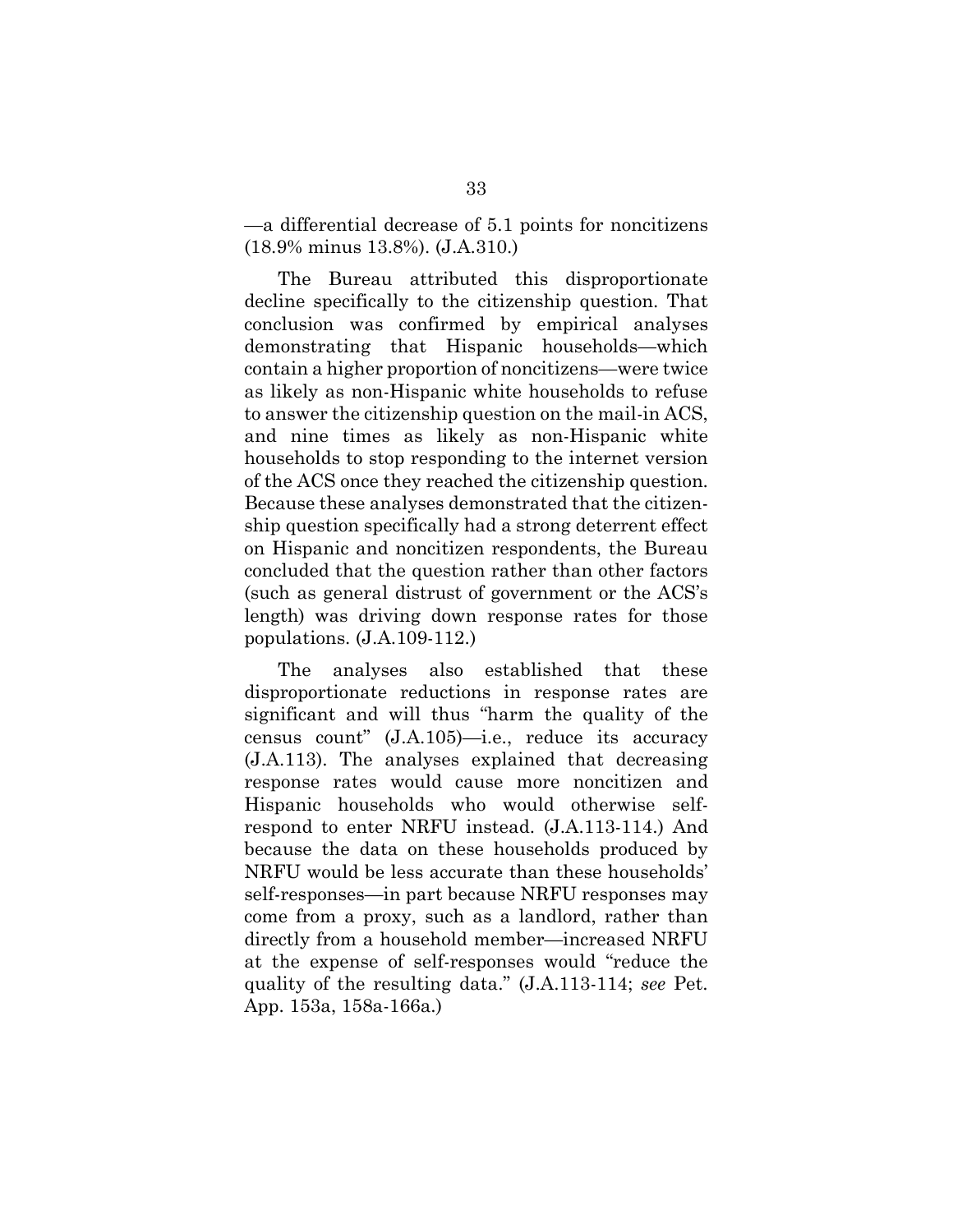Finally, the Bureau emphasized that its analyses of the harms to census accuracy also applied to the Secretary's proposal to *both* add a citizenship question *and* use administrative records to generate block-level citizenship data. (J.A.159.) By contrast, using only administrative records to generate block-level citizenship data would not harm the enumeration's accuracy. (J.A.159.) The Secretary's assertion that he lacked empirical evidence about the citizenship question's effect on response rates thus runs "counter to the evidence before" him, *State Farm*, 463 U.S. at 43.

ii. The Secretary's attempts to disregard this evidence (Br. 30-31) cannot withstand scrutiny. He claimed that the analyses of the relative decline in response rates for noncitizens compared to citizens were "inconclusive" (Br. 30; *see* Pet. App. 554a), but that characterization cannot be squared with the plain language of *every* memorandum prepared by the Bureau during this time, all of which conclude unequivocally—that the citizenship question would cause a measurable and disproportionate decline in noncitizen response rates[.8](#page-43-0) And extensive trial evidence confirms this point: Dr. Abowd testified that the Bureau's subsequent research showed that the disproportionate decline in response rates would be worse than initially projected (J.A.854), and several other experts likewise testified that the citizenship question will disproportionately depress noncitizen and Hispanic response rates (Pet. App. 146a-148a).

l

<span id="page-43-0"></span><sup>8</sup> Indeed, the evidence showed that the differential decline is getting worse: the disproportionate decline in noncitizen response rates in 2000 was only 3.3 percentage points, but rose to 5.1 percentage points in 2010. (J.A.110-111.)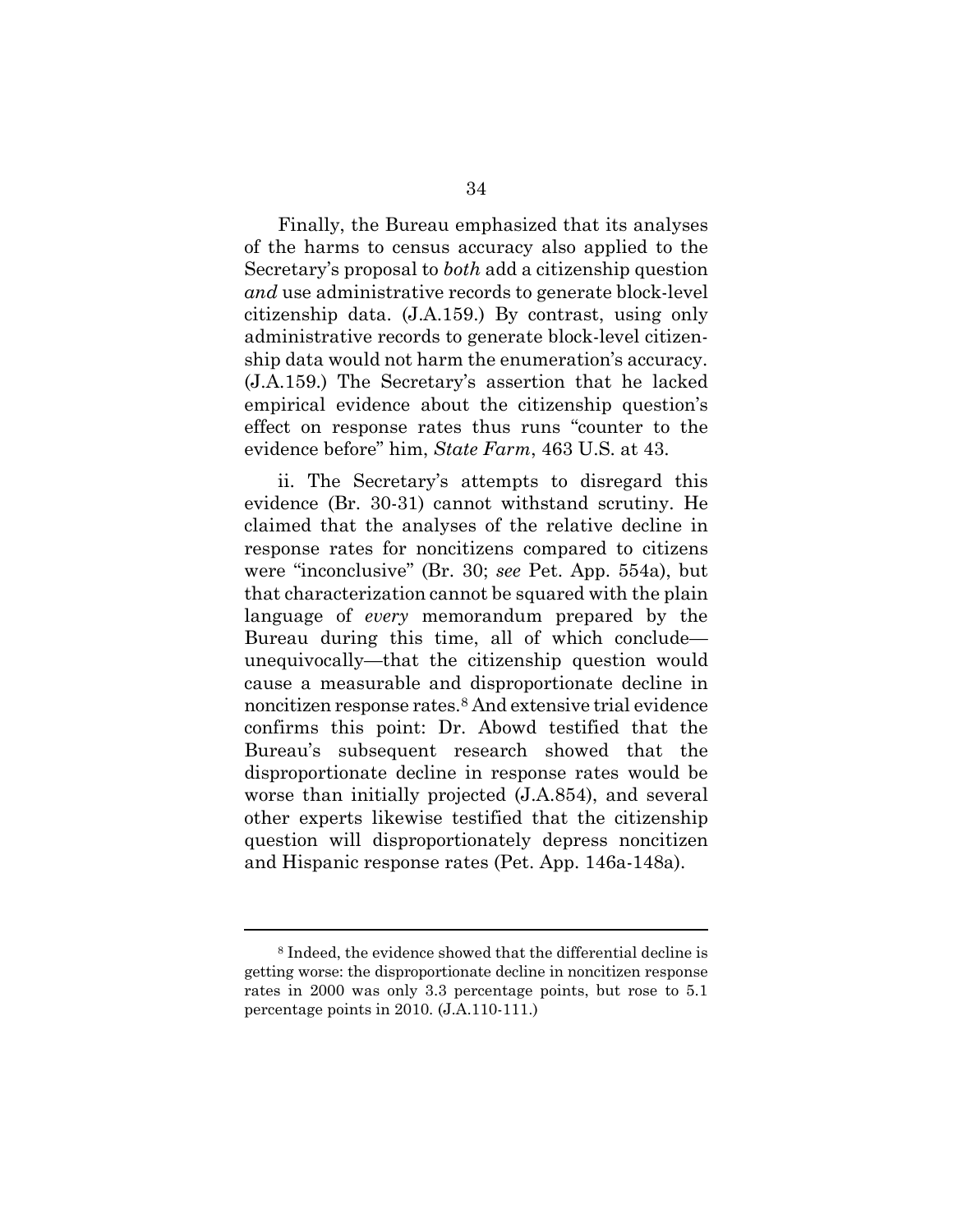There is no reasoned basis for the Secretary's contention (Pet. App. 553a) that comparisons of the short-form census questionnaire to the ACS or to the long-form questionnaire were too "challenging" given general differences between these instruments. The Bureau specifically controlled for such differences to produce strong empirical evidence that it was the citizenship question, rather than other aspects of the ACS or long-form questionnaire, that produced disproportionate declines in noncitizen and Hispanic response rates. (J.A.111.) The Secretary likewise misplaced reliance on the assertion that other ACS questions have overall nonresponse rates purportedly "comparable" to the citizenship question's overall nonresponse rate. *See* Br. 30. The analyses do not rest on the *overall* nonresponse rate to the ACS citizenship question but rather the *difference* in nonresponse rates between noncitizens/Hispanics and citizens/non-Hispanic whites—a difference that demonstrates that the citizenship question is causing the dispropor-tionate depression in response rates.<sup>[9](#page-44-0)</sup>  $(J.A.109-110.)$ The district court thus properly declined to defer to the Secretary's "conclusory and unsupported" dismissal, *McDonnell Douglas Corp. v. United States Dep't of Air Force*, 375 F.3d 1182, 1187 (D.C. Cir. 2004), of the very empirical evidence that he said would present a serious concern about the citizenship question's

l

<span id="page-44-0"></span><sup>9</sup> Indeed, petitioners acknowledged that the Secretary lacked evidence that the difference in nonresponse rates for the ACS citizenship question was comparable to the difference in nonresponse rates for other questions. (PX-297, at 28-29.)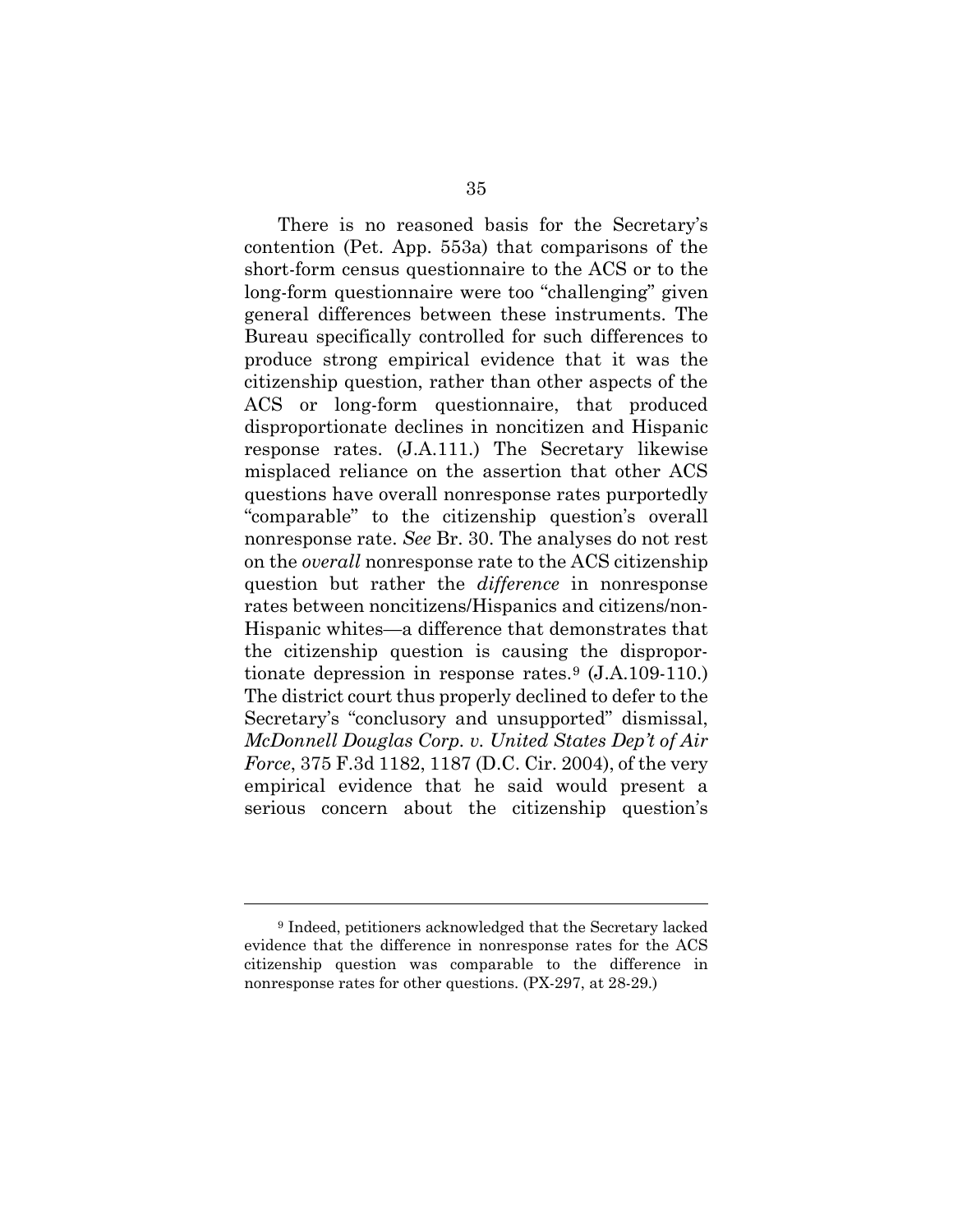"reduc[ing] the accuracy of the decennial census" (Pet. App. 552a).[10](#page-45-0)

Disregarding the strong evidence of the citizenship question's negative effects on census accuracy was particularly arbitrary because there is no evidence in the Administrative Record *at all* "supporting a conclusion that addition of the citizenship question will *not* harm the response rate." (Pet. App. 286a.) The Secretary purported to base his conclusion on a conversation with the Senior Vice President of data science from the Nielsen Company, who told him that the response rate to a privately operated survey had not declined when Nielsen "added questions on place of birth" and arrival in the United States. (Pet. App. 559a.) But the Administrative Record shows that Nielsen's survey was not remotely comparable to the decennial census because Nielsen, unlike the Bureau, (a) paid survey participants, and (b) had no obligation to count total population in any event. (J.A.238-240.) *See National Fuel Gas Supply Corp. v. FERC*, 468 F.3d 831, 842 (D.C. Cir. 2006) (Kavanaugh, J.). (rejecting agency reliance on examples that had "no bearing" on relevant issue). Moreover, despite the Secretary's assertion that "empirical evidence" from Nielsen supported his decision (Pet. App. 559a), no such evidence exists in the Administrative Record (Pet. App. 109a-112a). The Secretary also purported to rely (Pet. App. 559a) on an example shared by a former Bureau official about a

<span id="page-45-0"></span> <sup>10</sup> The Secretary's criticism of the Bureau's comparative analyses was also unreasonable because it was his eleventh-hour request to evaluate a citizenship question—and his failure to engage the Bureau for nearly a year beforehand—that forced the Bureau to rely on such analyses rather directly testing the question's impact on responses. See *infra* at 37-42.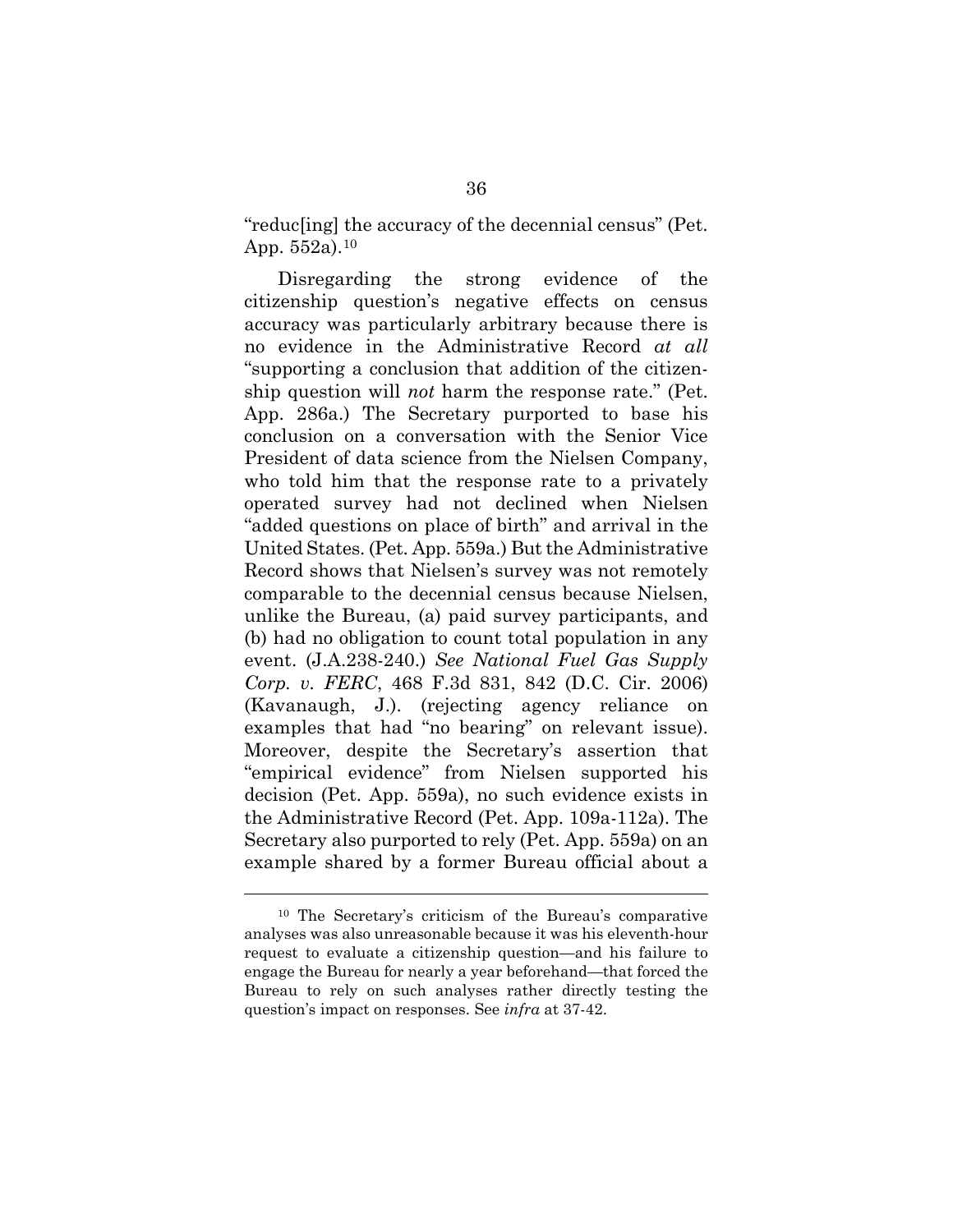prior controversial Bureau decision to share data with another agency, but that example did not involve an alteration to the decennial census (J.A.236)—and the same official informed the Secretary that "asking a citizenship question on the Decennial Census would diminish response rates and degrade the quality of responses" (J.A.235). The Secretary's conclusion is thus arbitrary because he "provided absolutely no evidence to back it up." *Safe Extensions, Inc. v. FAA*, 509 F.3d 593, 605 (D.C. Cir. 2007).

# **b. The Secretary's reliance on a purported lack of information was unreasoned when he abandoned testing procedures.**

Even if the Secretary could reasonably conclude that he lacked conclusive empirical evidence about the citizenship question's effect on response rates (Pet. App. 554a), he still acted arbitrarily and capriciously in adding the question without conducting any of the established testing procedures that are designed to provide him with precisely such empirical evidence. *See State Farm*, 463 U.S. at 52 (requiring reasoned explanation for changing course without "engaging in a search for further evidence"). The policy underlying these rigorous testing procedures is a conservative one: that a survey as large, complex, and important as the decennial census should not be altered without a firm understanding of the effects of any such change. Thus, uncertainty about the effects of changing the questionnaire is itself a compelling reason *not* to make the change. But without even a "minimal level of analysis," *Encino Motorcars, LLC v. Navarro*, 136 S. Ct. 2117, 2125 (2016), the Secretary repudiated nearly sixty years of bipartisan and scientific consensus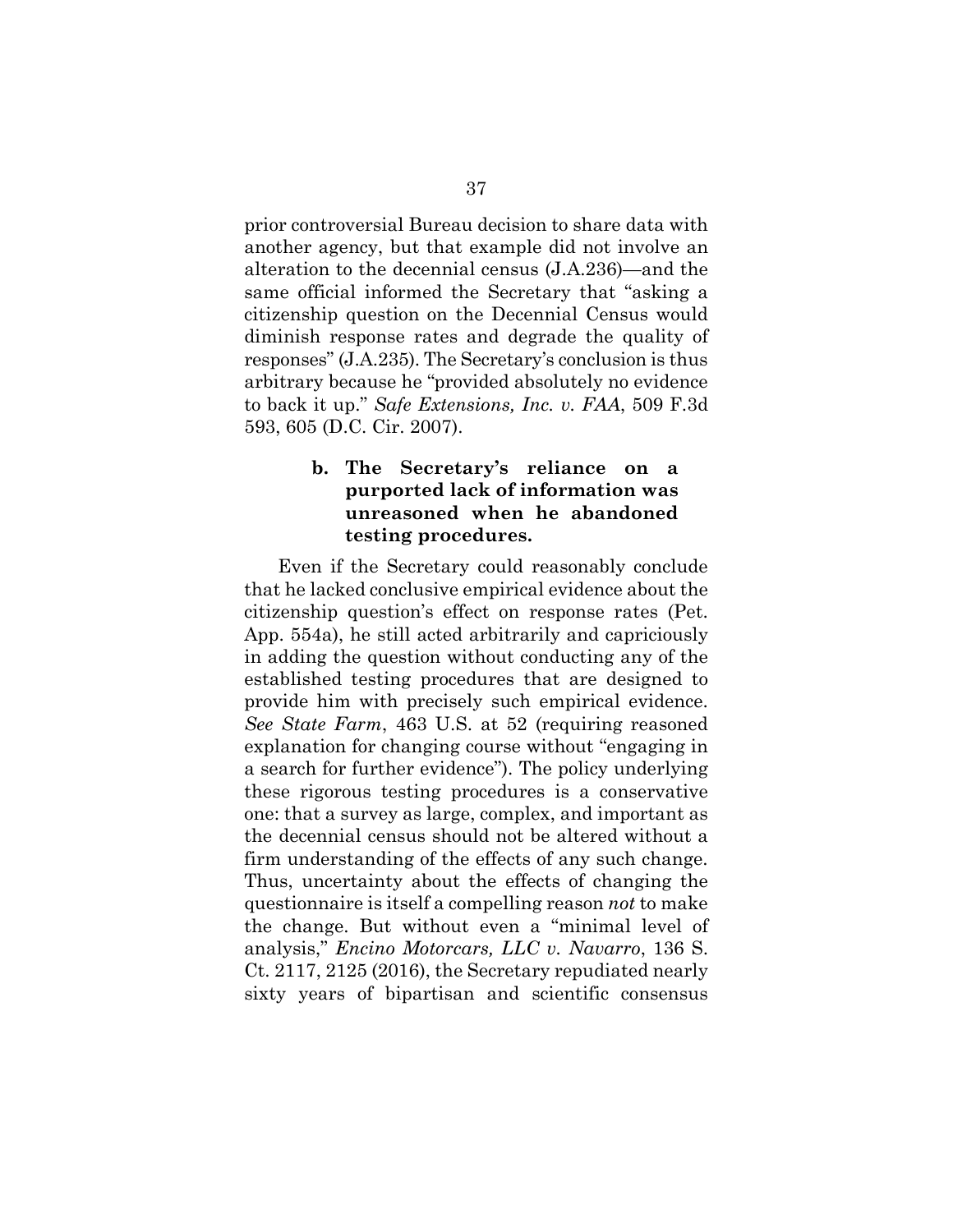about the way to evaluate and achieve an accurate decennial census.

i. As the Administrative Record makes clear, and trial evidence confirms, the Secretary failed to follow the "well-proven multi-year" testing process that traditionally governs the decennial census questionnaire.[11](#page-47-0) (J.A.204; *see* J.A.278-280, 597-600, 887-892.) These procedures are not mere technicalities. They ensure that the enumeration and other census data are as accurate as possible by evaluating whether *any* proposed change to the census questionnaire, however minor, would drive down response rates. (J.A.204-205, 626-628.) And the Bureau has consistently declined to make changes—including to the questionnaire—when testing has demonstrated reductions in response rates even less severe than the Bureau found here. See *supra* at 8 (3.4% reduction).

The Secretary ignored these procedures here, adding the citizenship question without subjecting it to any testing. (Pet. App. 100a-101a; J.A.204-205.) Moreover, the Secretary had ample opportunity to conduct at least some testing (Pet. App. 546a), and indeed was presented with the Bureau's proposal to conduct a test that would have further "isolate[d]" the effects of the citizenship question on response rates but declined to do so (Pet. App. 554a; Trial Tr. 1001- 1004). The Secretary's stark departure "from decades-

 $\overline{a}$ 

<span id="page-47-0"></span><sup>&</sup>lt;sup>11</sup> The Bureau's empirical analyses, while persuasive evidence of the likely effect of the question, were no substitute for this testing process. The analyses were done on the basis of existing data about past responses to the decennial census and other surveys. By contrast, testing involves generating new data, such as by randomized controlled trials or field testing of a specific question. *1980 Census*, *supra*, at 2-19–2-20.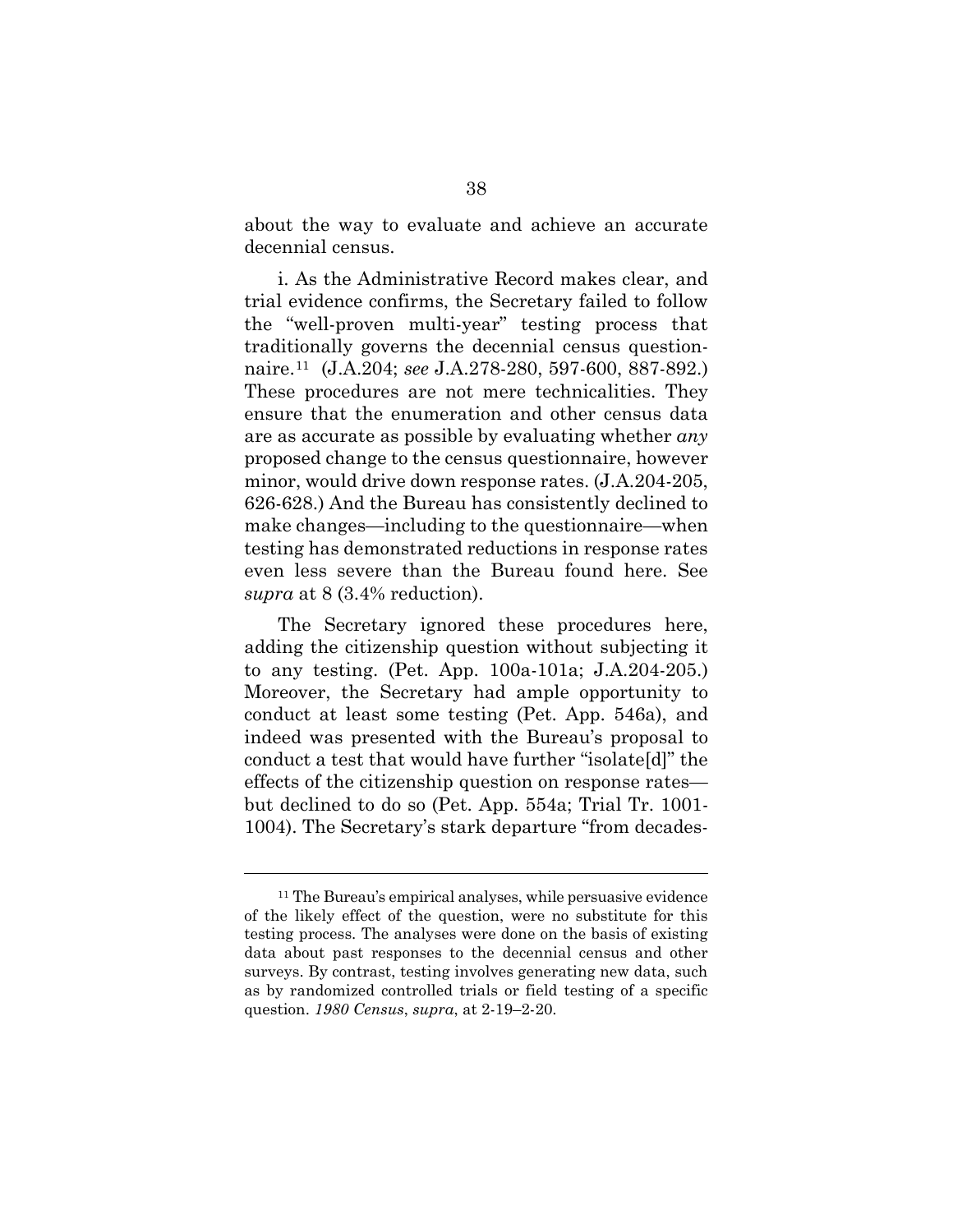long past practices and official policies" of testing without any reasoned explanation or even acknowledgment of the change was arbitrary and capricious. *American Wild Horse Pres. Campaign v. Perdue*, 873 F.3d 914, 923 (D.C. Cir. 2017); *see Encino*, 136 S. Ct. at 2125-26.

Even worse, the Secretary invoked, as part of his reason for adding the citizenship question, the purported absence of the very empirical evidence that the testing process would have produced. Courts would not defer to the Secretary of Health and Human Services if he abandoned the Food and Drug Administration's rigorous testing procedures and then approved a new drug based on a purported lack of evidence. *Cf. Troy Corp. v. Browner*, 120 F.3d 277, 293 (D.C. Cir. 1997) (arbitrary and capricious to list chemical as toxic without following testing guidelines). The district court properly declined to defer to similarly unreasoned decision-making here.

ii. Petitioners' efforts to excuse the Secretary's disregard for established testing procedures are unavailing.

First, petitioners cannot rely on an asserted "tradition" of a citizenship question (Br. 39) because there is no tradition comparable to what the Secretary seeks to do here. No questionnaire mailed to every household has *ever* included a citizenship question. Before 1960, enumerators surveyed households in person, interviewing individual respondents; and from 1960 onwards, a citizenship question appeared only on the long-form questionnaire or the ACS sent to a fraction of the population. The Secretary's addition of a citizenship question on the short-form questionnaire mailed to every household is thus unprecedented.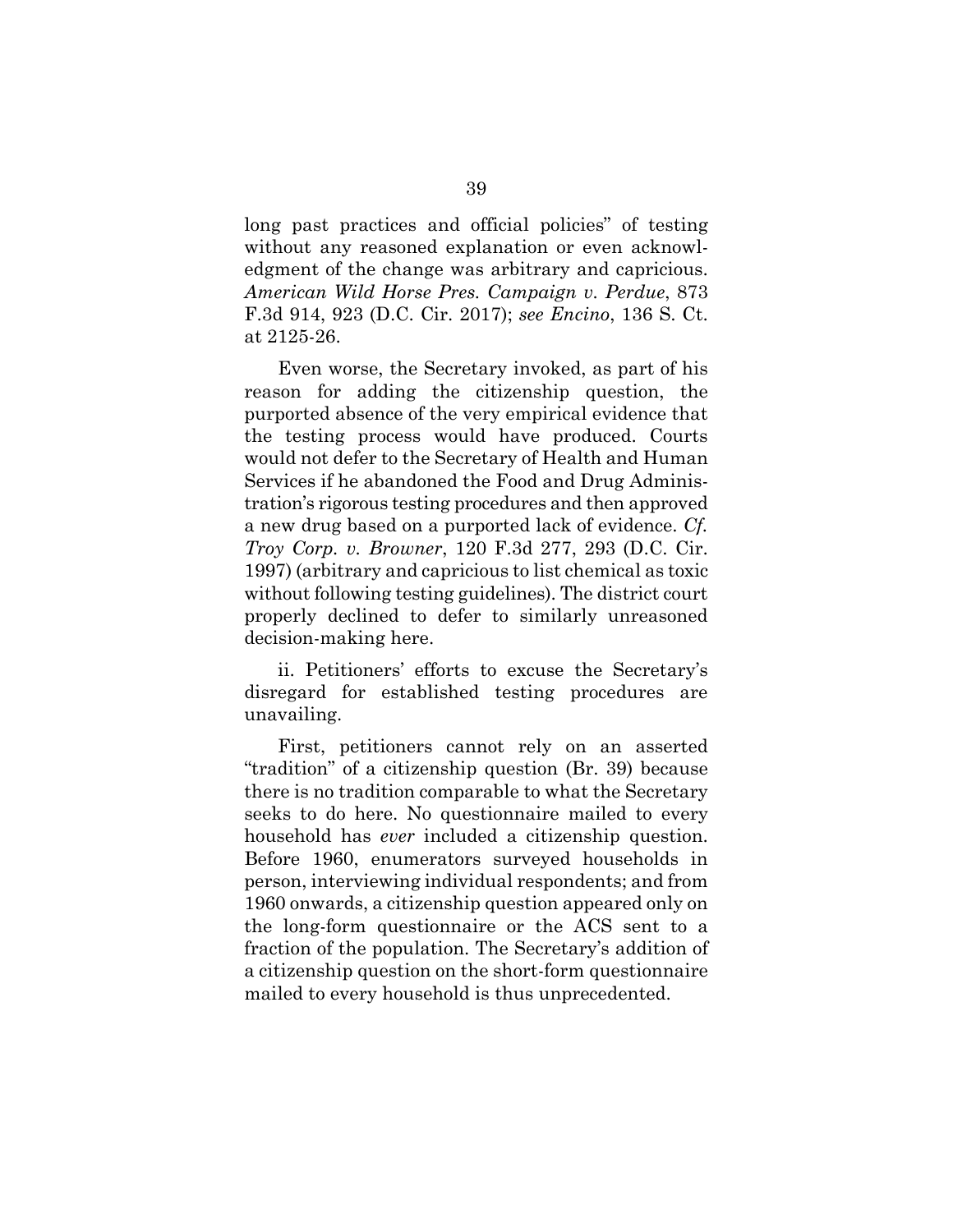More fundamentally, the era when a citizenship question was sometimes asked (in person) of every resident was a time before testing procedures existed, before sampling and administrative records were shown to provide useful demographic data without harming the enumeration's accuracy, and before it was understood that questions about sensitive topics could reduce the accuracy of the enumeration. Indeed, prior censuses asked many questions that today would be rejected as likely to deter certain people from participating, including questions about slaves, Wright & Hunt, *supra*, at 154; "grown daughters who assist in the household duties," *id.* at 190; and "[i]diots," including their head size, *id.* at 200. But shortly after improved statistical methodologies became widely accepted, the Census Bureau *removed* citizenship (and many other topics) from the questions asked of every resident. And since the application of better statistical science and more robust testing procedures, Commerce and the Bureau have strongly opposed adding a citizenship question to the shortform questionnaire because it will harm the enumeration's accuracy, and because citizenship data is available from other sources. Simply stating that a citizenship question (like many others) was asked before 1960 under dramatically different circumstances thus does not come close to satisfying the Secretary's obligation to provide a reasoned explanation for reversing decades of considered agency judgment. *See Encino*, 136 S. Ct. at 2125-26; *Judulang v. Holder*, 565 U.S. 42, 61 (2011).

Second, petitioners are mistaken in asserting (Br. 39-40) that the Secretary did follow testing procedures. Notwithstanding the Secretary's assertion (Pet. App. 550a), testing a question for use on the ACS and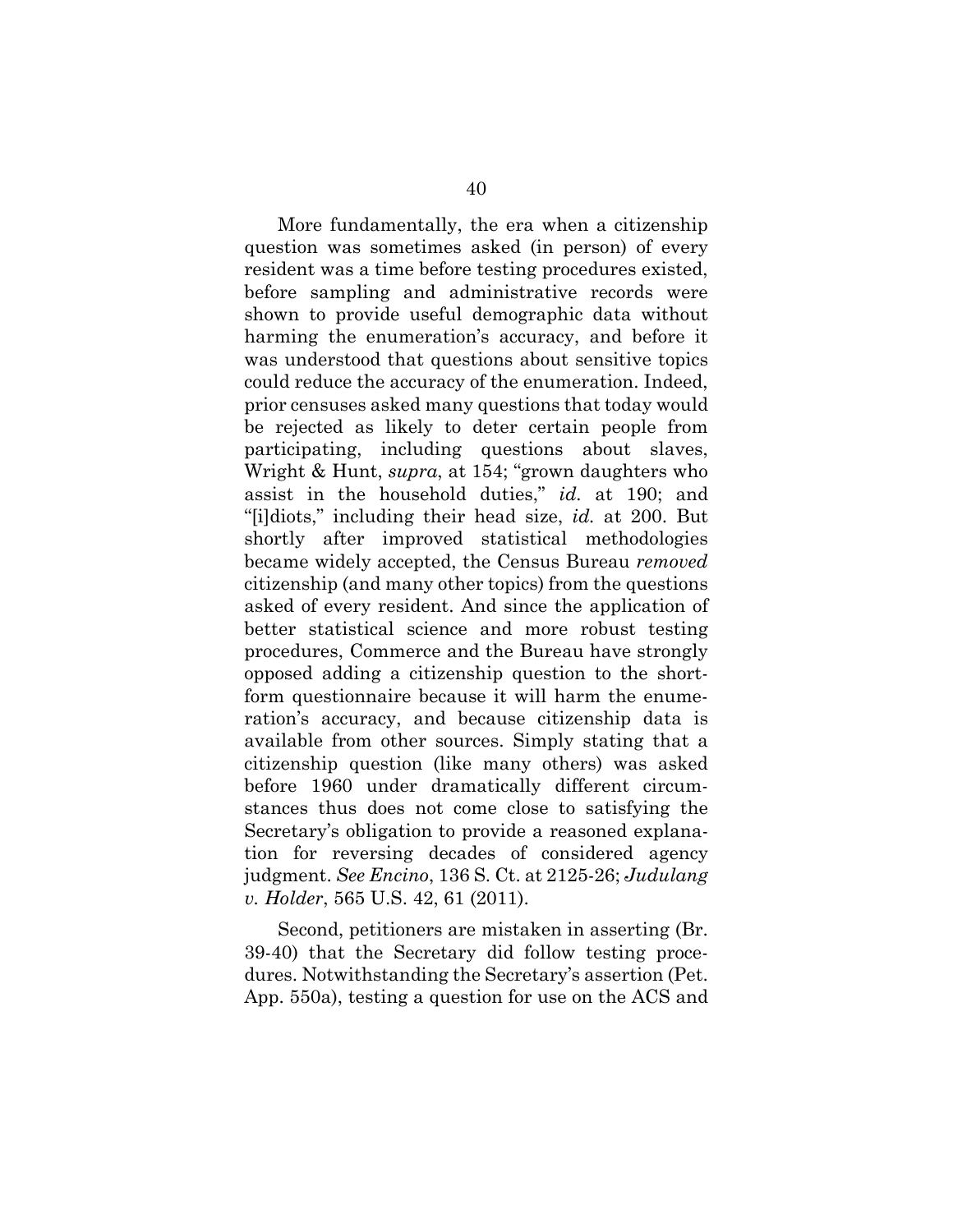long-form questionnaire does not qualify it for use on the decennial census. (Pet. App. 305a-308a.) The Administrative Record—including a letter from a bipartisan group of former Bureau Directors demonstrates that these other instruments differ in scope and kind from the short-form questionnaire mailed to every household, and that the testing done for those instruments is no substitute for the proven, multi-year testing process applicable to the decennial census questionnaire specifically. (J.A.194-196, 204- 205.) Indeed, the Bureau's own Statistical Quality Standards anticipate that questions will be tested in the context of the specific survey on which they appear. (J.A.626-631.)

Moreover, even if testing for these other surveys were relevant, petitioners incorrectly assert (Br. 40) that the citizenship question "performed adequately" on those surveys (J.A.627). To the contrary, the Administrative Record demonstrates that the citizenship question has *not* performed adequately on the ACS (or the long-form questionnaire) because noncitizens "inaccurately mark 'citizen' about 30 percent of the time." (Pet. App. 555a; *see* J.A.147.) Petitioners miss the mark in relying on Dr. Abowd's statement that the Bureau "would accept" the testing performed on the ACS citizenship question. (J.A.108.) Dr. Abowd made clear that the citizenship question has *not* performed adequately on the ACS (J.A.117, 930-932), but explained that he had no better option but to rely on ACS testing, given "the quality, cost, [and] risk constraints that [the Bureau was] facing to make this decision" (Trial Tr. 1108; *see* Trial Tr. 1290-1291).

Third, the Secretary's assertion that placing "the citizenship question last on the decennial census form" would "minimize" any decrease in response rates (Pet.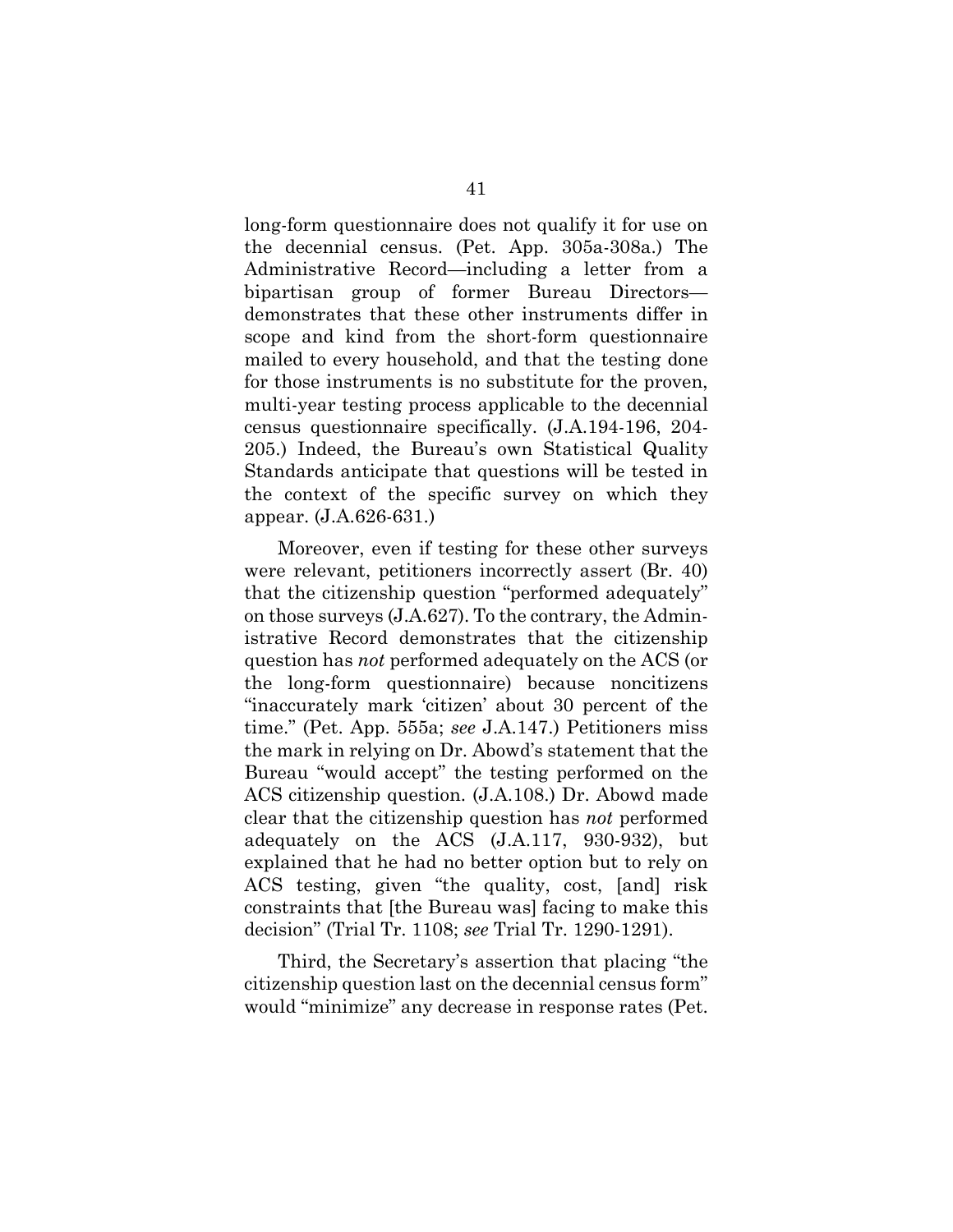App. 562a) is pure speculation, given that no evidence supports it and no testing was done to produce such evidence. (Pet. App. 288a.) The Secretary's reliance on unfounded speculation in place of evidence was thus arbitrary and capricious. *See National Lifeline Ass'n v. FCC*, 915 F.3d 19, 32 (D.C. Cir. 2019).

# **2. The Secretary's Reliance on DOJ's Purported Need for More Accurate Citizenship Data Was Arbitrary and Capricious.**

The Secretary's sole justification for undermining the accuracy of the 2020 enumeration was that adding a citizenship question was necessary to provide DOJ the data it claimed to need for VRA enforcement. (Pet. App. 562a.) As the district court correctly concluded, this rationale was both unreasoned and contrary to the evidence.

# **a. The Secretary failed to explain why a citizenship question was necessary when administrative records would satisfy DOJ's request.**

DOJ's December 2017 letter asked the Secretary to add a citizenship question to resolve specific concerns with existing ACS data on citizenship. In response, the Bureau informed both DOJ and the Secretary that *all* of these concerns would be addressed, without adding a citizenship question, by linking highly reliable administrative records containing citizenship information to individual census responses. The Secretary rejected this administrative-records approach (Pet. App. 554a-555a), but he failed to explain why this approach did not fully resolve DOJ's purported problems and thus provide adequate citizenship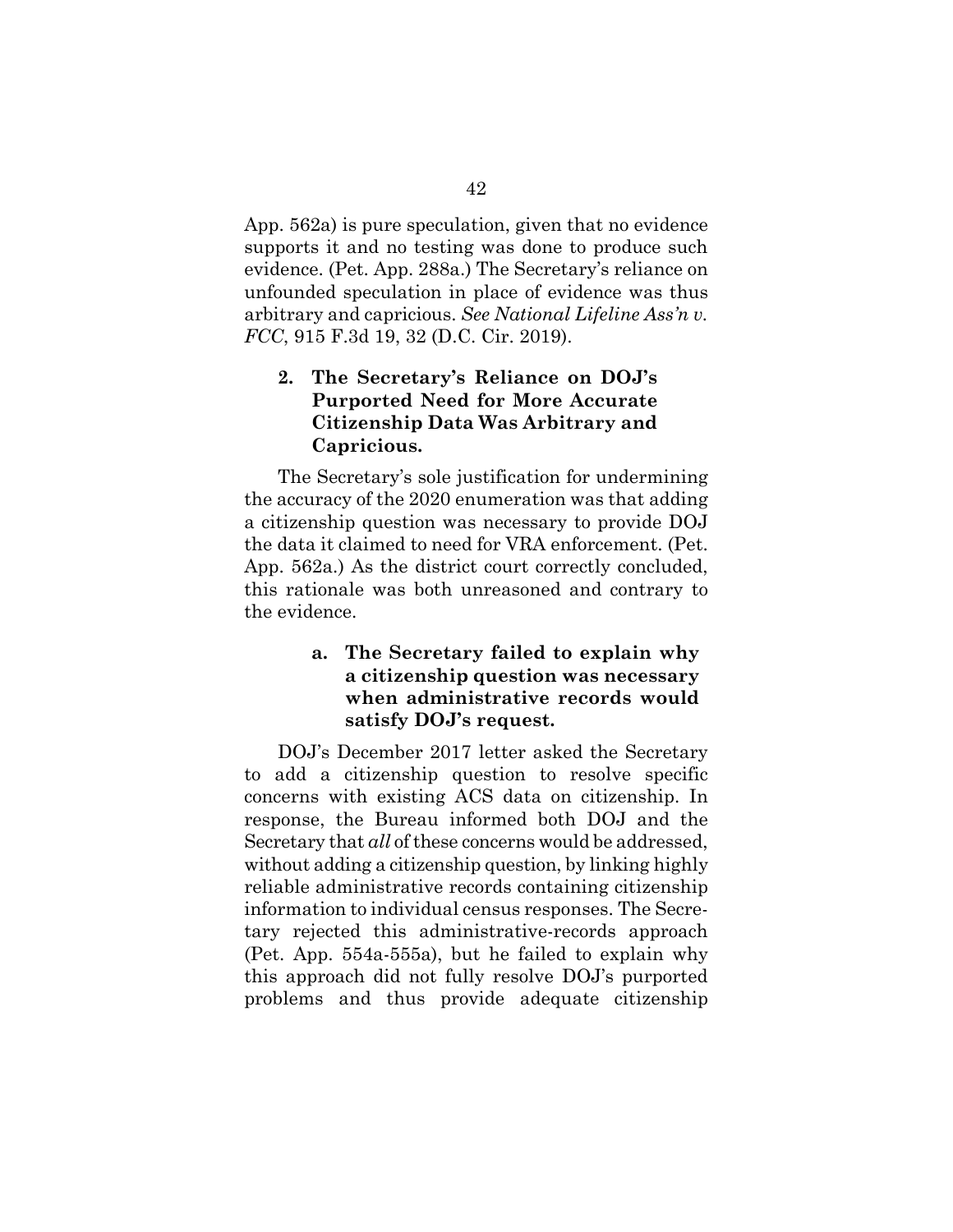information for VRA enforcement. That complete lack of reasoned decision-making violated both the APA and the Secretary's statutory obligation to rely on administrative records "[t]o the maximum extent possible." 13 U.S.C. § 6(c); *see State Farm*, 463 U.S. at 48 ("agency must cogently explain" decision).

In its letter, DOJ raised specific objections about the citizenship data then available. DOJ claimed that the adoption of the ACS in 2010 had deprived DOJ of the citizenship data it previously received from the long-form questionnaire "sent to approximately one in every six households." (Pet. App. 566a.) DOJ complained that, unlike citizenship data from the longform questionnaire, ACS citizenship data was not part of the same database as other decennial-census data, was not reported at the census-block level, and did not cover the same timeframe. (Pet. App. 566a-568a).

The Bureau informed both DOJ and the Secretary that there was an available solution to all of these concerns that would not require the addition of a citizenship question. As explained *supra* at 11-12, the Bureau proposed linking individual citizenship information from the Numident database (and other administrative records) to the PL94-171 data that DOJ uses for VRA purposes and that States and their subdivisions use for redistricting. That approach would resolve all of DOJ's purported concerns with ACS citizenship data by producing "block-level tables of citizen voting age population [CVAP] by race and ethnicity" in the same database (J.A.291), at the same time, and with "essentially the same accuracy" as the decennialcensus data DOJ and jurisdictions conducting redistricting already use (J.A.317; *see* J.A.107).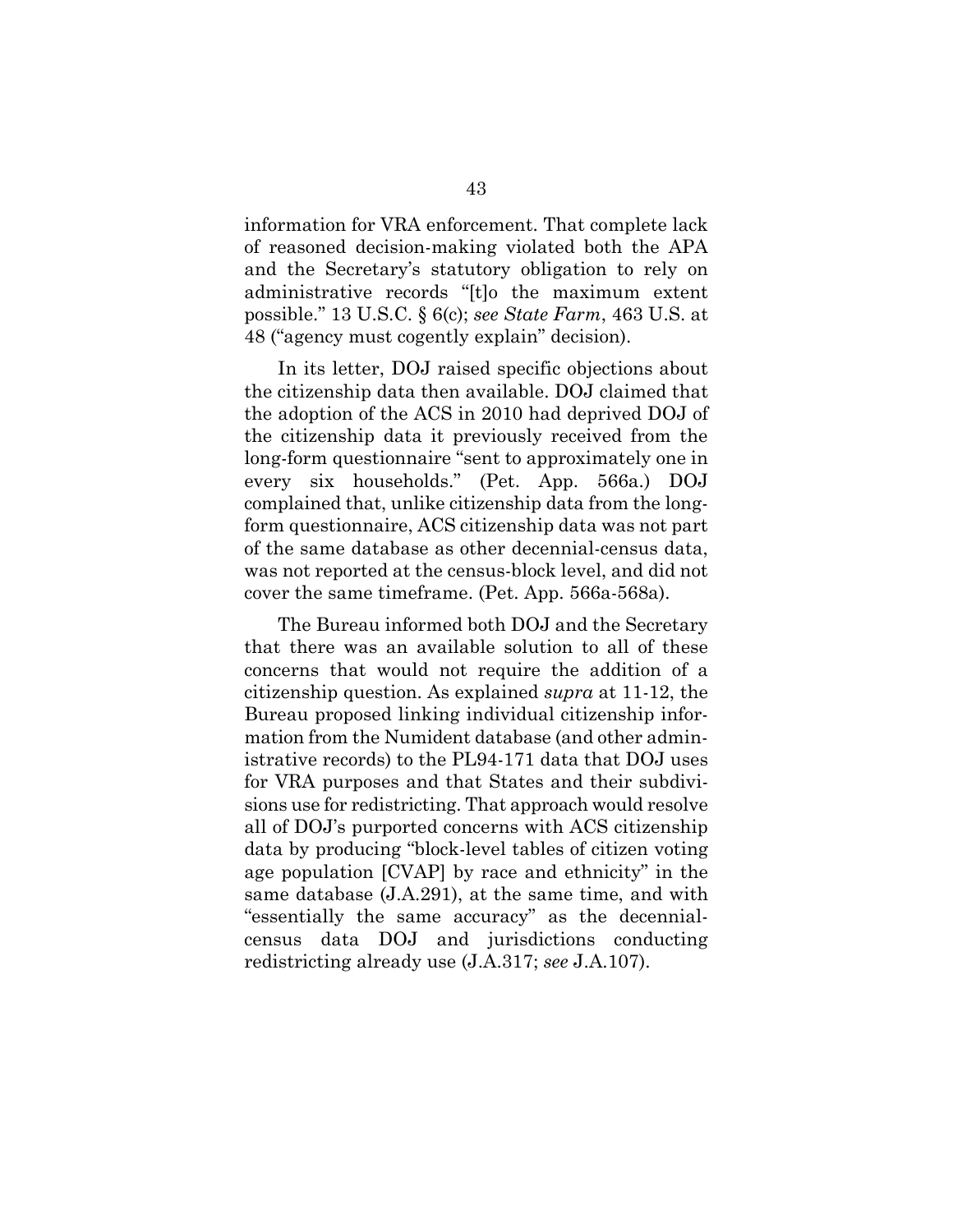The Secretary never explained why a citizenship question would still be necessary given that administrative records alone would resolve DOJ's concerns. As petitioners do not dispute, the administrative-records approach will provide *direct* evidence of citizenship status for about 90% of the population—295 million people—with sophisticated modeling inferring citizenship for the remaining 10%. (J.A.146.) Petitioners now argue (Br. 33) that asking a citizenship question will somewhat improve the accuracy of the information for the 10% who cannot be linked to administrative records. But even if that were true—and it is not (see *infra* at 45-51)—neither petitioners' brief nor the Secretary's decision memorandum provides *any* explanation why such an incremental change would make any meaningful difference for VRA enforcement. In other words, despite having "staked [his] rationale" on DOJ's purported concerns with citizenship data, the Secretary provided no reasoned explanation or evidence that DOJ would still have any such concerns under the administrative-records approach. *See National Fuel*, 468 F.3d at 843.

DOJ certainly provided no such explanation or evidence. To the contrary, its letter suggests that DOJ would have been satisfied with the administrativerecords approach because that approach would produce data far more accurate than the long-form questionnaire (sent to only one of six households) that the letter favorably mentions (Pet. App. 566a). And when the Bureau sought to discuss the administrativerecords approach with DOJ, the Attorney General forbade any meeting. (J.A.266.) DOJ thus never made any request for data better than that supplied by the Bureau's administrative-records approach; it asked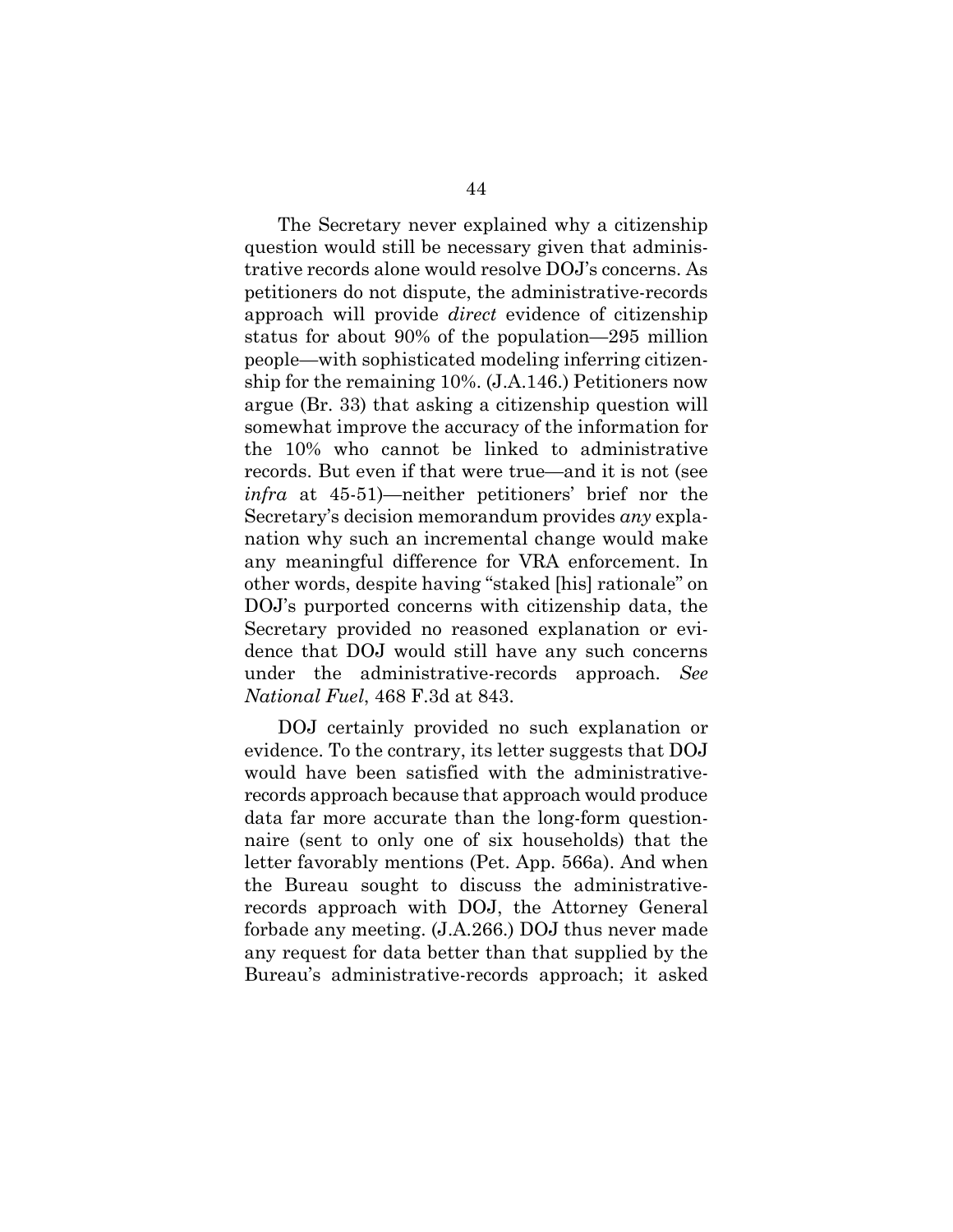only for data better than that supplied by the ACS, a request that the Bureau's approach fully satisfied.

Moreover, the Administrative Record demonstrates, and trial evidence confirms, that any incremental increase in citizenship-data accuracy for just 10% of the population would *not* make any meaningful difference given that ACS-derived citizenship data is already sufficient for VRA enforcement (Pet. App. 295a-297a; see *infra* at 52-53) and that the administrative-records approach would significantly improve that accuracy in any event. Neither the Secretary nor DOJ nor petitioners have identified a single VRA case that DOJ failed to bring or lost because of the absence of whatever supposed marginal improvement a citizenship question might contribute. The Secretary's decision to add a citizenship question nonetheless, for reasons divorced from any concrete connection to DOJ's stated interests, was arbitrary and capricious. *Cf. National Fuel*, 468 F.3d at 843 ("Professing that an order ameliorates a real industry problem but then citing no evidence demonstrating that there is in fact an industry problem is not reasoned decisionmaking.")

> **b. The Secretary irrationally chose an approach that would produce less accurate citizenship information than using administrative records alone.**

In any event, the Secretary's conclusion that a citizenship question would produce more accurate information than the administrative-records approach (Pet. App. 556a) was directly contrary to the evidence before him. As the district court found, "all of the relevant evidence before Secretary Ross—*all* of it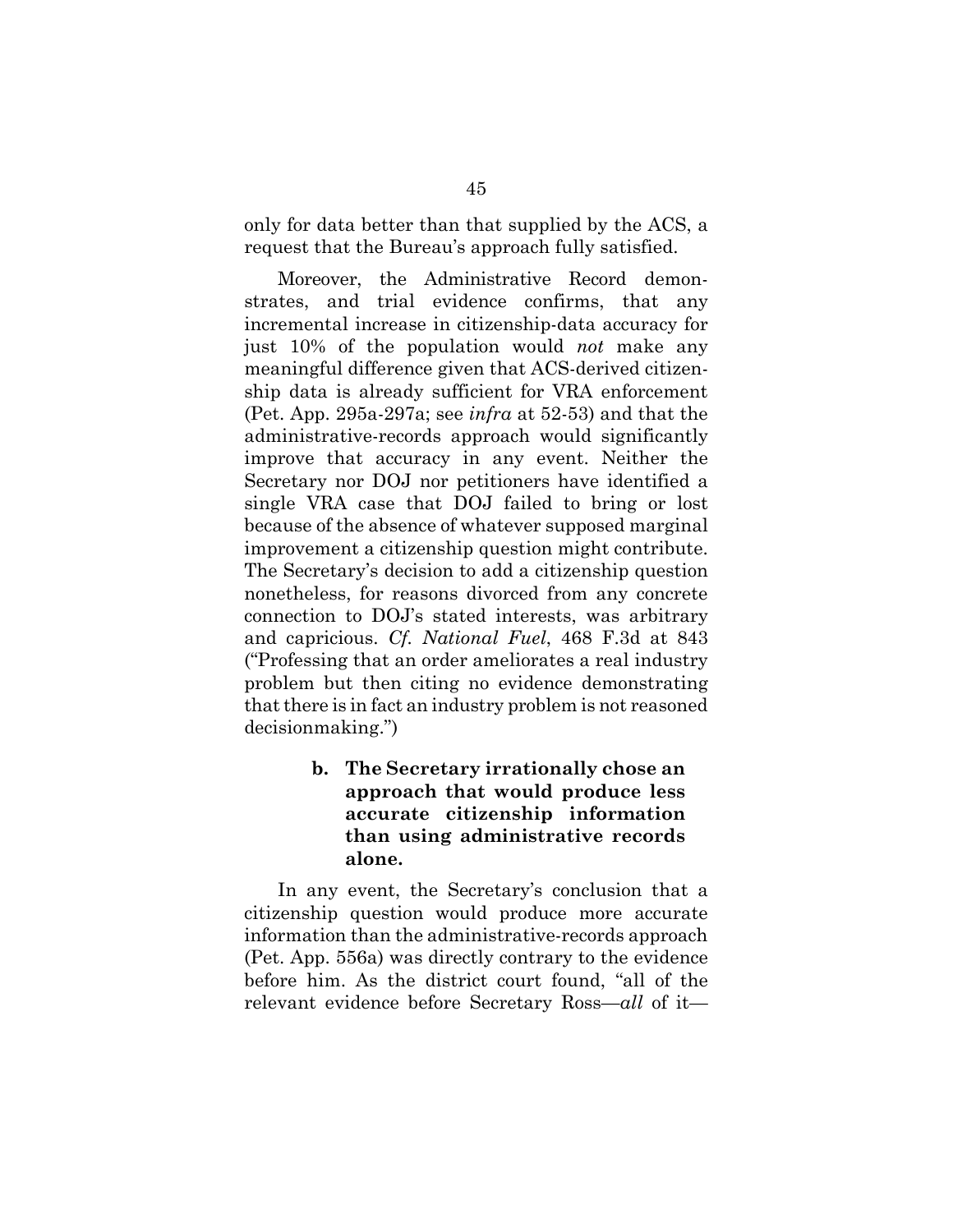demonstrated that using administrative records" alone will "actually produce more accurate block-level CVAP data than" using both a citizenship question and administrative records. (Pet. App. 290a.)

Under the administrative-records approach, the Bureau would link 295 million census respondents (out of 330 million total) to administrative records containing citizenship information, and use sophisticated modeling to determine the citizenship of the remaining 35 million census respondents for whom administrative records cannot be linked ("unlinked respondents"). (Pet. App. 54a-55a; J.A.146.) The Bureau explained that this modeling would be very accurate. (J.A.106, 135-136, 146.)

The Secretary did not contest that, where administrative records exist, they provide extremely reliable evidence of citizenship status. (Pet. App. 554a-555a.) But he reasoned that adding a citizenship question would produce *additional* information about citizenship among the 35 million unlinked respondents, in the form of 22.2 million direct responses to the question from that group. (Pet. App. 56a, 555a-556a.) Petitioners now argue that "logic" (Br. 32) compels the conclusion that more data from census responses about this group's citizenship status is better than less. But that argument is directly contradicted by the Administrative Record, which shows that adding a citizenship question will in fact *impair* the Bureau's use of administrative records without contributing any meaningful additional information about citizenship status—thus making the net effect of using both methods less accurate than using administrative records alone. (Pet. App. 57a.)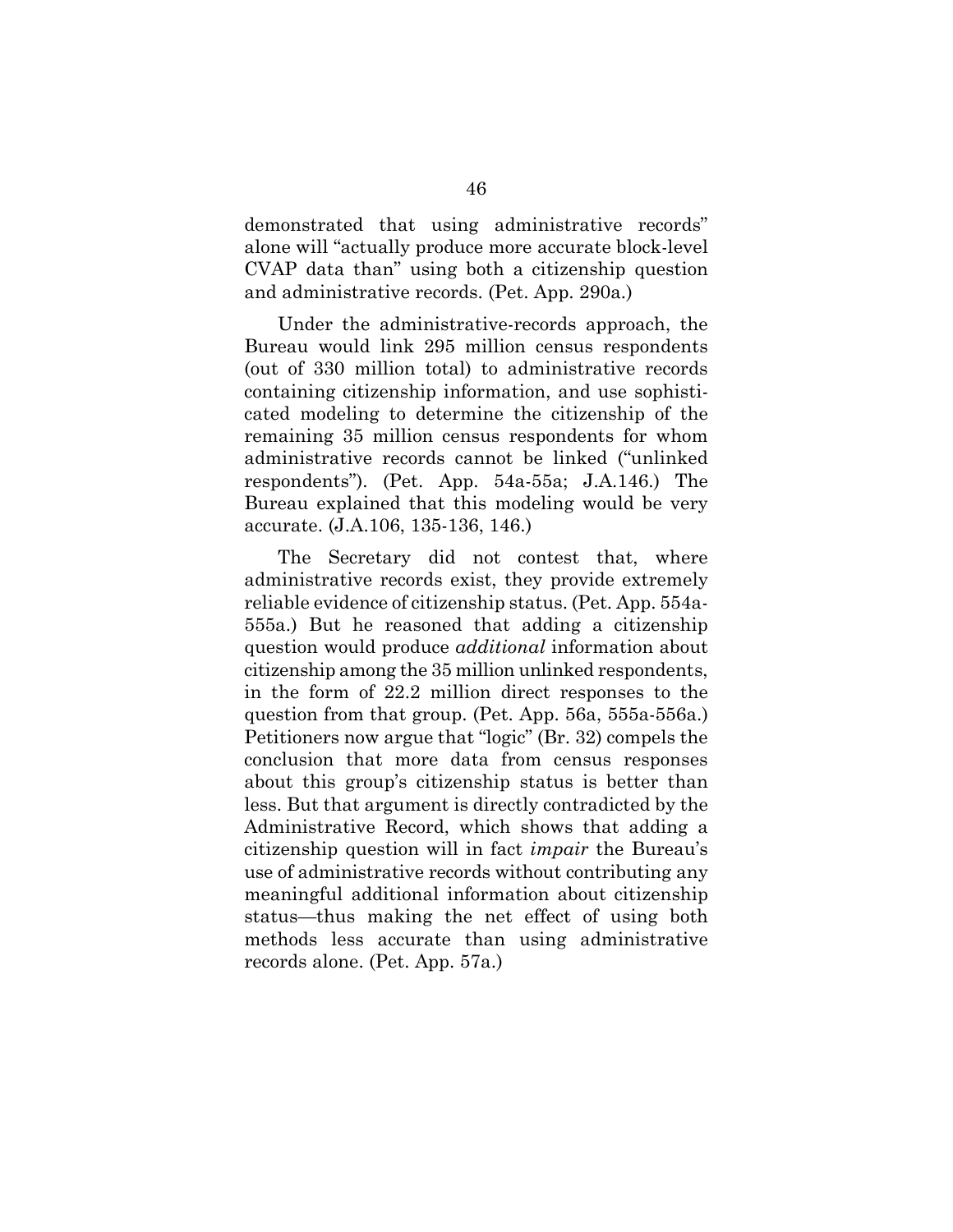i. This impairment derives from several factors. First, the Administrative Record makes clear that asking the citizenship question will result in *inaccurate* responses that the Bureau must accept. Survey responses to the citizenship question are "highly suspect." (Pet. App. 291a.) As the Secretary acknowledged based on responses to the ACS citizenship question (Pet. App. 560a), noncitizens inaccurately respond as citizens "at a very high rate" (J.A.120)— "often more than 30%" (J.A.117). The Bureau thus found here that a citizenship question would generate 9.5 million responses that conflict with those respondents' citizenship data in administrative records, and are likely incorrect given the high accuracy of such records. (J.A.148, 294.) And the question would generate another 500,000 responses that cannot be matched to administrative records but are also likely inaccurate given the general unreliability of survey responses on citizenship. (J.A.148, 150, 157.) Adding a citizenship question would thus "create a problem that would not exist" under the administrative-records approach. (Pet. App. 57a; *see* J.A.157.)

Petitioners attempt to minimize the significance of this error by asserting, for the first time on appeal, that "nothing prevents" the Secretary from discarding the 9.5 million citizenship-question responses that conflict with administrative records and using the records' citizenship information instead. Br. 34. But petitioners are mistaken. This newly described option was not part of the Secretary's analysis, and was not even presented to the district court, so it cannot be invoked as a post hoc rationale. *See SEC v. Chenery Corp.*, 318 U.S. 80, 87-88 (1943). Moreover, this modification of long-settled procedures has not itself been fully analyzed or tested. The Administrative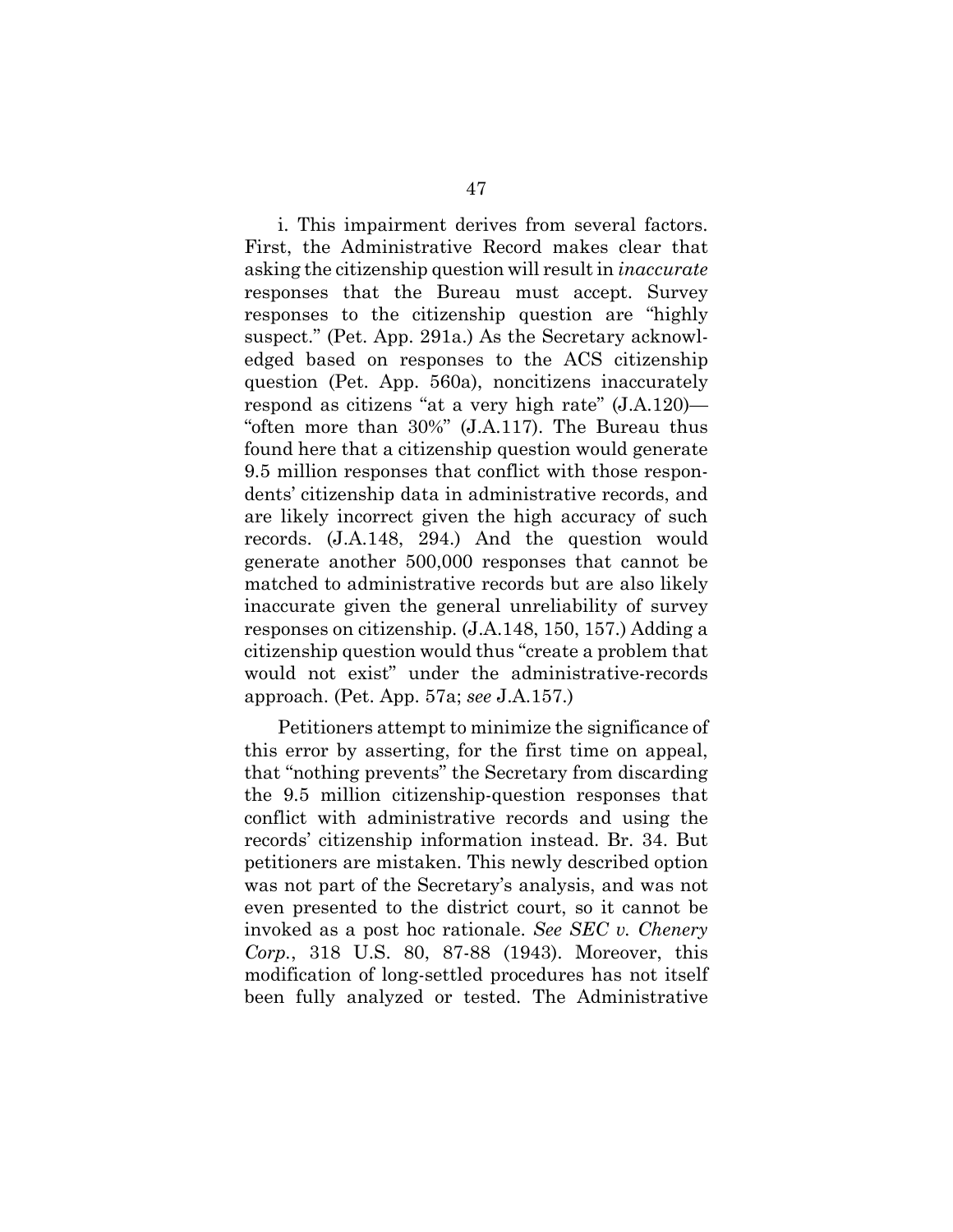Record shows that the "long established" practice of the Bureau is to accept all responses given to the decennial census questionnaire, and to resort to administrative records only when no response is provided. (J.A.130.) *See Evans*, 536 U.S. at 466-67. Only this established approach has undergone testing, whereas the Bureau has not even begun "explor[ing] the possibility of checking or changing" responses to a census question (J.A.131)—a technique that might open the door to further errors or political manipulation. The accuracy of the census is too important to be governed by last-minute adjustments by appellate counsel.

Second, in addition to leading to millions of inaccurate responses, adding a citizenship question will also reduce the number of responses by causing a net undercount of noncitizen and Hispanic households, which the Bureau estimated at 6.5 million people. (Pet. App. 152a, 169a-171a.) See *supra* at 21- 22. Because the enumeration will miss these people entirely, the Bureau will have *no information* about them. This undercount will thus lead not only to the loss of citizenship information for these individuals, but also to the loss of the remaining data necessary for VRA enforcement.

Third, the citizenship question will also increase by one million the total number of individuals who cannot be linked to administrative records (J.A.149- 150) because the question would degrade the accuracy of personal identifying information obtained from the census, making it harder to match such information to individuals' administrative records (J.A.146-147, 158).

The Secretary's decision memorandum entirely fails to mention these "important aspect[s] of the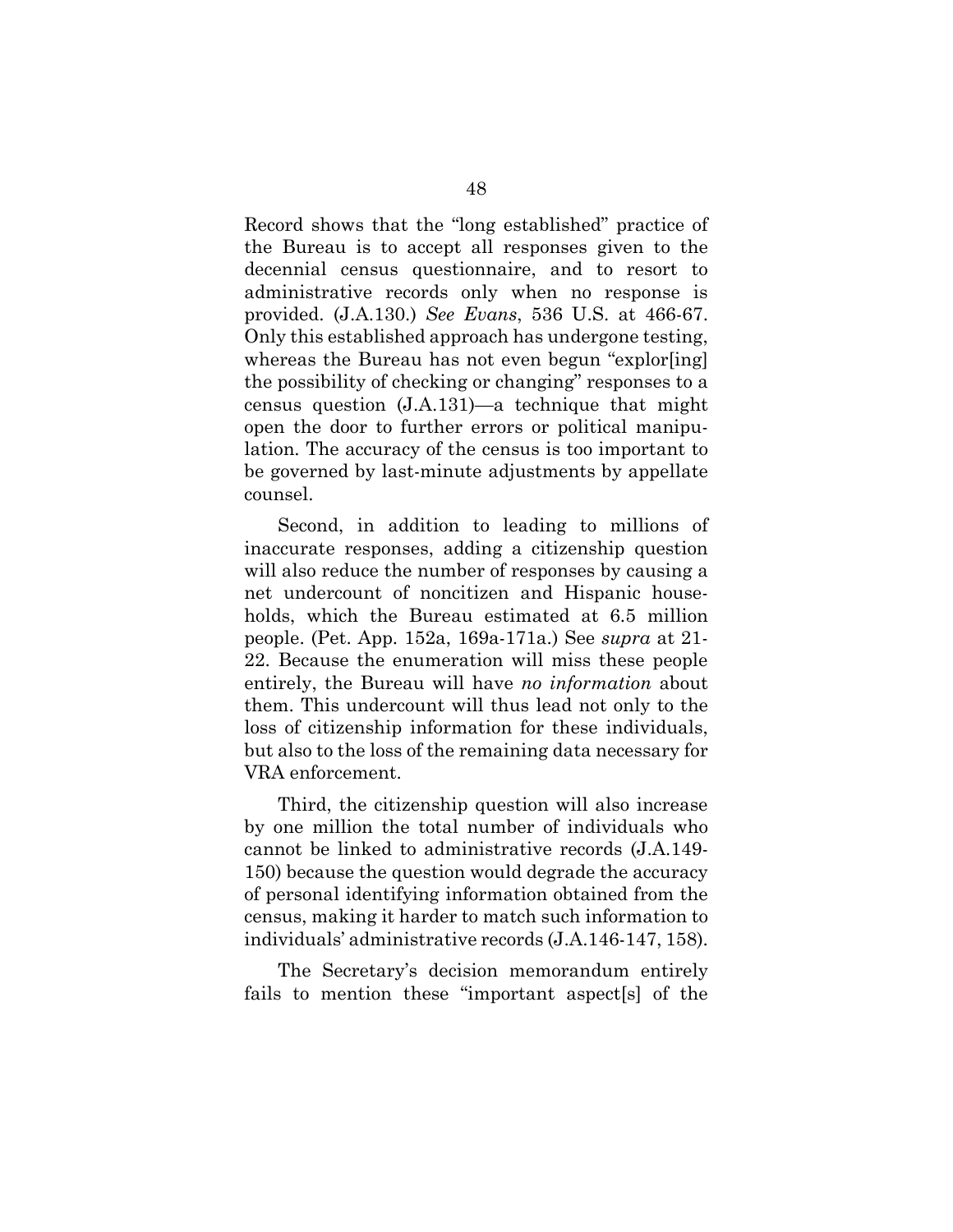problem," *State Farm*, 463 U.S. at 43. Given "the lack of any coherent explanation" to address these major errors introduced by adding a citizenship question, the Secretary's determination does "not satisfy the reasoned decisionmaking requirement," *Clark County*, 522 F.3d at 443.

ii. Petitioners instead rely exclusively on the purported benefit of obtaining 22.2 million census responses on citizenship from individuals whose citizenship is not otherwise established by administrative records. Whereas reliance on administrative records alone would require modeling to determine the citizenship status of 35 million individuals for whom administrative records cannot be linked, petitioners assert (Br. 33) that it is "an obvious improvement" to obtain responses for 22.2 million of those individuals and therefore model for only 13.8 million of them. But there are several fundamental flaws in petitioners' claim.

First, the Administrative Record demonstrates that the 22.2 million responses to the citizenship question will be less accurate than the information produced by modeling. (J.A.146-148.) These responses will include both self-responses to the citizenship question, and responses derived from in-person visits and proxies. But as explained *supra* at 47, noncitizens often self-respond to a citizenship question by inaccurately claiming to be citizens—a problem that will introduce *at least* 500,000 inaccurate responses into the 22.2 million unlinked responses. (J.A.148.) And inperson visits and proxy responses will introduce additional errors beyond these incorrect self-responses, such as when proxies inaccurately describe the number or citizenship status of household members. (J.A.157-158.) By contrast, data from administrative records does not contain such errors and thus allows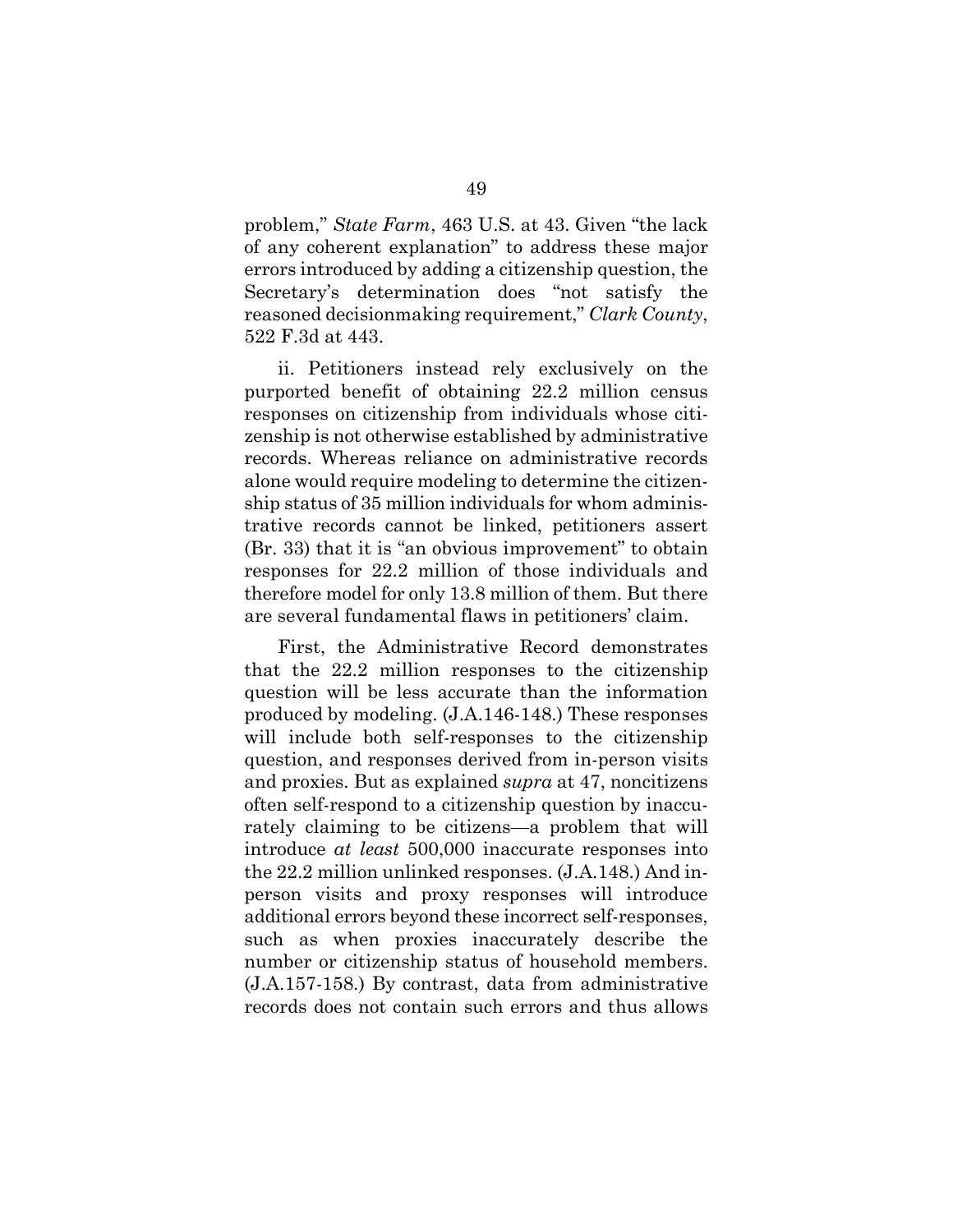highly accurate modeling for individuals whose citizenship status is not reflected in such records. (J.A.135-136, 146.)

Second, even setting aside the peculiar sensitivities of the citizenship question, petitioners are wrong to assume (Br. 33) that survey responses are "obvious[ly]" more reliable than other statistical methods. This Court has recognized that statistical estimates may produce results at least as accurate as direct survey questions. *See Evans*, 536 U.S. at 472; *cf. House of Representatives*, 525 U.S. at 348 (Scalia J., concurring in part) (Framers "must have…known that various methods of estimating unreachable people would be more accurate than assuming that all unreachable people did not exist"). Congress reached a similar judgment when, in the 1976 Act, it directed the Secretary to use sampling, rather than census questions, whenever feasible to collect data other than the enumeration. *See* 13 U.S.C. §§ 141(a), (d), 195. The traditional use of the decennial census questionnaire rather than other techniques, such as sampling and modeling, thus derives not from any inherently superior accuracy of questionnaire responses but rather from the unique requirements applicable to the actual enumeration. *See House of Representatives*, 525 U.S. at 343.

Third, the addition of a citizenship question will substantially diminish the accuracy of any modeling. As petitioners concede (Br. 34), modeling for the 13.8 million (with a citizenship question) will be worse than modeling of the 35 million (without the citizenship question) because the underlying data on which the model is based will be inherently less accurate. (J.A.148, 150; Pet. App. 291a.)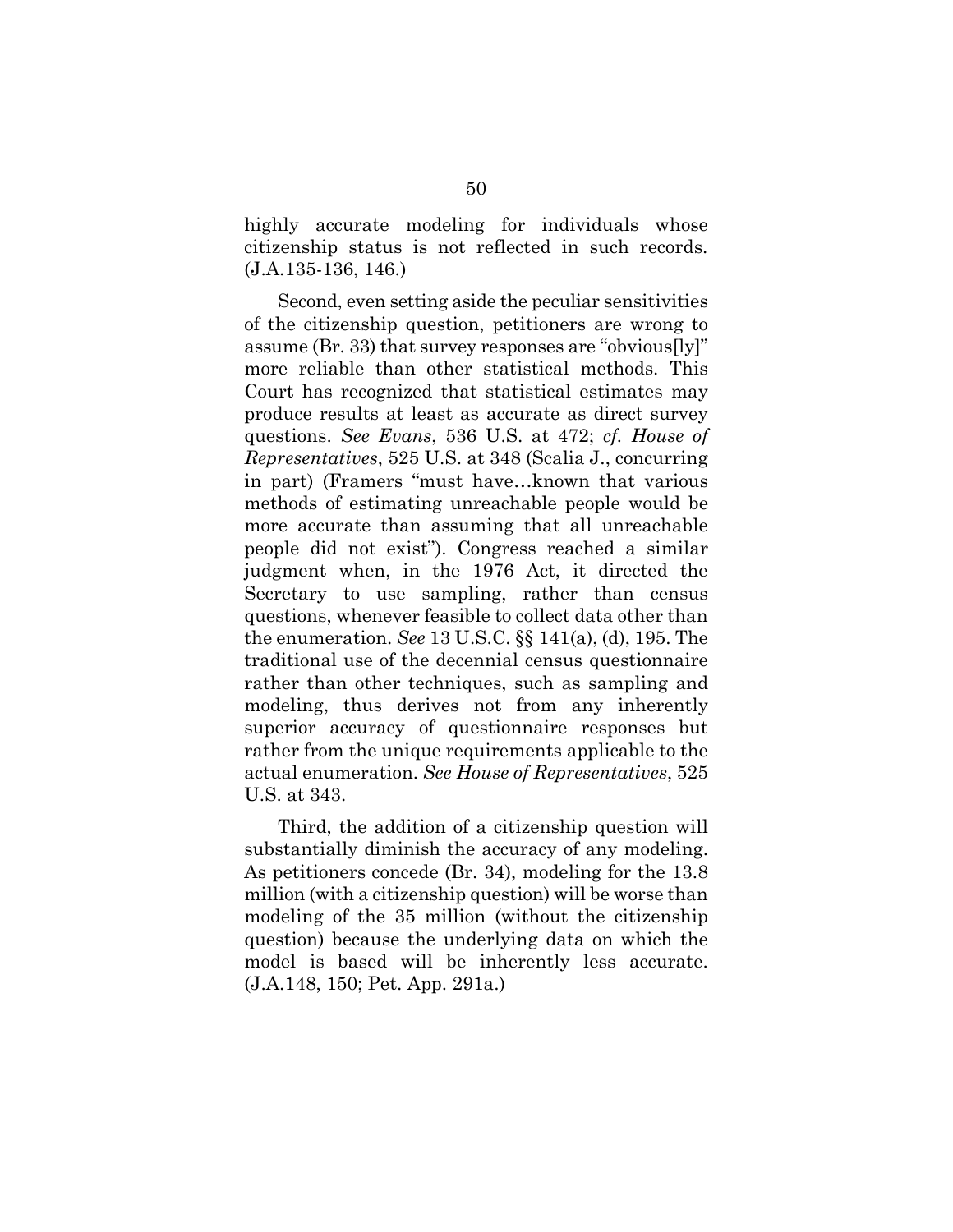Because the "record evidence actually undermines" the Secretary's statement that more accurate citizenship data would be produced from using both a citizenship question and administrative records, the Secretary's decision to ask the question nonetheless was arbitrary and capricious. *See Clark County*, 522 F.3d at 443 n.2; *New England Coal. on Nuclear Pollution v. Nuclear Regulatory Comm'n*, 727 F.2d 1127, 1130-31 (D.C. Cir. 1984) (Scalia, J.).

# **3. The Secretary Failed to Explain Why He Was Prioritizing Citizenship Data over the Enumeration.**

In addition to irrationally assessing the harm to the enumeration and the benefits to citizenship data attributable to a citizenship question, the Secretary also arbitrarily concluded that providing DOJ with allegedly "more accurate" citizenship data "outweighs" and "is of greater importance than *any adverse effect* that may result" from the citizenship question (Pet. App. 562a (emphasis added)). Assuming the Secretary can choose to sacrifice the accuracy of the decennial census for some other nonconstitutional objective, he must still provide a reasoned explanation for why the benefits gained are worth the harms incurred given the constitutional, statutory, and practical importance of pursuing an accurate enumeration. *See Burlington Truck Lines, Inc. v. United States*, 371 U.S. 156, 168 (1962). The Secretary failed to do so here.

Discretion to balance harms and benefits is not unfettered. Rather, an agency must rationally account for the relative importance that the Constitution or Congress has assigned to certain factors. Moreover, when, as here, the agency purports to act in service of some real-world benefit (improved VRA enforcement)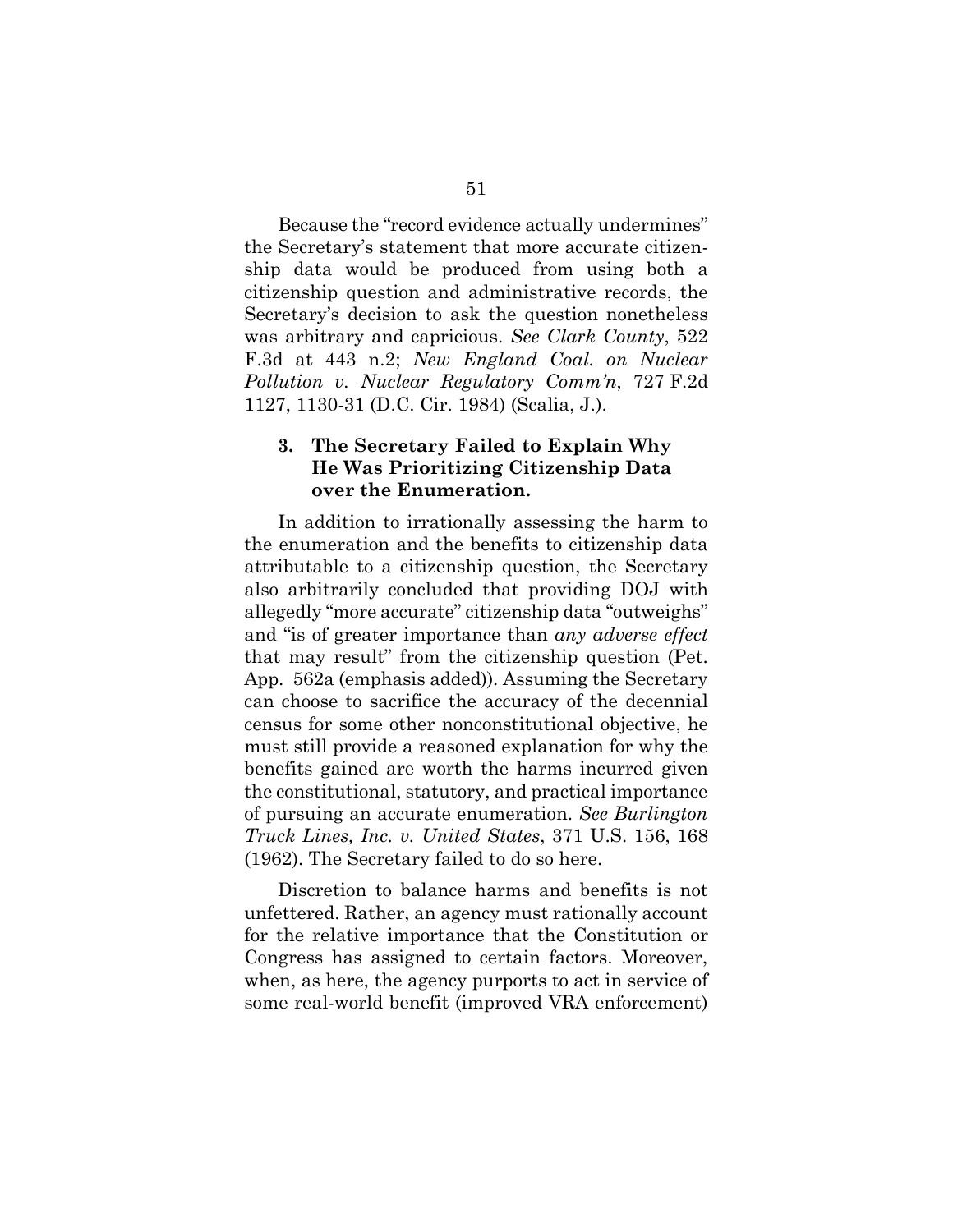and is faced with credible claims of real-world harm (inaccurate enumeration), it must reasonably assess the practical effects of the balance it strikes. *See State Farm*, 463 U.S. at 55 (agency must "bear in mind that Congress intended safety to be the preeminent factor"); *Center for Biological Diversity v. EPA*, 722 F.3d 401, 414 (D.C. Cir. 2013) (Kavanaugh, J., concurring) (agency "not permitted to substitute its view of the costs and benefits of regulation for Congress's view"). Merely identifying each side of the balance does not provide a reasoned explanation for choosing one over the other. *Cf. Michigan*, 135 S. Ct. at 2707 ("One would not say that it is even rational…to impose billions of dollars in economic costs in return for a few dollars in health or environmental benefits."). The Secretary thus "need[ed] to explain" why a theoretical improvement to citizenship-data accuracy "justifies" concrete harms to the enumeration. *National Fuel*, 468 F.3d at 844.

The Secretary provided no such explanation. He made no findings whatsoever about the "broader, realworld impact" of either side of his purported balancing. *See American Wild Horse*, 873 F.3d at 931. (Pet. App. 294a-297a.) As to harm to the enumeration, the Secretary focused only on potential impacts on response rates (Pet. App. 556a) but nowhere considered the severe and irreparable consequences of even a small decrease to the distributional accuracy of the enumeration, including the loss of congressional seats and federal funding. See *supra* at 21-22.

The Secretary also made no findings about the concrete benefits of improving the accuracy of citizenship data for VRA purposes. Contrary to petitioners' assertion (Br. 30), it is not self-evident that incrementally more complete and accurate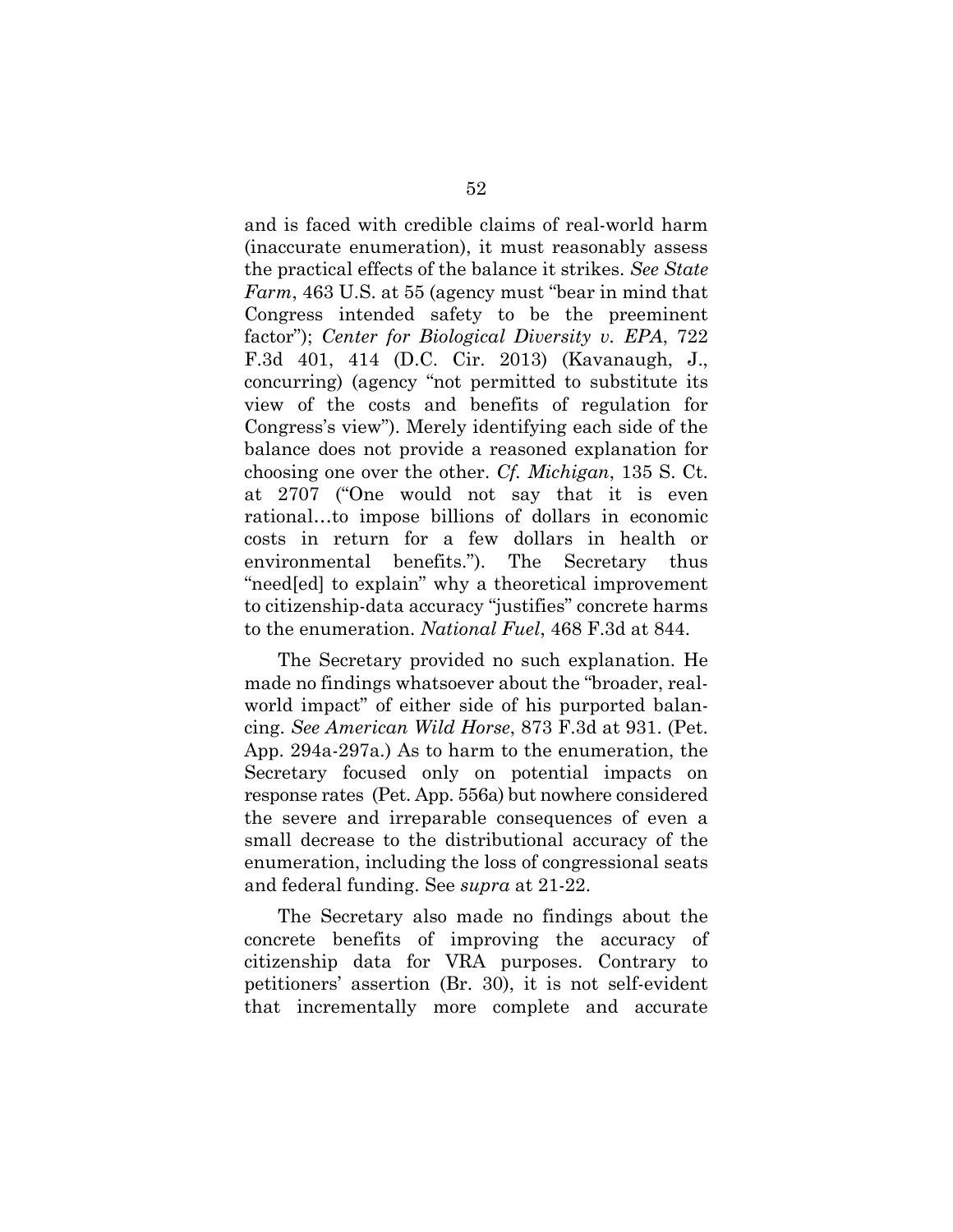citizenship data would have any measurable effect on DOJ's ability to enforce the VRA. See *supra* at 42-45. To the contrary, the Administrative Record shows that the absence of a citizenship question since the VRA's enactment in 1965 has not hampered DOJ's or private advocates' efforts to enforce the VRA given the availability of ACS-derived citizenship data.[12](#page-62-0) (Pet. App. 295a-296a n.71; J.A.193-196, 397-400, 269-272; *see also* Dep. of Pamela Karlan 49-53, 66, *California*, No. 18-cv-1865, N.D. Cal. ECF:145; *id.* at 59 (no cases that plaintiffs "could bring and win if they had" citizenship data from the census "that they can't bring and win now").) Even if ACS data were not sufficient, the Secretary never explained why the improvements of the Bureau's recommended administrative-records approach would not suffice. And the Secretary also failed to address the practical impact of the Bureau's disclosure-avoidance protocols, which introduce margins of error into data shared with other agencies to protect census respondents' privacy. (Pet. App. 297a-299a.)

The Secretary thus failed to provide any explanation for why a theoretical improvement to the

l

<span id="page-62-0"></span><sup>&</sup>lt;sup>12</sup> The trial evidence confirms that DOJ does not need more accurate citizenship data than the ACS provides—let alone more accurate data than administrative records would provide. Dr. Lisa Handley testified that her work on VRA matters has never been impeded by using ACS-derived citizenship data, and that she is unaware of any VRA claim rejected based on shortcomings with the ACS. (J.A.797-802.) And Gore admitted that he did not know of any case questioning the adequacy of ACS citizenship data, or any changes in the law or statistical science supporting his request for a citizenship question. (J.A.1024-1025, 1079-1086, 1105-1109.)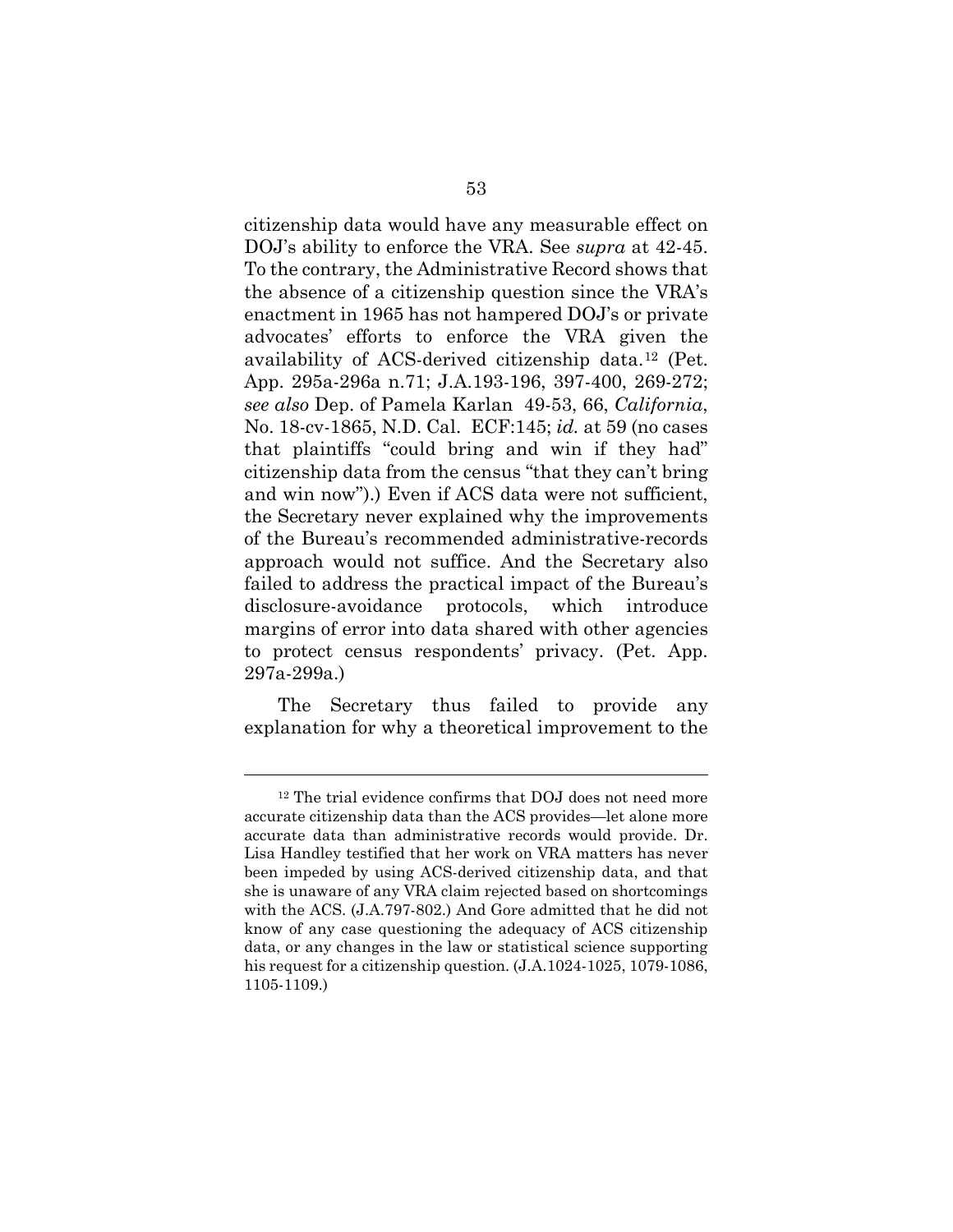accuracy of citizenship data "outweighs" or is "of greater importance than" the enormous practical consequences of harming the accuracy of the enumeration (Pet. App. 562a). His conclusory balancing of the harms and benefits of a citizenship question does not constitute reasoned decision-making.[13](#page-63-0)

#### **4. The Secretary's Rationale Was Pretextual.**

a. The district court also properly found the Secretary's decision to be arbitrary and capricious because it relied on a pretextual rationale. The Secretary purported to defer to a genuine, independent request by DOJ for additional citizenship data to improve VRA enforcement. But in fact, the Secretary had already decided to add a citizenship question *before* receiving DOJ's request. And petitioners never disclosed—until this litigation—that it was the Secretary and his staff who provided the VRAenforcement rationale to DOJ and then worked closely with DOJ to draft the December 2017 letter articulating that rationale. The Secretary's rationale for adding a citizenship question thus misrepresented that he was deferring to DOJ's expert judgment, when in fact the decision was driven by the Secretary and his staff.

Settled principles of administrative law foreclose any deference when a decision-maker falsely claims to rely on the expertise of another agency to defend its

l

<span id="page-63-0"></span><sup>13</sup> DOJ's December 2017 letter is no substitute for such reasoning. DOJ did not conduct the balancing that the Secretary purported to do here, and in any event the Secretary cannot blindly defer to another agency's request to add a question to the decennial census. *See Delaware Dep't of Nat. Res. & Envtl. Control v. EPA*, 785 F.3d 1, 16 (D.C. Cir. 2015).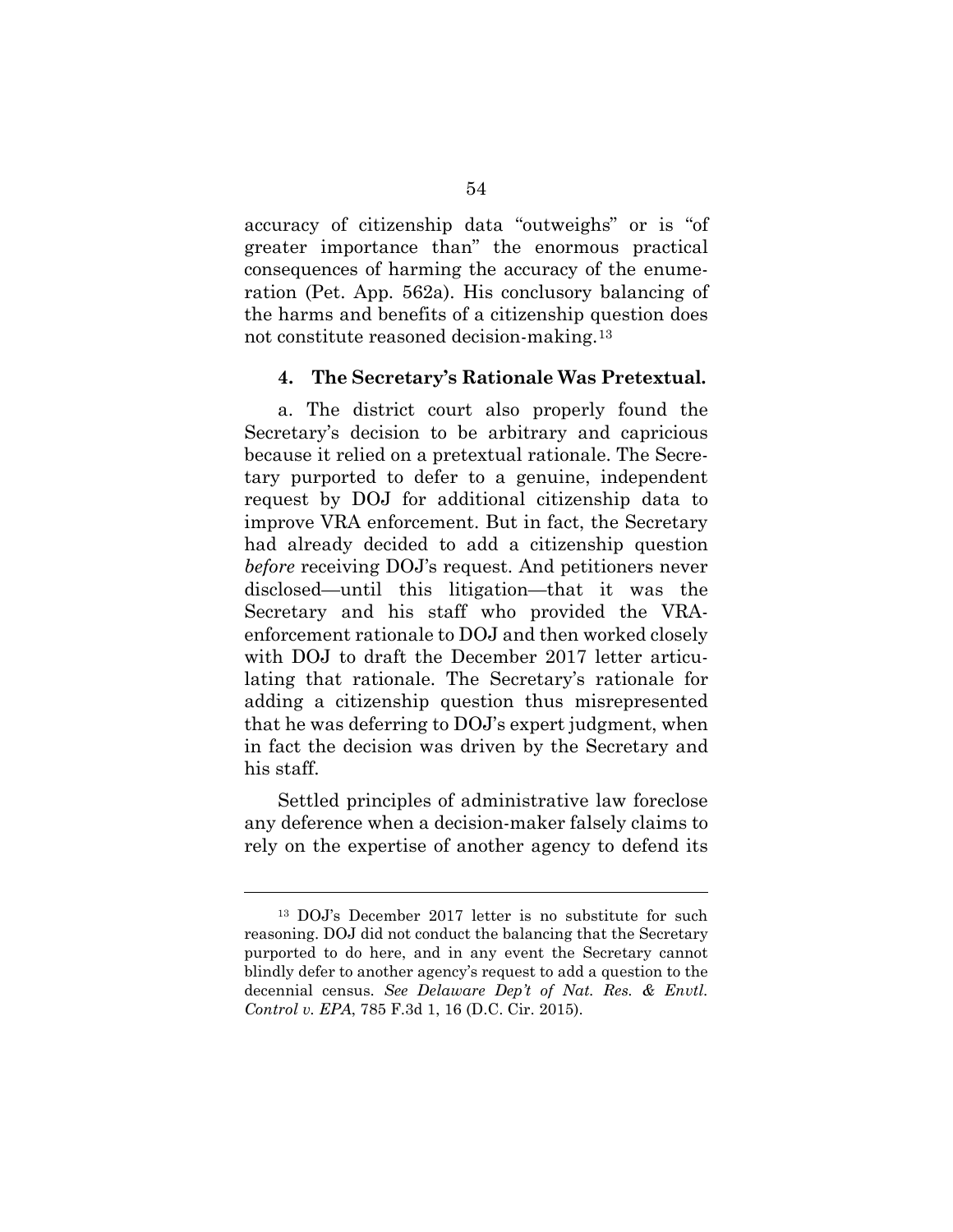determination. First, the APA requires an agency to disclose the actual rationale for its action so that the reviewing court may understand "the basis on which the [agency] exercised its expert discretion." *Burlington*, 371 U.S. at 167; *see* S. Rep. 79-752, at 15 (1945) (agency must "explain the actual basis" of its rules). As petitioners conceded below, presenting a false rationale for a decision would violate the APA. (Pet. App. 312a-313a.)

Second, a decision-maker acts arbitrarily by purporting to rely on another agency's expertise when, in fact, the decision-maker instructed that agency rather than the other way around. Such illusory reliance undercuts the foundational premise for judicial deference to administrative action: that the decision resulted from an exercise of specialized expertise that courts lack. *See State Farm*, 463 U.S. at 54. When a decision-maker purports to rely on an exercise of expert judgment that never happened, there is nothing to which the courts can defer.

The Secretary's decision to add a citizenship question transgressed both these principles. While the Secretary represented that he was responding to DOJ's December 2017 request, the Administrative Record demonstrates that the Secretary decided to add a citizenship question months before that request, as the district court explained in detail. (Pet. App. 118a-129a.) The Secretary and his staff then engaged in extensive discussions—both internally and with outside parties—that presumed the decision to add a citizenship question had already been made, and turned to how best to "execut[e]" that decision. (J.A.402.) Absent from these discussions was "any mention, *at all*, of VRA enforcement." (Pet. App. 313a.)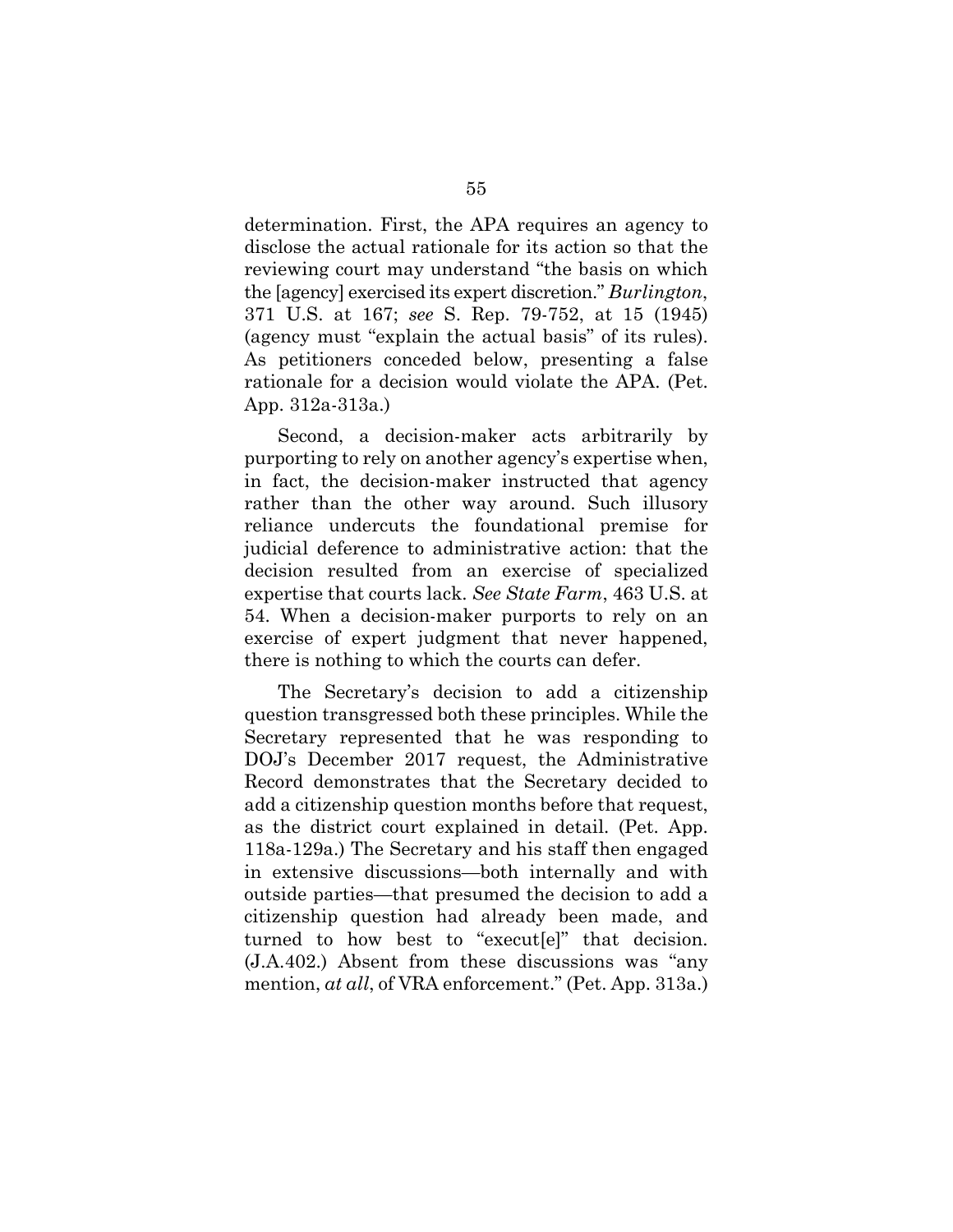The Administrative Record demonstrates that the Secretary and his staff also went to "extraordinary lengths" (Pet. App. 318a) to find *any* other agency to request the citizenship question and thus provide "cover for a decision" that had already been made (Pet. App. 124a). In particular, after both DOJ and DHS initially refused to request a citizenship question (J.A.414), the Secretary personally called the Attorney General (J.A.252-253, 281-282), leading the Attorney General's Chief of Staff to assure Commerce that DOJ would "do whatever you all need us to do" (J.A.254). And after the Secretary's staff provided "DOJ with the [VRA] rationale" (Pet. App. 121a), Gore drafted DOJ's letter.

The trial evidence reinforces the district court's findings from the Administrative Record. For instance, a key member of the Secretary's staff "all but admit[ted] that Secretary Ross had made up his mind to add the citizenship question in the spring of 2017," and that his task in soliciting support from other agencies was to "find the best rationale' to support" that predetermined result. (Pet. App. 314a.) Gore admitted that he drafted DOJ's letter solely in response to the Secretary's request and principally based on Commerce's written work product and advice, rather than any expertise of DOJ staff. (J.A.1077-1078, 1114- 1115; Pet. App. 125a.) And Gore admitted not knowing whether a citizenship question would result in citizenship data more accurate than the data DOJ already uses. (J.A.1100-1103.)

The district court thus properly found that DOJ's letter reflected the Secretary's assertions about the VRA rationale rather than any independent judgment by DOJ. But courts should not defer to the Secretary of *Commerce's* judgment about VRA enforcement. *Cf.*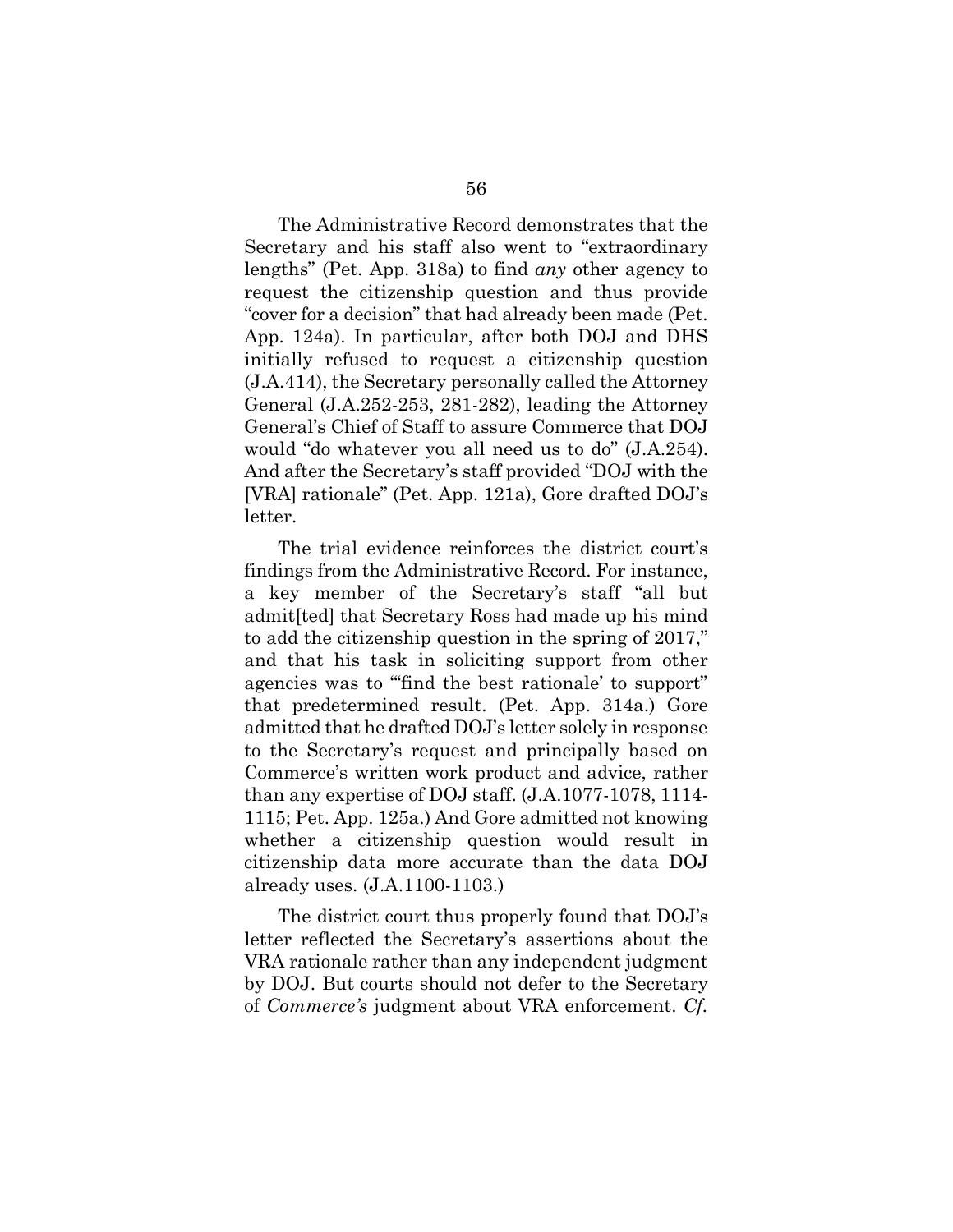*National Fuel*, 468 F.3d at 843 (no deference to Federal Trade Commission's report that "relied largely on [Federal Energy Regulatory Commission's] assertions, not the FTC's independent examination").

b. Petitioners offer no persuasive answer to the district court's factual findings or legal reasoning. Instead, they repeatedly mischaracterize the nature of the Secretary's decision, as the district court found.

For example, petitioners argue (Br. 41-42) that the district court faulted the Secretary merely for having "additional" reasons beyond the purportedly "rational and supported" reason he gave. But the district court did no such thing; it found that the sole reason the Secretary provided—deference to DOJ's independent judgment about its VRA-enforcement needs—was neither rational nor supported because DOJ did not exercise independent judgment, and the VRA rationale was inadequate. Petitioners similarly argue (Br. 43) that the Secretary merely had an "inclin[ation] towards a certain policy position" when he "reached out to DOJ to ask if it would support that policy." But the court found that the Secretary had already decided to add the citizenship question, manufactured the VRA-enforcement rationale, provided it to DOJ to present as its own, and then made it appear as if DOJ had independently exercised judgment to request citizenship data. (Pet. App. 120a-121a.) These circumstances, along with other evidence, supported the district court's finding that the rationale given by the Secretary was pretextual.

c. There is no basis for petitioners' contention (Br. 42) that a finding of pretext requires evidence that the Secretary subjectively disbelieved the stated grounds for the decision, irreversibly prejudged the decision, or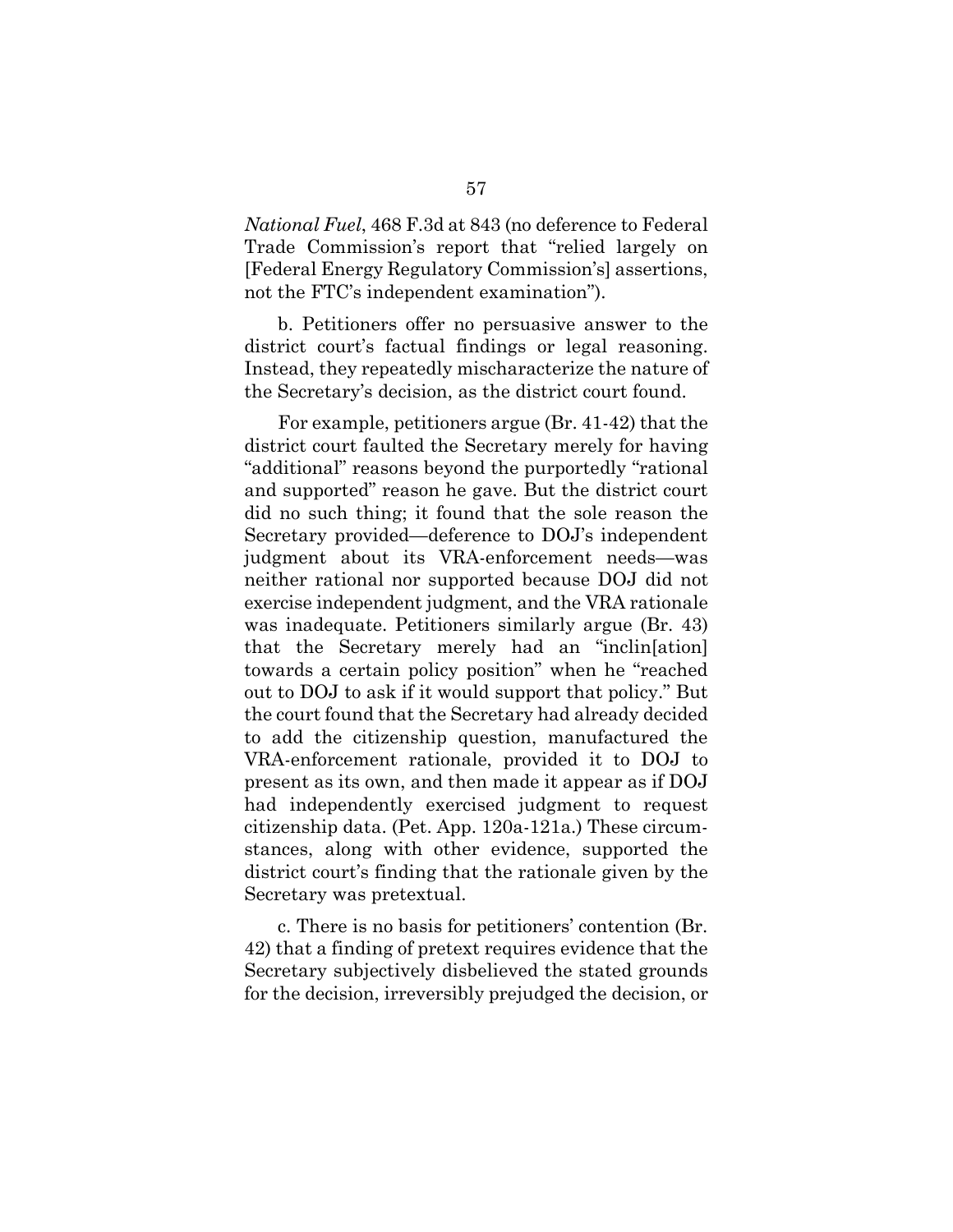was otherwise driven by some legally forbidden motive. Such evidence could support a finding of bad faith that renders an agency decision arbitrary and capricious. *See Woods Petroleum Corp. v. United States Dep't of Interior*, 18 F.3d 854, 859-60 (1994), *adhered to on reh'g en banc*, 47 F.3d 1032 (10th Cir. 1995). But an agency's decision is also arbitrary when it recites a false rationale, or purports to rely on a nonexistent exercise of expert judgment—for instance, if an agency were to claim that its decision was based on studies that had never been conducted.

In any event, the district court's pretext finding would be supported even if such a finding required proof that the Secretary had an unalterably closed mind or subjectively disbelieved the VRA-enforcement rationale. Ample evidence demonstrated that the Secretary had "decided to add the question for reasons entirely unrelated to VRA enforcement well before he persuaded DOJ" to send its letter. (Pet. App. 318a.) And evidence likewise demonstrated that the Secretary did not believe the VRA-enforcement rationale, such as evidence that the Secretary urged officials who lacked VRA-enforcement responsibilities to request the citizenship question. (Pet. App. 120a-121a.) The district court thus properly found that any presumption of regularity was rebutted under the exceptional facts presented here. *See United States v. Armstrong*, 517 U.S. 456, 470 (1996).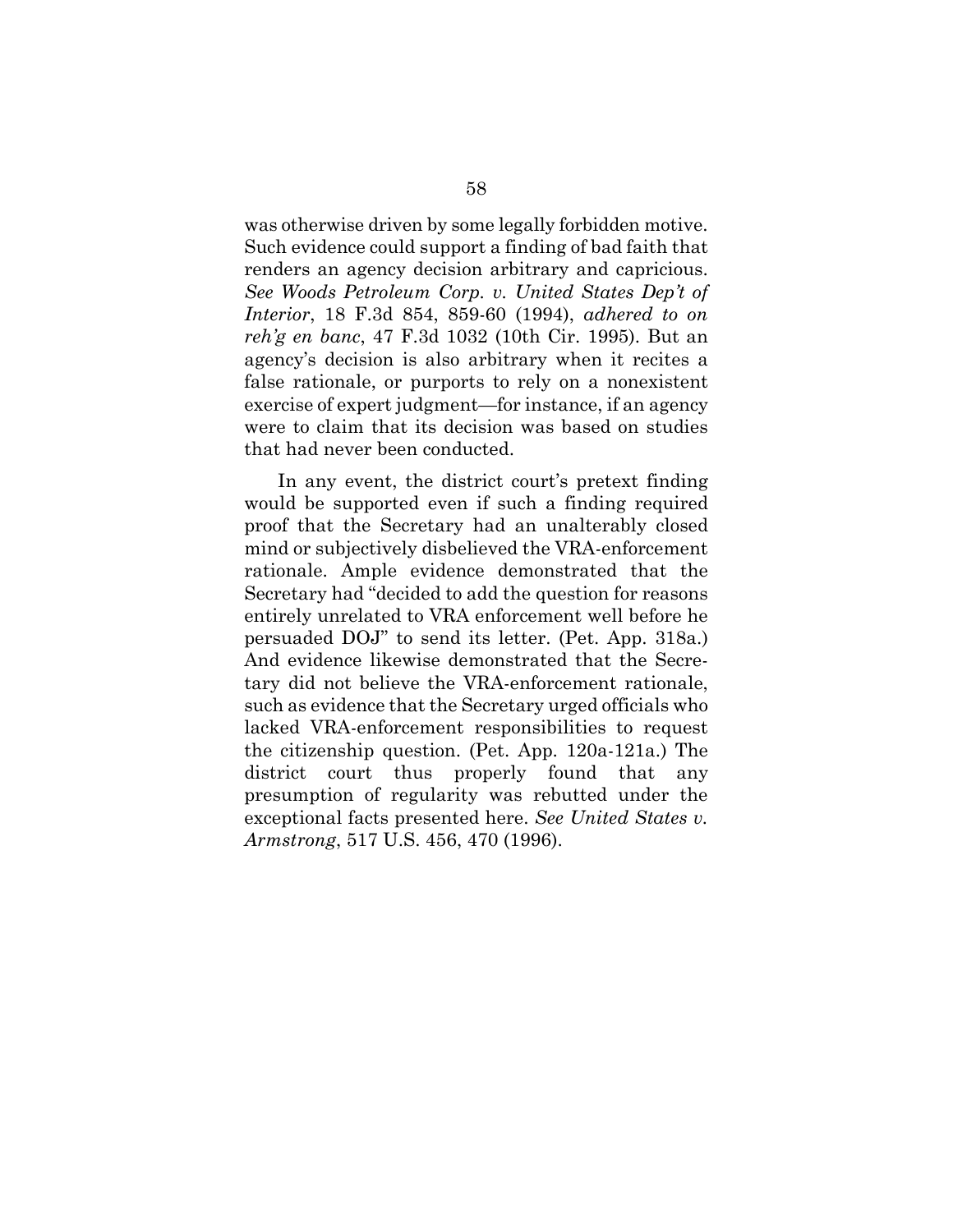#### **C. The Secretary's Decision Was Contrary to Law.**

The district court correctly concluded that the Secretary's decision violated two statutes.

1. The Secretary violated 13 U.S.C. § 6(c) by adding a citizenship question to the decennial census even though administrative records would provide block-level citizenship data sufficient to satisfy DOJ's purported VRA-enforcement needs. Section 6(c) requires that "[t]o the maximum extent possible and consistent with the kind, timeliness, quality and scope of statistics required," the Secretary must "acquire and use information available" from administrative records "instead of conducting direct inquiries." The Secretary violated this statutory mandate here because, as explained *supra* at 43-45, administrative records will provide DOJ with block-level citizenship data of the "kind, timeliness, quality and scope" that it purported to need.[14](#page-68-0)

Petitioners' contrary arguments are unavailing. First, petitioners claim (Br. 45-46) that § 6(c) leaves to the Secretary the "policy choice" to use census questions whenever he deems administrative records to be "incomplete." But that argument cannot be squared with the statute's mandatory language, which directs that the Secretary "shall" use administrative records, shall do so "instead of conducting direct inquiries," and shall do so "[t]o the maximum extent possible."

l

<span id="page-68-0"></span><sup>14</sup> Section 6(c) thus provides a standard for reviewing the Secretary's decision (see *supra* at 28); a basis to find the decision arbitrary and capricious (see *supra* at 43-45); and a ground to find an independent statutory violation.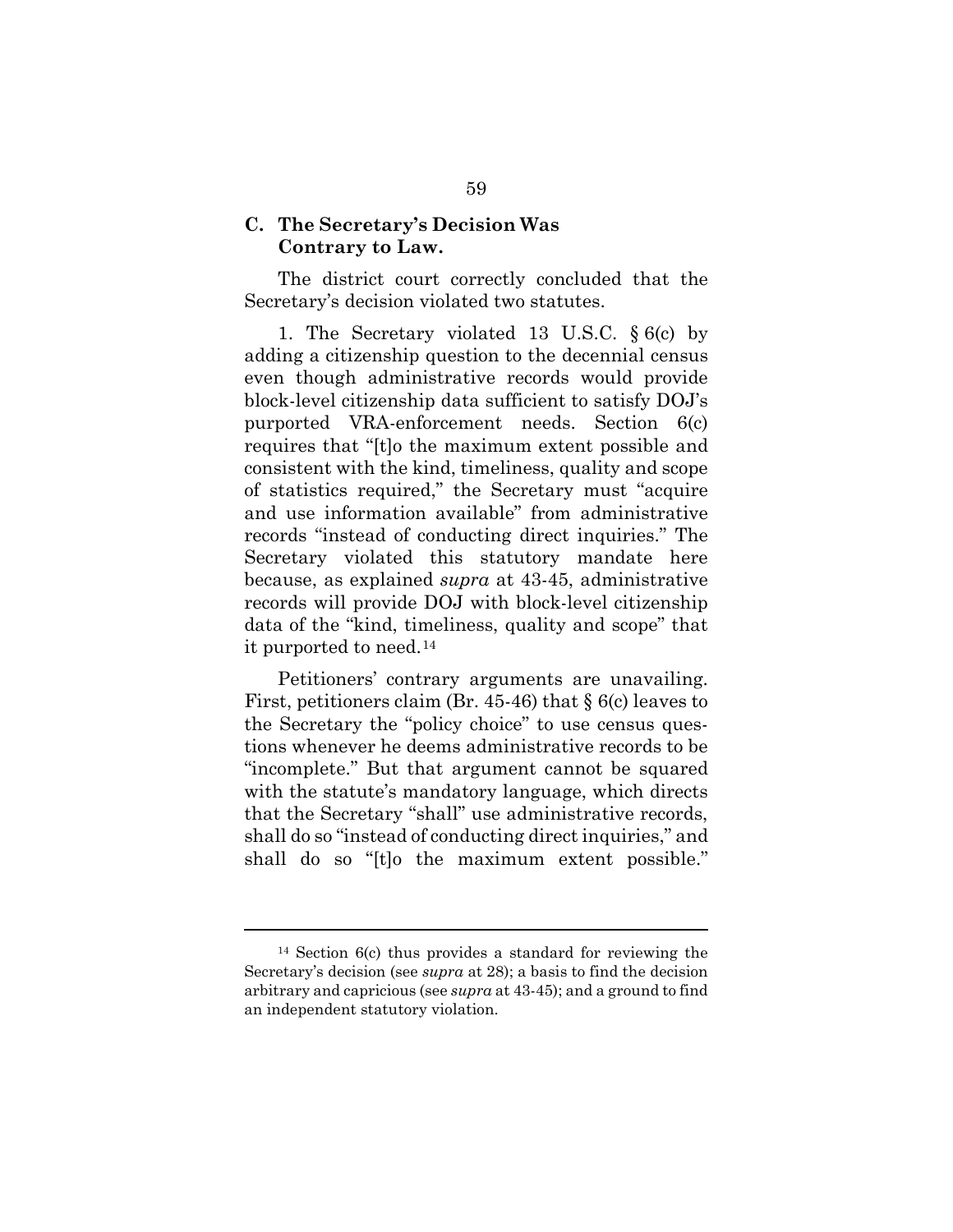Congress thus left "the Secretary no room to choose." (Pet. App. 266a.)

Moreover, mere "gaps in [the] data" about citizenship from administrative records (Br. 46) cannot justify the Secretary's choice to burden the entire population with a citizenship question when administrative records will produce direct citizenship data for 295 million people and will produce highly reliable citizenship data for the remaining 35 million through modeling. (J.A.149.) Petitioners' contrary argument mistakenly presumes that  $§ 6(c)$  has no application if administrative records do not *on their face* contain information. That interpretation makes little sense given the context and purpose of the 1976 amendments to the Census Act, which expressly prioritized the use of sampling and other statistical techniques to extrapolate information for the entire population based on information about a subset of the population. See *supra* at 6-7. Congress's command that the Secretary use administrative records "[t]o the maximum extent possible" "instead of conducting direct inquiries" thus cannot reasonably be read to excuse the Secretary from using statistical methods based on such records in place of the decennial census to derive information about the whole population.

Second, contrary to petitioners' assertion (Br. 46- 47), the presence of a citizenship question on the longform questionnaire before 1976 does not remotely suggest that Congress intended to exempt a citizenship question from  $\S$  6(c). In 1976, the use of administrative records, sampling, and modeling was relatively new. Congress fully expected that these methods could displace the then-current uses of the decennial census questionnaire to obtain demographic data. *See* H.R. Rep. 92-1288, at 15-16 (1972); *Mid-Decade Census*,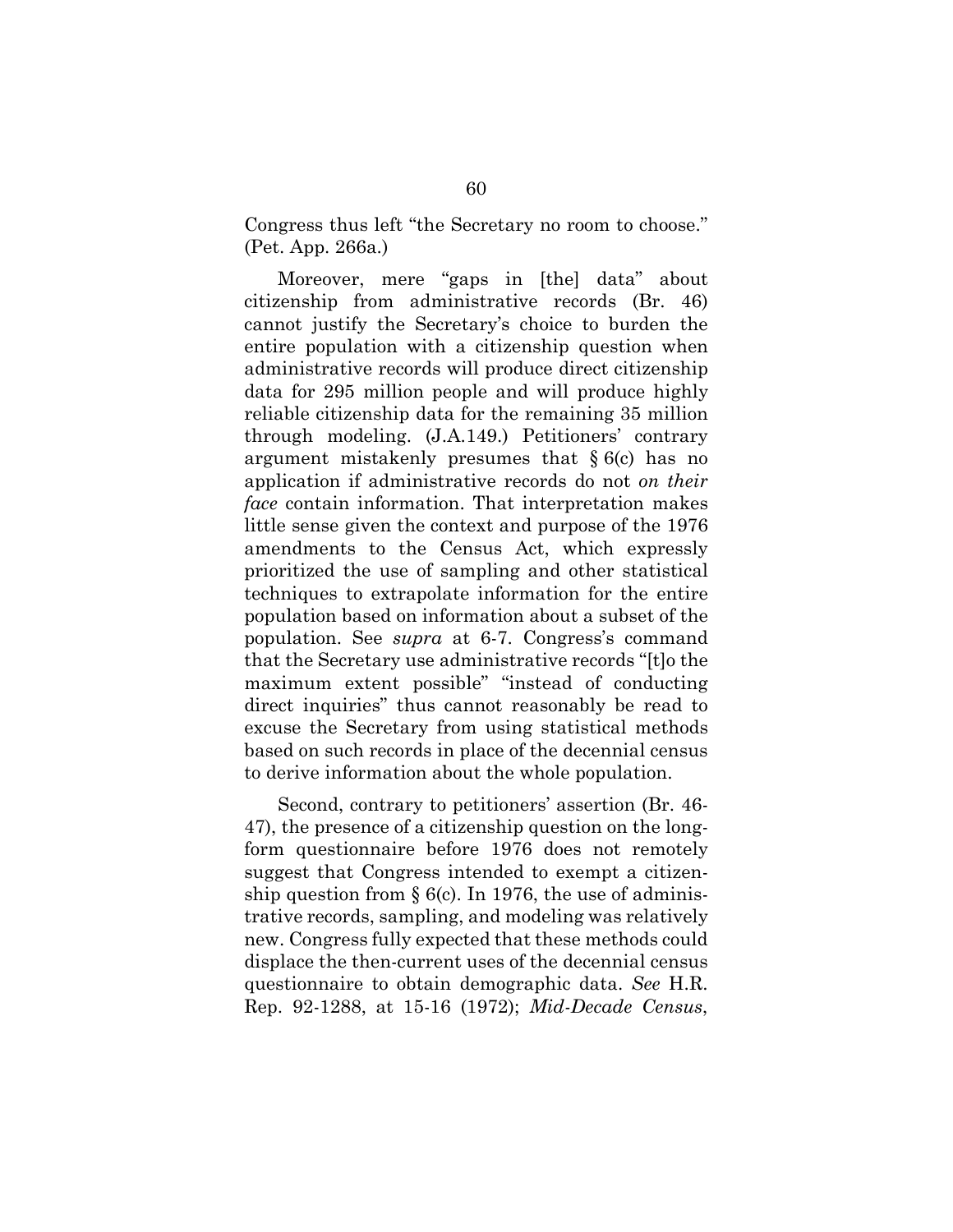*Hr'g Before the H. Subcomm. on Census & Statistics* 7 (1967). Indeed, by 1976, the citizenship question had already been removed from the short-form questionnaire distributed to all households and placed on the long-form questionnaire—a sample survey that used modeling to generate citizenship data for the vast majority of residents. Section 6(c) merely continued a development that had already begun.

Third, there is no merit to petitioners' assertion (Br. 47) that finding a  $\S$  6(c) violation here will invalidate "*every* demographic question" on the decennial census. Whether administrative records will suffice in a given case is a fact-specific inquiry that depends on the reliability and availability of administrative records for the particular type of information required, and the ease of linking those records to census responses. Here, the district court's finding of a § 6(c) violation properly rested on the substantial and uncontroverted evidence that administrative records alone would provide highly reliable information about citizenship status specifically.

2. The district court also correctly set aside the Secretary's decision as contrary to 13 U.S.C. § 141(f). That provision precludes the Secretary from altering the census subjects that he previously reported to Congress unless he "finds new circumstances exist which necessitate" such a change and submits a new report. 13 U.S.C.  $\S$  141(f)(1), (3). The Secretary violated this provision because he failed to include citizenship as a census subject in his initial report under § 141(f)(1), and then failed to issue a new report or issue *any* findings that "new circumstances" warranted adding citizenship as a subject, as required by § 141(f)(3). (Pet. App. 274a.) The Secretary's inclusion of a citizenship *question* in his separate report of such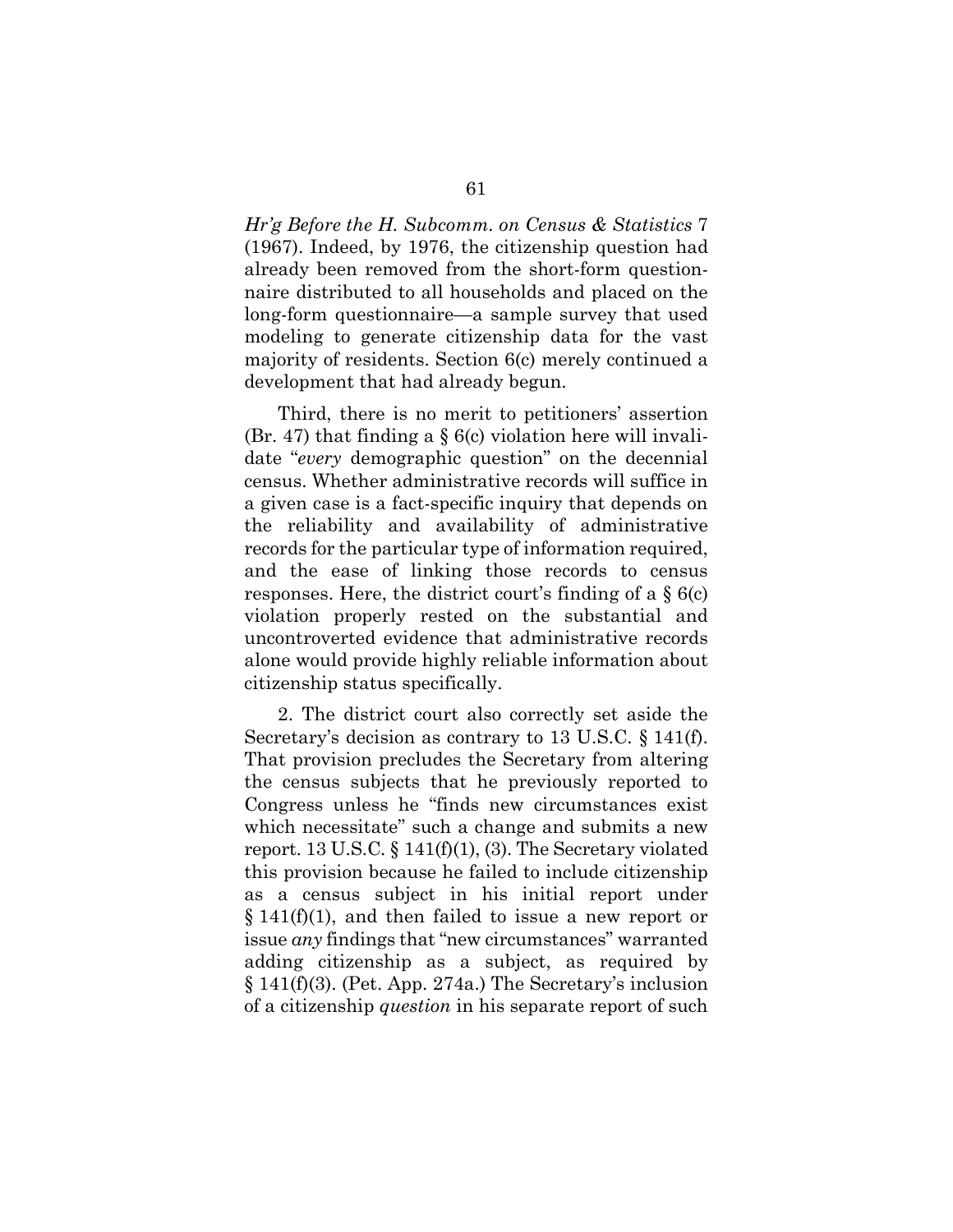questions under  $\S 141(f)(2)$  (Br. 52-53) did not satisfy the statute's distinct requirements to separately report census *subjects* under § 141(f)(1) and to report specific findings justifying any change in such subjects under § 141(f)(3). (Pet. App. 275a-276a.)

Petitioners are incorrect in arguing (Br. 49-51) that only Congress may enforce § 141(f). As the district court explained (Pet. App. 276a-284a), § 141(f) is unlike the purely informational reporting requirements in the cases on which petitioners rely because the provision here imposes a substantive constraint on the Secretary's ability to surprise Congress or the public by altering the subjects of the decennial census belatedly, and without making findings to justify the change.

## **III. THE SECRETARY'S DECISION VIOLATED THE ENUMERATION CLAUSE.**

The Secretary's decision also violated the Enumeration Clause. This Court need not address this constitutional claim if it holds that the Secretary's action violates the APA. *See Califano v. Yamasaki*, 442 U.S. 682, 692 (1979). But if the Court reaches the constitutional claim, it should affirm the judgment below on this alternative ground. *See United States v. New York Tel. Co.*, 434 U.S. 159, 166 n.8 (1977).

A. The Enumeration Clause requires an "actual Enumeration" of the population every ten years that must be conducted by "counting the whole number of persons in each State." U.S. Const. art. I, § 2, cl. 3; *id.* amend. XIV, § 2. While this provision leaves substantial discretion to Congress (or its delegate, the Secretary) to determine the "methodological details" of conducting the required headcount, that discretion is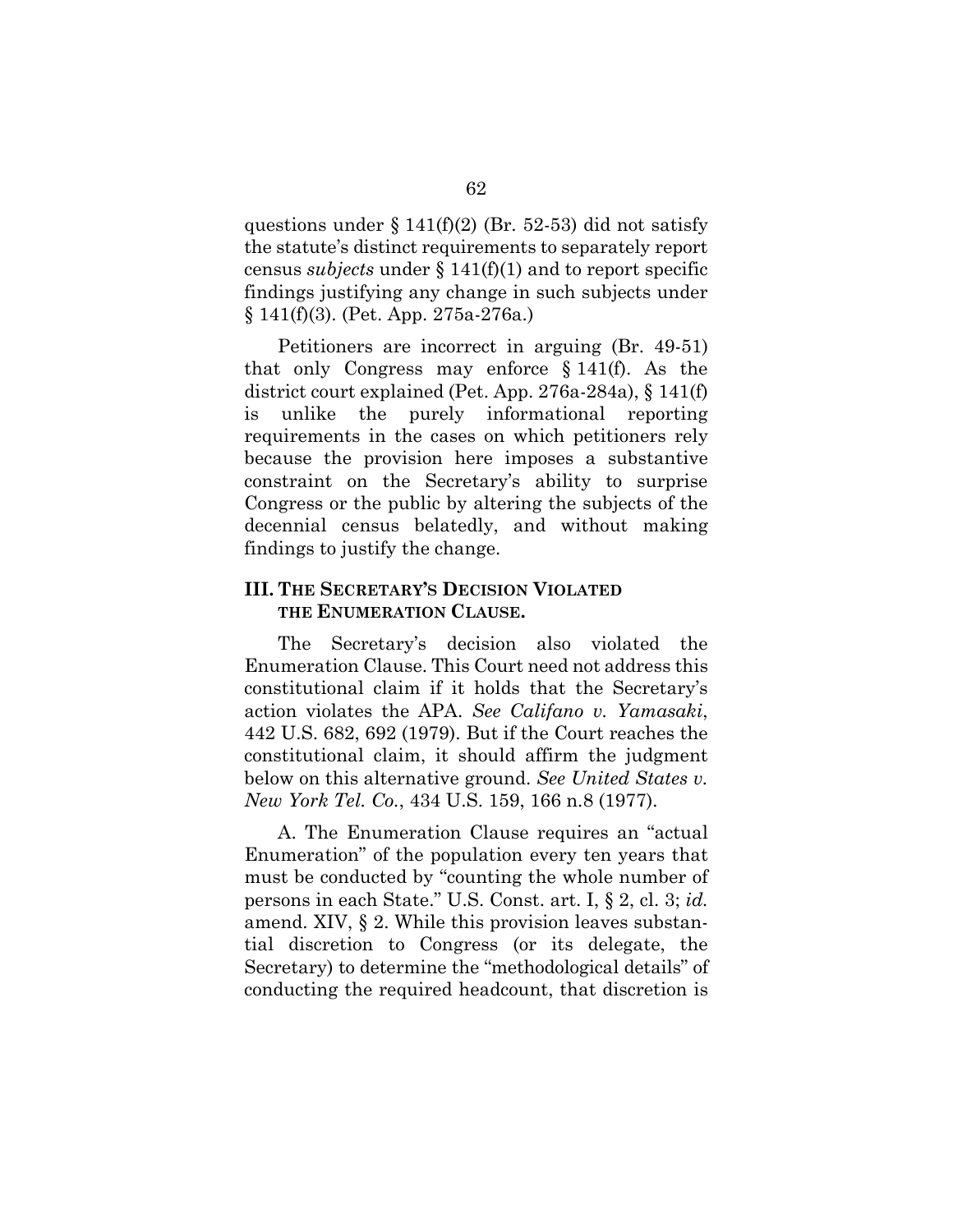constrained by the "strong constitutional interest in accuracy," *Evans*, 536 U.S. at 474, 478, with a "preference for distributive accuracy," *Wisconsin*, 517 U.S. at 20. Thus, decisions by Congress or the Secretary about the conduct of the decennial enumeration must bear "a reasonable relationship to the accomplishment of an actual enumeration of the population." *Id.*

The history and purpose of the Enumeration Clause confirm the central importance of accuracy as a limiting constitutional principle. The Framers deliberately chose the objective measure of total population as the relevant constitutional metric to avoid the use of the census for political manipulation. *Evans*, 536 U.S. at 478; *see id.* at 503 (Thomas, J., concurring & dissenting in part) (Framers' "principal concern was that the Constitution establish a standard resistant to manipulation"); *cf. Evenwel*, 136 S. Ct. at 1142 (tally of "total population" is "more reliable and less subject to manipulation and dispute than statistics concerning eligible voters"). This anti-manipulation purpose would be severely undermined if, as petitioners argued below, the Enumeration Clause would be satisfied by *any* "person-by-person headcount," however poorly planned or implemented. (S.D.N.Y. ECF:155 at 30.) Under that extreme interpretation, petitioners could conduct a census that dramatically and foreseeably undermines the enumeration's accuracy because of "bias, manipulation, fraud or similarly grave abuse," *City of Philadelphia v. Klutznick*, 503 F. Supp. 663, 675 (E.D. Pa. 1980), without transgressing any constitutional line. But such a deviation from the objective goal of an accurate headcount was "exactly the type of conduct and temptation the Framers wished to avoid." *Id.*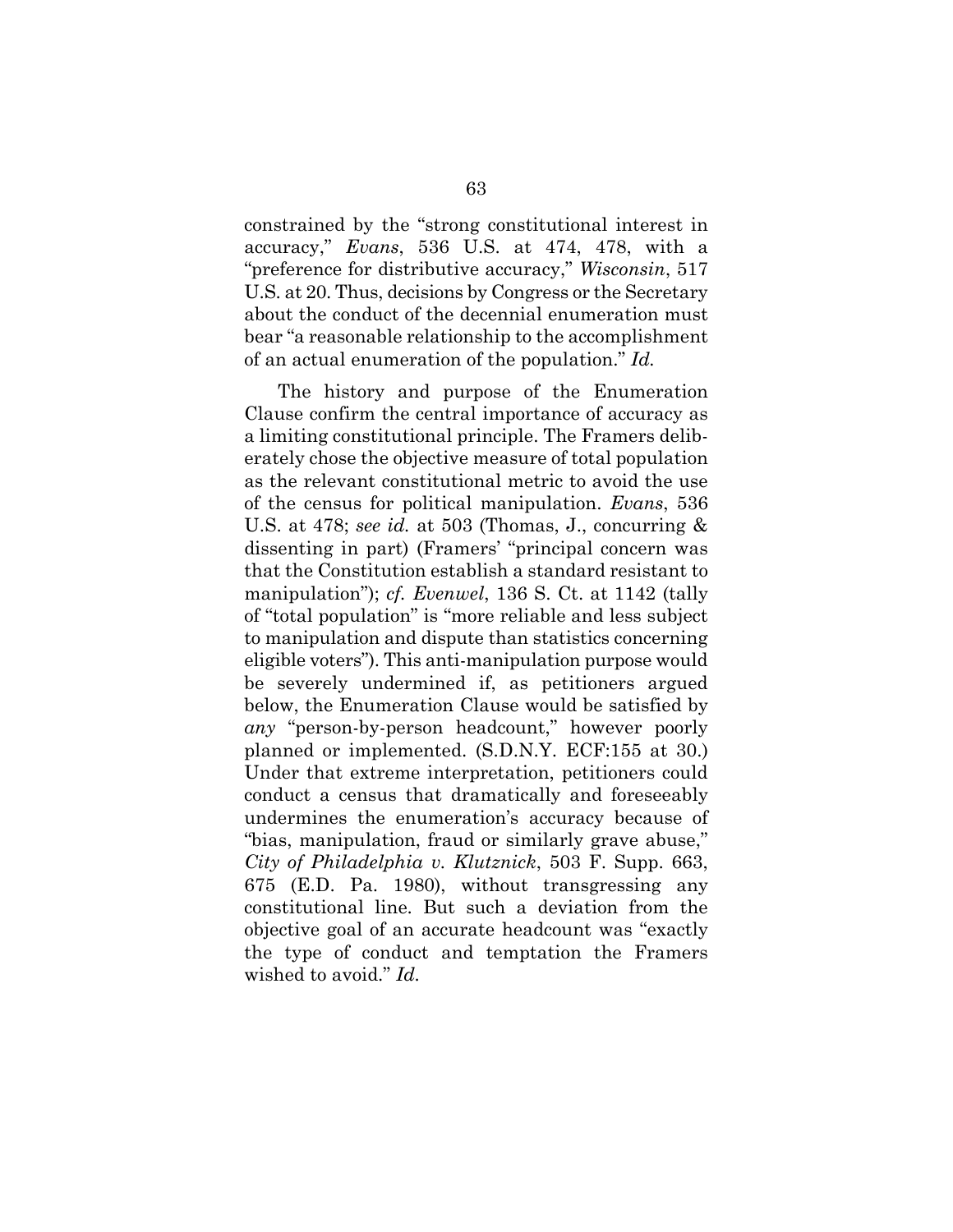B. Here, the Secretary's decision to add a citizenship question to the 2020 census violated the Enumeration Clause because it would affirmatively undermine the accuracy of the enumeration. *See also California*, 2019 WL 1052434, at \*2, \*67-69 (finding violation of Enumeration Clause because inclusion of a citizenship question "affirmatively interferes with the actual enumeration and fulfills no reasonable government purpose"). As explained *supra* at 21-22, the evidence here demonstrates that the addition of a citizenship question would lead to a differential undercount severe enough to cause several States to lose congressional seats, among other injuries. Such loss of representation is precisely the type of injury that the Enumeration Clause was designed to prevent. *See, e.g.*, *Franklin*, 505 U.S. at 790; *Department of Commerce v. Montana*, 503 U.S. 442, 445 (1992).

The Secretary cannot defeat the constitutional claim by asserting that adding a citizenship question would provide useful data for DOJ's enforcement of the VRA. While this Court has deferred to the Secretary's judgment about how best to achieve an accurate enumeration, *see Evans*, 536 U.S. at 478, his decision here was not made to improve the accuracy of the enumeration. Instead, he decided that collecting data for VRA enforcement "is of greater importance than any adverse effect [on the enumeration] that may result" from the citizenship question.[15](#page-73-0) (Pet. App. 562a.)

l

<span id="page-73-0"></span><sup>&</sup>lt;sup>15</sup> *Wisconsin*'s reference to the Secretary's "virtually unlimited discretion,'" 517 U.S. at 19, does not hold, as petitioners suggest (Br. 21), that any census-related decision is unreviewable under the Constitution. In *Wisconsin*, the Court deferred to the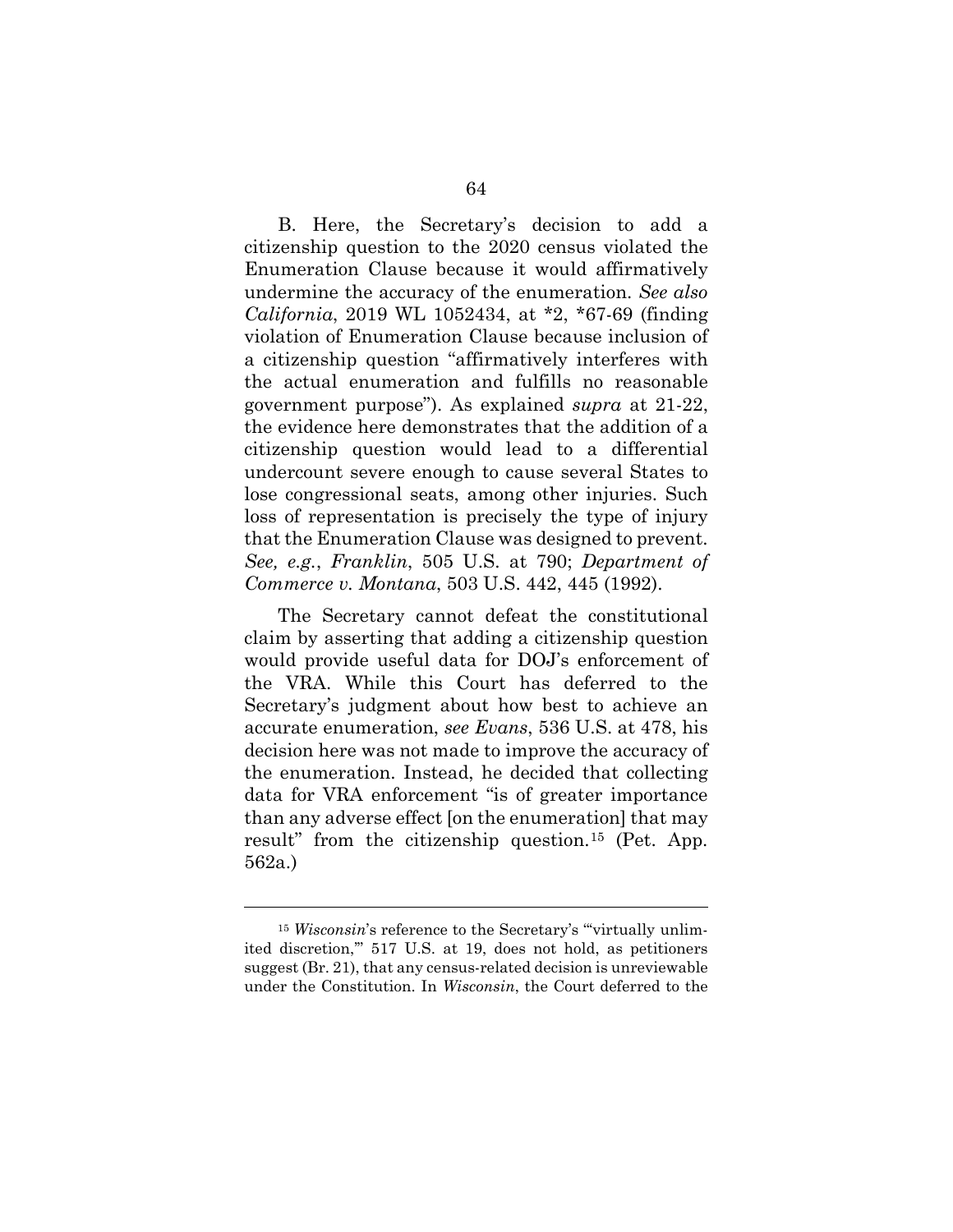Even if it were permissible for the Secretary to trade the enumeration's accuracy for some other policy objective, the evidence here demonstrates that adding a citizenship question would not enhance VRA enforcement. As explained *supra* at 43-45, the district court found that the Bureau could provide DOJ the block-level citizenship data that it claimed to need for VRA enforcement, without adding a citizenship question, by linking highly reliable administrative records containing citizenship information to census responses. Nothing in the Administrative Record suggests that the data collected by a citizenship question would enable more effective VRA enforcement than the data collected from administrative records. Indeed, there is not even evidence that a citizenship question would be an improvement over the citizenship data currently collected by the ACS (and earlier by the long-form questionnaire). See *supra* at 52-53 & n.12. Because there is no evidence that a citizenship question would provide any meaningful improvement, the Clause bars the Secretary from relying on that justification to sacrifice the accuracy of the enumeration.

C. The district court misconstrued respondents' constitutional claim as a challenge to *any* decennialcensus question "unrelated" to the Enumeration Clause's goal of conducting a headcount of all residents—including any demographic question. (Pet. App. 418a.) But the defect at issue here is not that the citizenship question is merely "unrelated" to the

 $\overline{a}$ 

Secretary's judgment about which treatment of census data would be *most* accurate for apportionment. 517 U.S. at 20-24. It did not defer to a decision about whether to pursue accuracy at all—let alone to undermine accuracy in pursuit of some other objective.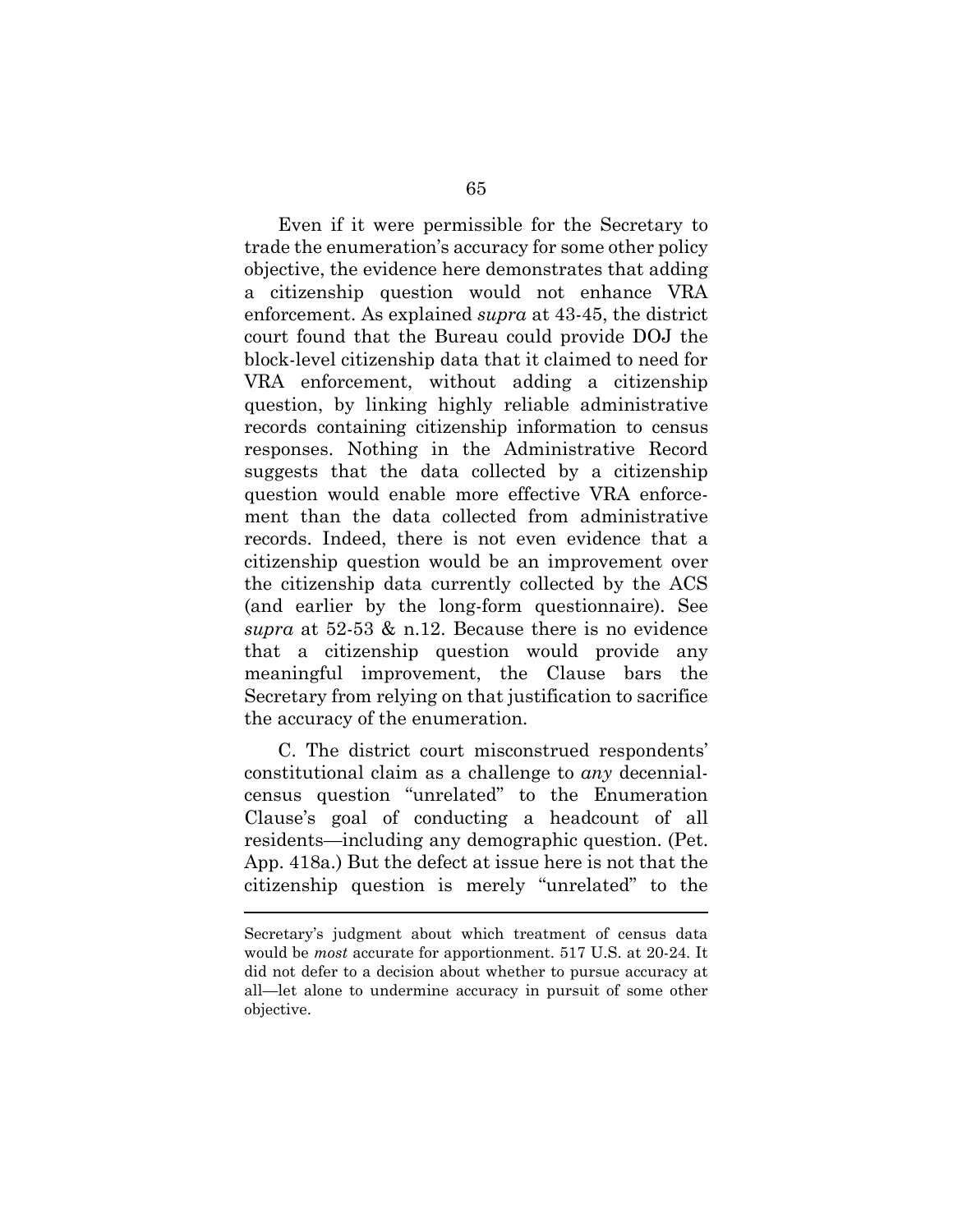headcount of total population, but rather that adding this question to the 2020 census would *affirmatively undermine* the accuracy of the headcount. And the proof of this harm derives from the particular circumstances of this case, not from some broad-based challenge to any demographic question. See *supra* at 21-22. *See also California v. Ross*, No. 18-cv-1865, 2018 WL 7142099, at \*15 (N.D. Cal. Aug. 17, 2018) (constitutional claim arises from "the *effect* of asking a question about citizenship in the *context* of *this*  decennial census taking").

For similar reasons, the district court misplaced reliance on the fact that the decennial census form has in the past included demographic questions, including questions related to citizenship. (Pet. App. 412a-419a.) The early use of demographic questions on the census, including questions about citizenship, occurred before the modernization of the census process provided a clear scientific understanding of the potential harms to the enumeration of asking particular questions. See *supra* at 3-4. Accordingly, for those prior forms, there is no indication that the Secretary had before him concrete and unrebutted evidence that the inclusion of a particular demographic question would lead to a materially less accurate headcount, as is the case here.

D. Petitioners asserted below that respondents' Enumeration Clause claim was a nonjusticiable political question. The district court correctly rejected that argument. (Pet. App. 391a-398a.)

Under the political question doctrine, courts may not adjudicate a constitutional dispute where there is "a lack of judicially discoverable and manageable standards for resolving it," or where there is "a textually demonstrable constitutional commitment of the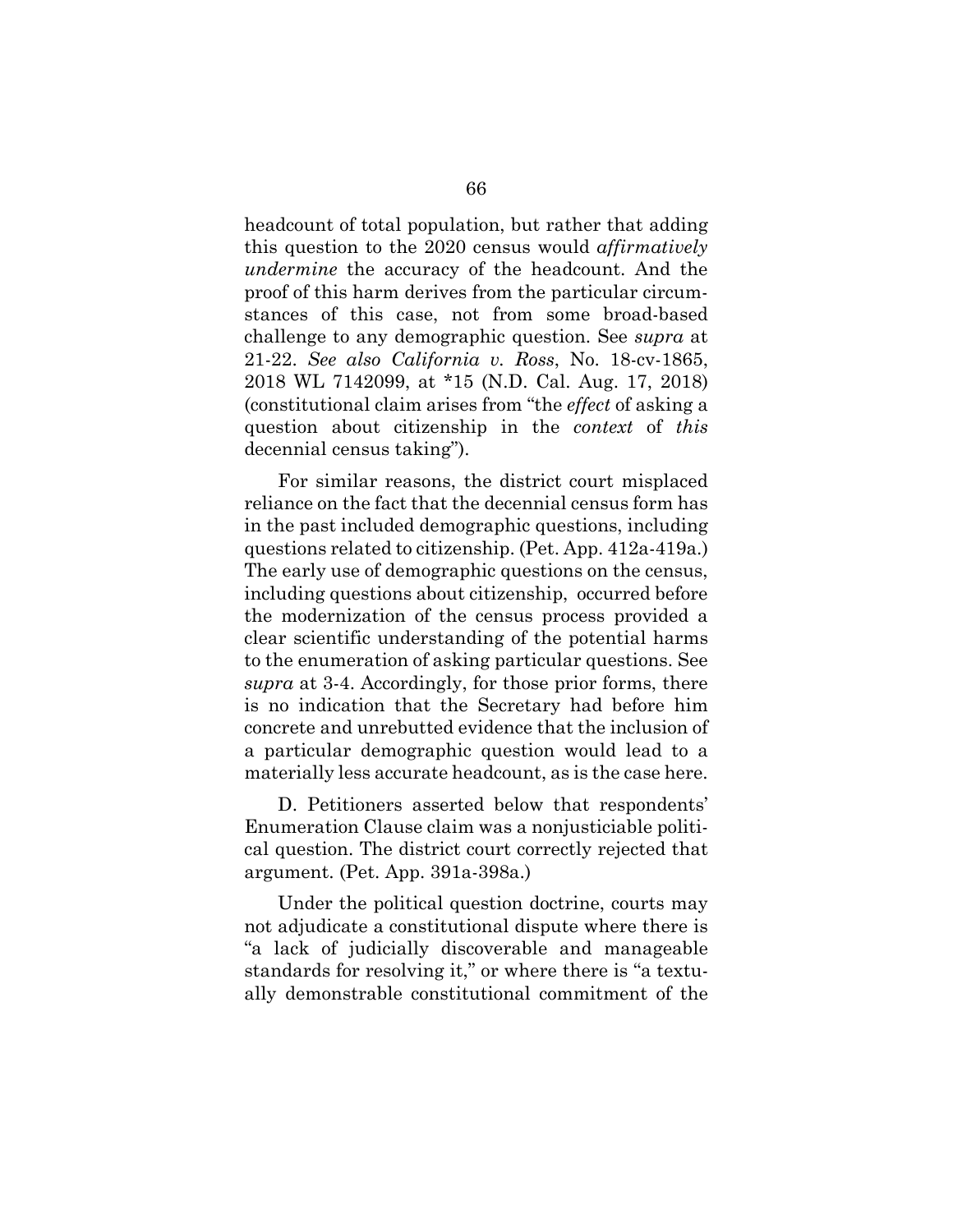issue to a coordinate political department." *Baker v. Carr*, 369 U.S. 186, 217 (1962). Here, the constitutional interest in accuracy provides a judicially manageable standard to evaluate the Secretary's decision to add a citizenship question. See *supra* at 62- 63. And contrary to petitioners' arguments below, the Constitution does not commit the conduct of the census entirely to the unreviewable discretion of either Congress or the Secretary.

The Enumeration Clause provides that the decennial census shall be conducted "in such Manner as [Congress] shall by Law direct." Art. I, § 2, cl. 3. The district court correctly observed that this Court and others have never found this language to completely insulate the Secretary's conduct of the census from judicial review. (Pet. App. 392a-393a.) Indeed, petitioners concede (Br. 27) that the Secretary's decisions concerning the census are not entirely unreviewable. In particular, petitioners acknowledged below that courts may review whether the Secretary is in fact conducting a "person-by-person headcount of the population" but contended that courts are powerless to evaluate "the manner" by which the Secretary conducts such a headcount. (S.D.N.Y. ECF:155 at 21.)

Petitioners' dichotomy is "a false one." (Pet. App. 395a.) The core error in petitioners' argument below is that the "manner" of conducting the decennial census can and does have consequences for whether the Secretary is in fact conducting a "person-by-person headcount of the population." That connection lies at the heart of both respondents' Enumeration Clause and APA claims: respondents alleged, and proved at trial, that a citizenship inquiry would make the person-by-person enumeration *less* accurate.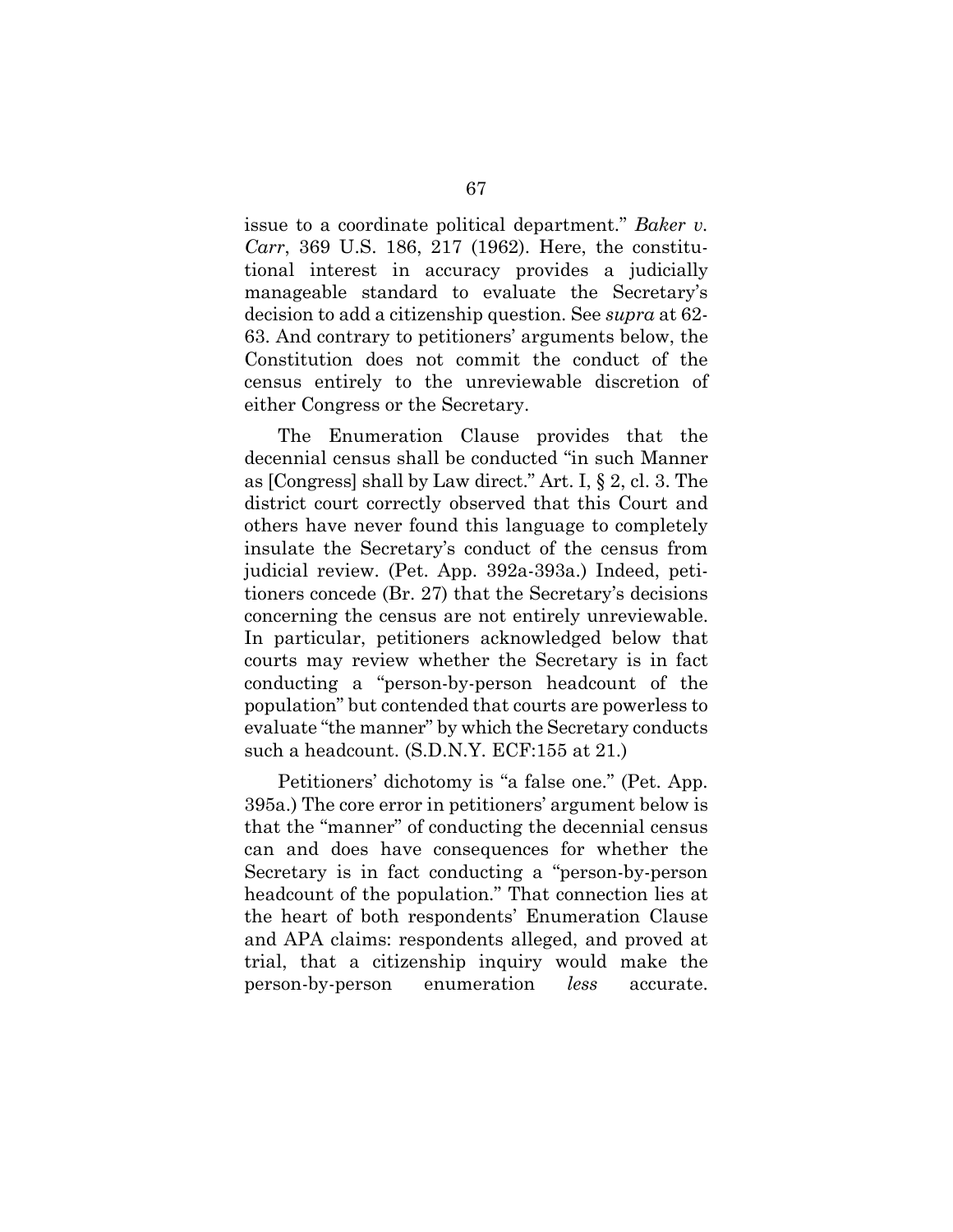Petitioners' attempt to label respondents' constitutional claim as a challenge to the "manner" of conducting the decennial census thus does not distinguish this case from the challenges that are indisputably justiciable under the Enumeration Clause.

## **IV. THE DISTRICT COURT PROPERLY AUTHORIZED DISCOVERY.**

The entry of final judgment has largely mooted the parties' discovery dispute. *See* No. 18-557 Gov't Resp. Br. 26-28. The district court vacated its order authorizing the Secretary's deposition (Pet. App. 352a-353a), and respondents withdrew that deposition request (S.D.N.Y. ECF:577). And because the Administrative Record alone supports the district court's judgment (Pet. App. 260a-261a), this Court may affirm without resolving whether extra-record discovery was warranted.

If the Court reaches the question, it should affirm the district court's discovery orders. Petitioners misconstrue (Br. 55) the basis for discovery as an attempt to "probe the Secretary's mental processes." But discovery was justified to uncover objective facts about the decision-making process that should have been disclosed as part of the "whole record" that the APA requires. 5 U.S.C. § 706; *see* 18-557 Gov't Resp. Br. 30-39. As the district court explained (Pet. App. 126a-129a), petitioners obscured their decisionmaking, depriving respondents—and the courts—of the information that the Secretary "directly or indirectly" considered. *Thompson v. United States Dep't of Labor*, 885 F.2d 551, 555 (9th Cir. 1989). On July 3, when the first discovery order was entered, petitioners had concededly failed to disclose the Secretary's deliberations before December 2017; the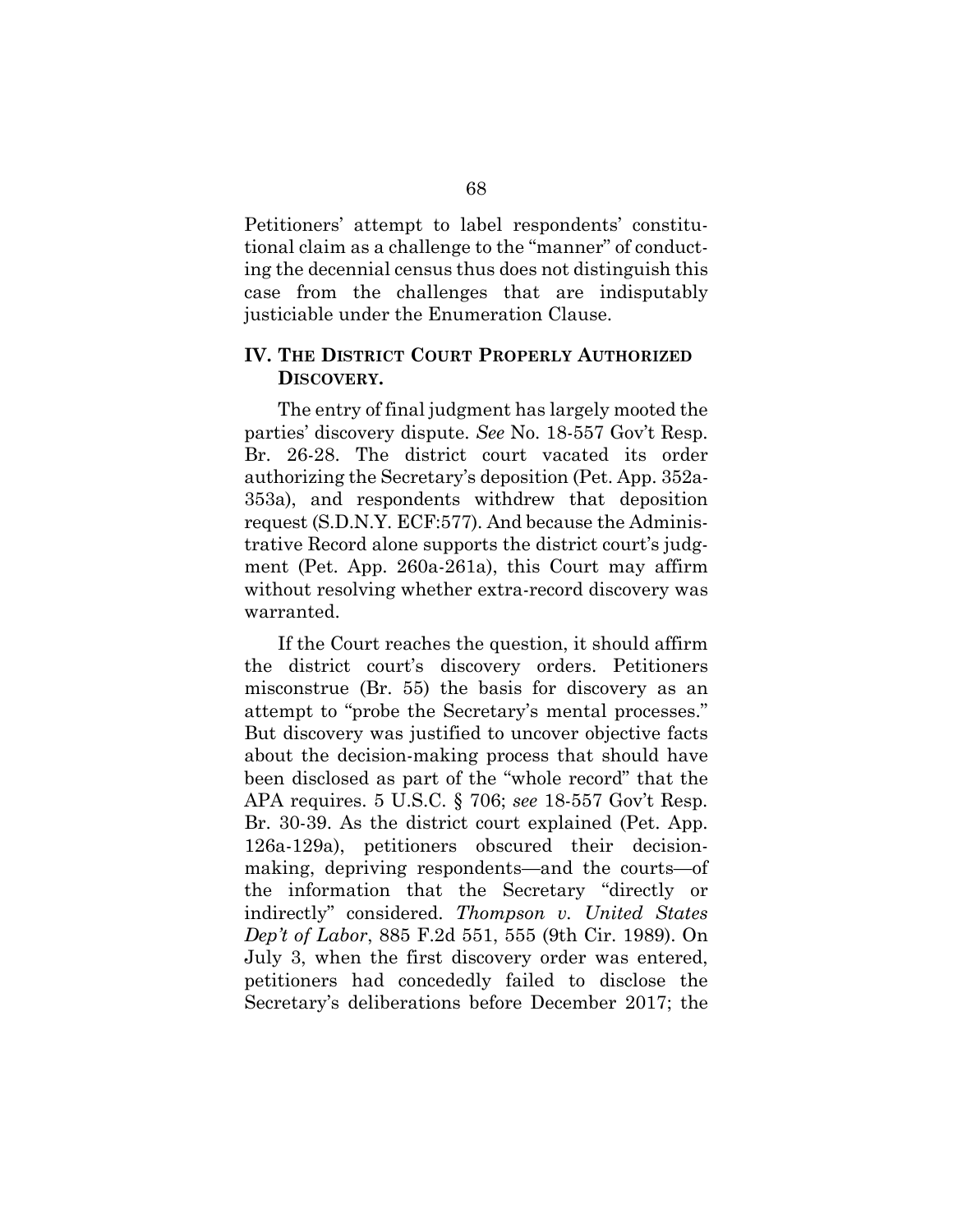Secretary had provided contradictory accounts of those deliberations; and there was evidence that the Secretary had prejudged the decision to add a citizenship question and used the VRA-enforcement rationale as a pretext. See *supra* at 55-56; 18-557 Gov't Resp. Br. 40-48. Given this "strong showing of bad faith or improper behavior," *Overton Park*, 401 U.S. at 420, extra-record discovery was warranted to understand "the basis on which the" Secretary reached his decision. *Burlington*, 371 U.S. at 167.

## **CONCLUSION**

For each of these reasons, the Court should affirm the judgment below.

Respectfully submitted,

MATTHEW COLANGELO  *Chief Counsel for Federal Initiatives* ELENA GOLDSTEIN *Acting Bureau Chief Civil Rights Bureau*

LETITIA JAMES  *Attorney General State of New York* BARBARA D. UNDERWOOD\* *Solicitor General* STEVEN C. WU *Deputy Solicitor General* JUDITH N. VALE *Senior Assistant Solicitor General* SCOTT A. EISMAN  *Assistant Solicitor General*  barbara.underwood@ag.ny.gov

April 2019 \* *Counsel of Record*

*(Counsel list continues on next page.)*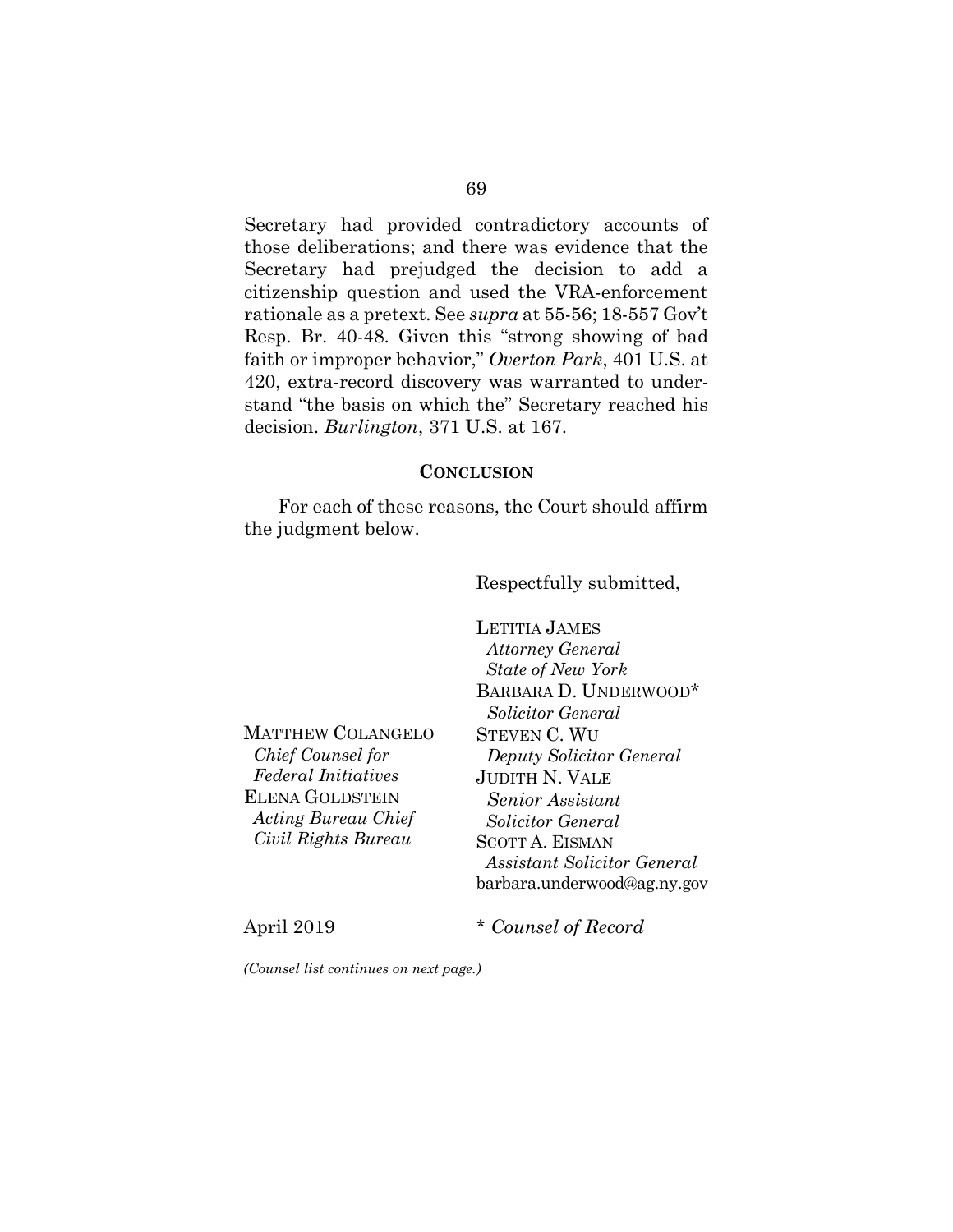## PHIL WEISER  *Attorney General State of Colorado* 136 State Capitol Bldg. Denver, CO 80203

WILLIAM TONG  *Attorney General State of Connecticut* 55 Elm St. P.O. Box 120 Hartford, CT 06106

KATHLEEN JENNINGS *Attorney General State of Delaware* Department of Justice 6th Floor 820 N. French St. Wilmington, DE 19801

KARL A. RACINE  *Attorney General District of Columbia* 441 4th St., NW Suite 630 South Washington, DC 20001

KWAME RAOUL  *Attorney General State of Illinois* 100 W. Randolph St. Chicago, IL 60601

THOMAS J. MILLER  *Attorney General State of Iowa*  1305 E. Walnut St. Des Moines, IA 50319

BRIAN E. FROSH  *Attorney General State of Maryland* 200 St. Paul Pl. 20th Floor Baltimore, MD 21202

MAURA HEALEY  *Attorney General Commonwealth of Massachusetts* One Ashburton Pl. Boston, MA 02108

KEITH ELLISON  *Attorney General State of Minnesota* 102 State Capitol 75 Rev. Dr. Martin Luther King Jr. Blvd. St. Paul, MN 55155

GURBIR S. GREWAL  *Attorney General State of New Jersey* 25 Market St. 8th Floor, West Wing Trenton, NJ 08625-0080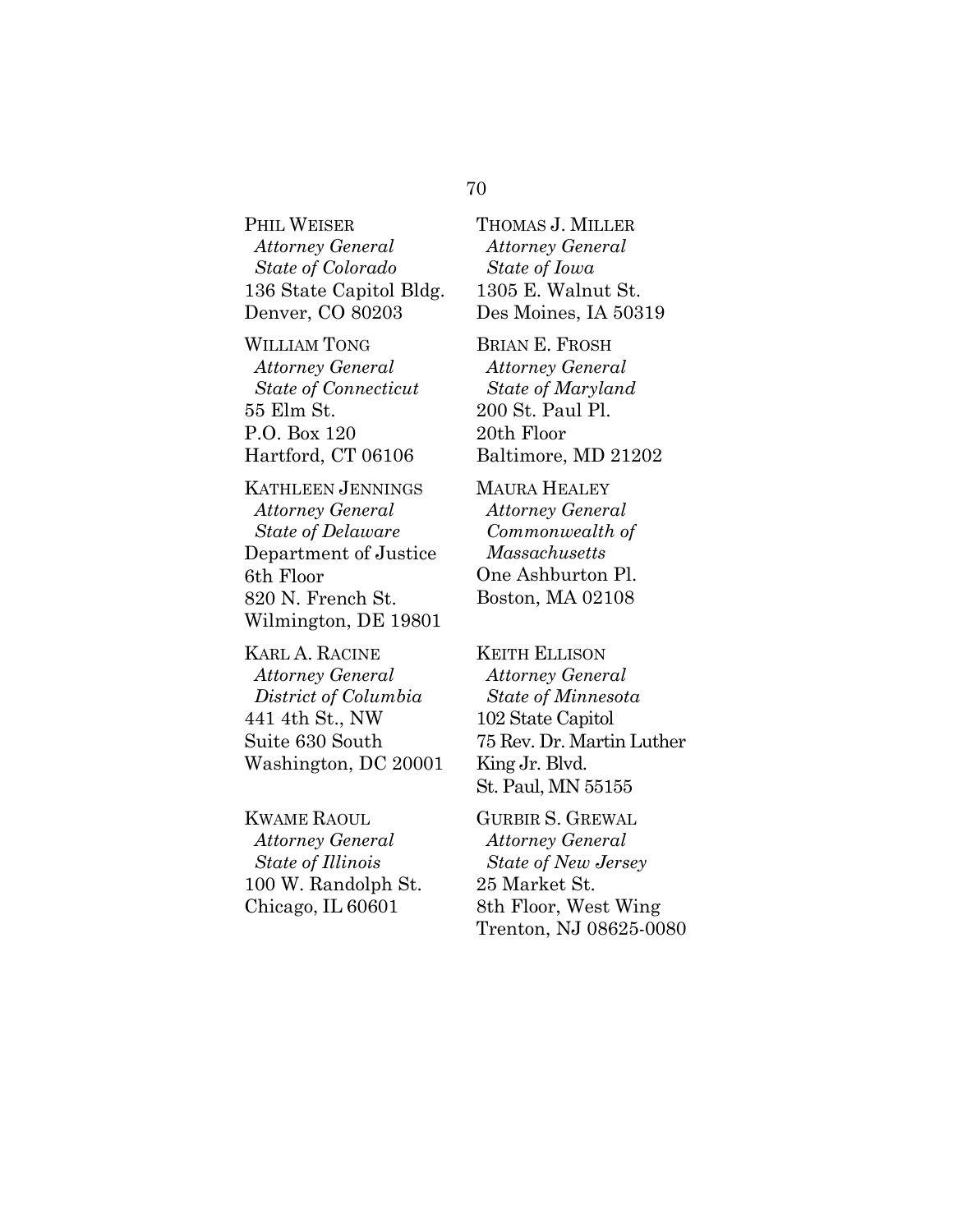HECTOR H. BALDERAS  *Attorney General State of New Mexico* 408 Galisteo St. Santa Fe, NM 87501

JOSHUA H. STEIN  *Attorney General State of North Carolina* Department of Justice 114 W. Edenton St. Raleigh, NC 27603

ELLEN F. ROSENBLUM  *Attorney General State of Oregon* 1162 Court St. N.E. Salem, OR 97301

JOSH SHAPIRO  *Attorney General Commonwealth of Pennsylvania*  16th Floor Strawberry Sq. Harrisburg, PA 17120

PETER F. NERONHA  *Attorney General State of Rhode Island* 150 South Main St. Providence, RI 02903

THOMAS J. DONOVAN, JR. *Attorney General State of Vermont* 109 State St. Montpelier, VT 05609

ROBERT W. FERGUSON  *Attorney General State of Washington* 800 Fifth Avenue Suite 2000 Seattle, WA 98104

MATTHEW JERZYK  *City Solicitor City of Central Falls* 580 Broad St. Central Falls, RI 02863

EDWARD N. SISKEL  *Corporation Counsel City of Chicago* 30 N. LaSalle St. Suite 800 Chicago, IL 60602

ZACHARY M. KLEIN  *City Attorney City of Columbus*  77 North Front St. 4th Floor Columbus, OH 43215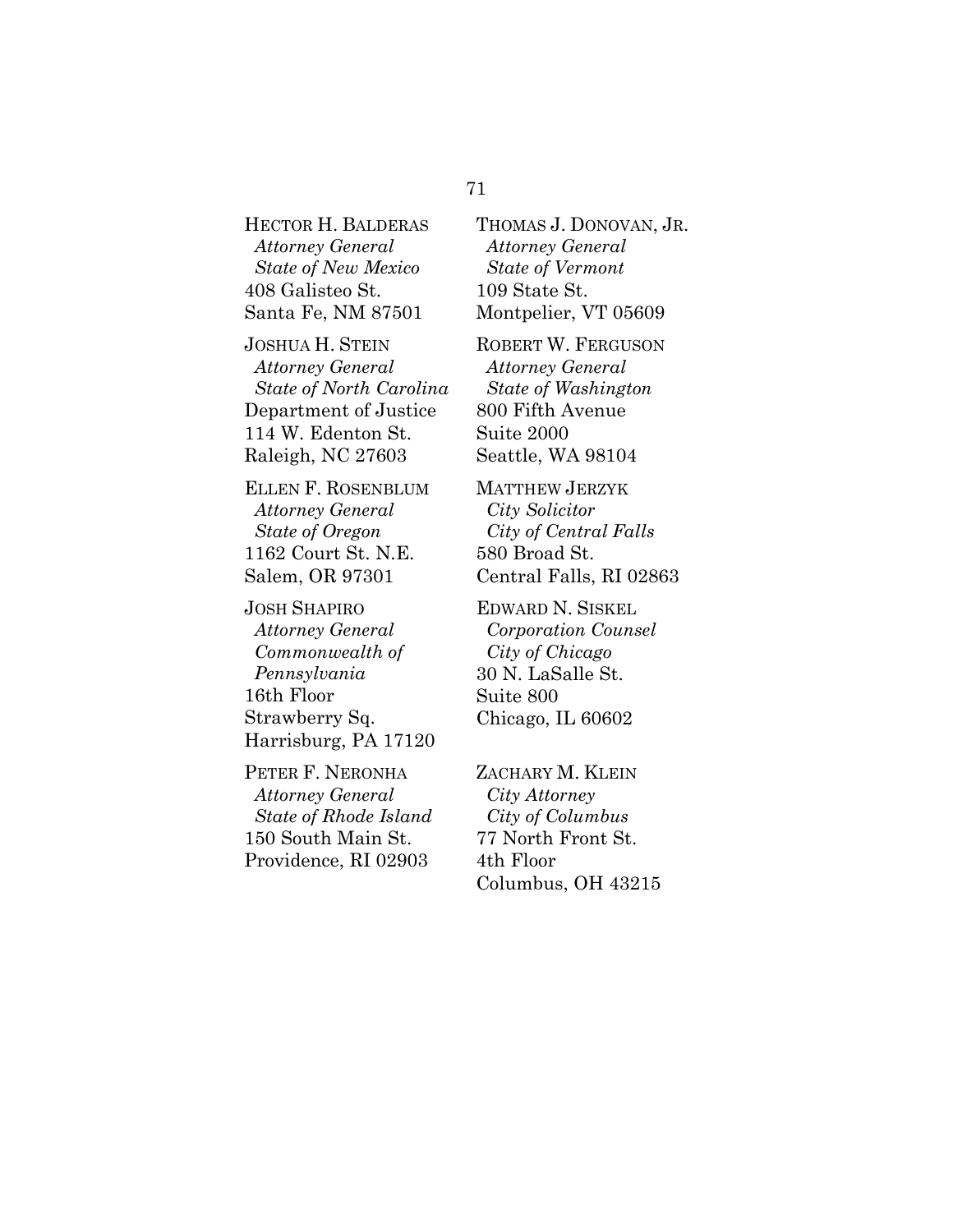DENNIS J. HERRERA *City Attorney City and County of San Francisco*  City Hall, Room 234 1 Dr. Carlton B. Goodlett Pl. San Francisco, CA 94102

ROLANDO L. RIOS *Special Counsel Counties of Cameron and Hidalgo*  110 Broadway Suite 355 San Antonio, TX 78205

JO ANNE BERNAL *County Attorney County of El Paso* 500 E. San Antonio Room 503 El Paso, TX 79901

CHARLES J. MCKEE *County Counsel County of Monterey* 168 West Alisal St. 3rd Fl. 414 Grant St. Salinas, CA 93901

JOHN DANIEL REAVES *General Counsel U.S. Conference of Mayors* 1750 K St., N.W. 11th Floor Washington, DC 20006

ZACHARY W. CARTER  *Corporation Counsel City of New York* 100 Church St. New York, NY 10007

MARCEL S. PRATT  *City Solicitor City of Philadelphia* 1515 Arch St. 17th Floor Philadelphia, PA 19102

CRIS MEYER *City Attorney City of Phoenix* 200 W. Washington Suite 1300 Phoenix, AZ 85003

YVONNE S. HILTON *City Solicitor City of Pittsburgh* Room 323 Pittsburgh, PA 15219

JEFFREY DANA *City Solicitor City of Providence* 444 Westminster St. Providence, RI 02903